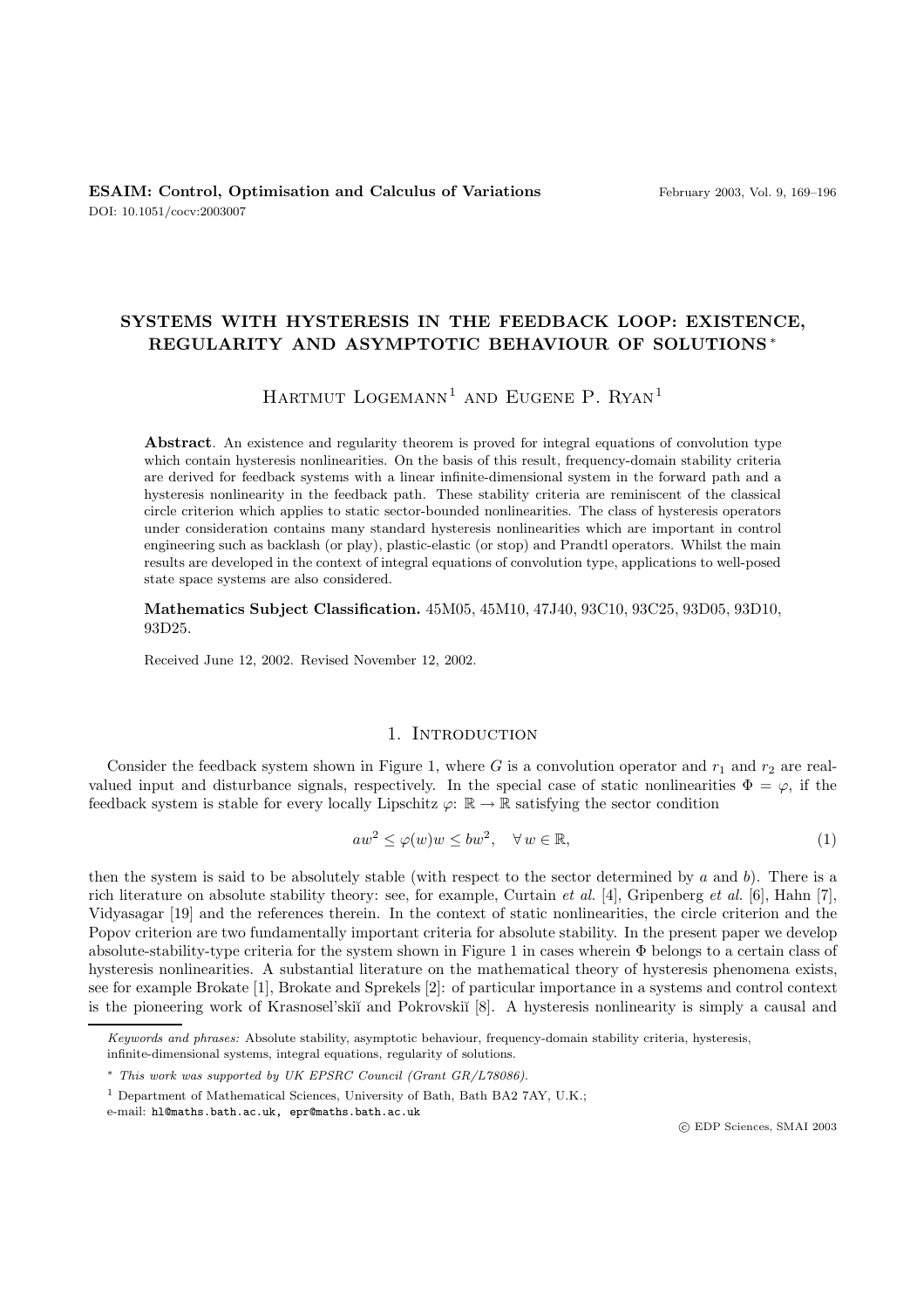

FIGURE 1. Feedback system with nonlinearity.

rate-independent operator mapping the space of continuous functions defined on  $\mathbb{R}_+ := [0, \infty)$  into itself. In Section 3, we introduce a class of hysteresis operators which contain many standard hysteresis nonlinearities such as backlash (or play), plastic-elastic (or stop) and Prandtl operators. Our treatment of hysteresis operators in Section 3 has been strongly influenced by Chapter 2 in [2].

To provide a framework for the later stability analysis, we first investigate, in Section 2, existence, uniqueness and regularity of solutions of the integral equation

$$
u(t) = r(t) - \int_0^t g(t - s)(\Phi(u))(s)ds,
$$
\n(2)

where we assume that g is locally integrable,  $\Phi: C(\mathbb{R}_+) \to C(\mathbb{R}_+)$  is a causal operator and r is continuous. We show that (2) has a unique maximal continuous solution provided that  $\Phi$  satisfies a local Lipschitz-type condition in the space of continuous functions. Under the assumptions that Φ satisfies a local Lipschitz-type condition in the Sobolev space  $W^{1,1}(\mathbb{R}_+)$  and r is locally absolutely continuous, we show that (2) has a unique maximal locally absolutely continuous solution.

In Section 4, we consider the feedback system shown in Figure 1, where  $G$  is a convolution operator mapping  $L^2(\mathbb{R}_+)$  boundedly into  $L^2(\mathbb{R}_+)$ ,  $\Phi$  is a hysteresis operator,  $r_1$  and  $r_2$  are input and disturbance signals, respectively. Assuming that G has a convolution kernel g in  $L^1(\mathbb{R}_+)$ , the feedback system in Figure 1 translates to the integral equation

$$
y(t) = \int_0^t g(t-s)r_1(s)ds + r_2(t) - \int_0^t g(t-s)(\Phi(y)(s)ds,
$$

which is of the form (2). If certain natural conditions on g,  $\Phi$ ,  $r_1$  and  $r_2$  are satisfied, we show that the solution y exists on  $\mathbb{R}_+$  (no finite escape-time), y and  $\Phi(y)$  are bounded and  $y(t)$  and  $(\Phi(y))(t)$  converge to finite limits as  $t \to \infty$ , provided that

$$
\inf_{\omega \in \mathbb{R}} \text{Re } \mathbf{G}(i\omega) > -1/\lambda,
$$
\n(3)

where **G** denotes the Laplace transform of g and  $\lambda > 0$  is a Lipschitz-type constant associated with  $\Phi$ . Moreover, we give estimates of the supremum norms of y and  $\Phi(y)$  in terms of the signals  $r_1$  and  $r_2$ . We prove a similar result for the feedback system obtained if, in Figure 1,  $G$  is replaced by the operator  $H$  given by  $(Hv)(t) = \int_0^t (Gv)(s)ds$  (that is, if an integrator is introduced into the forward path), a situation which is of major importance in control theory. Note that the operator  $H$  is usually "unstable" in the sense that it does not map  $L^2(\mathbb{R}_+)$  boundedly into  $L^2(\mathbb{R}_+)$ . We mention that (3) is reminiscent of the frequency-domain condition posited in the classical circle criterion (in the context of feedback systems with exponentially stable linear system and static nonlinearity satisfying (1) with  $a = 0$ ).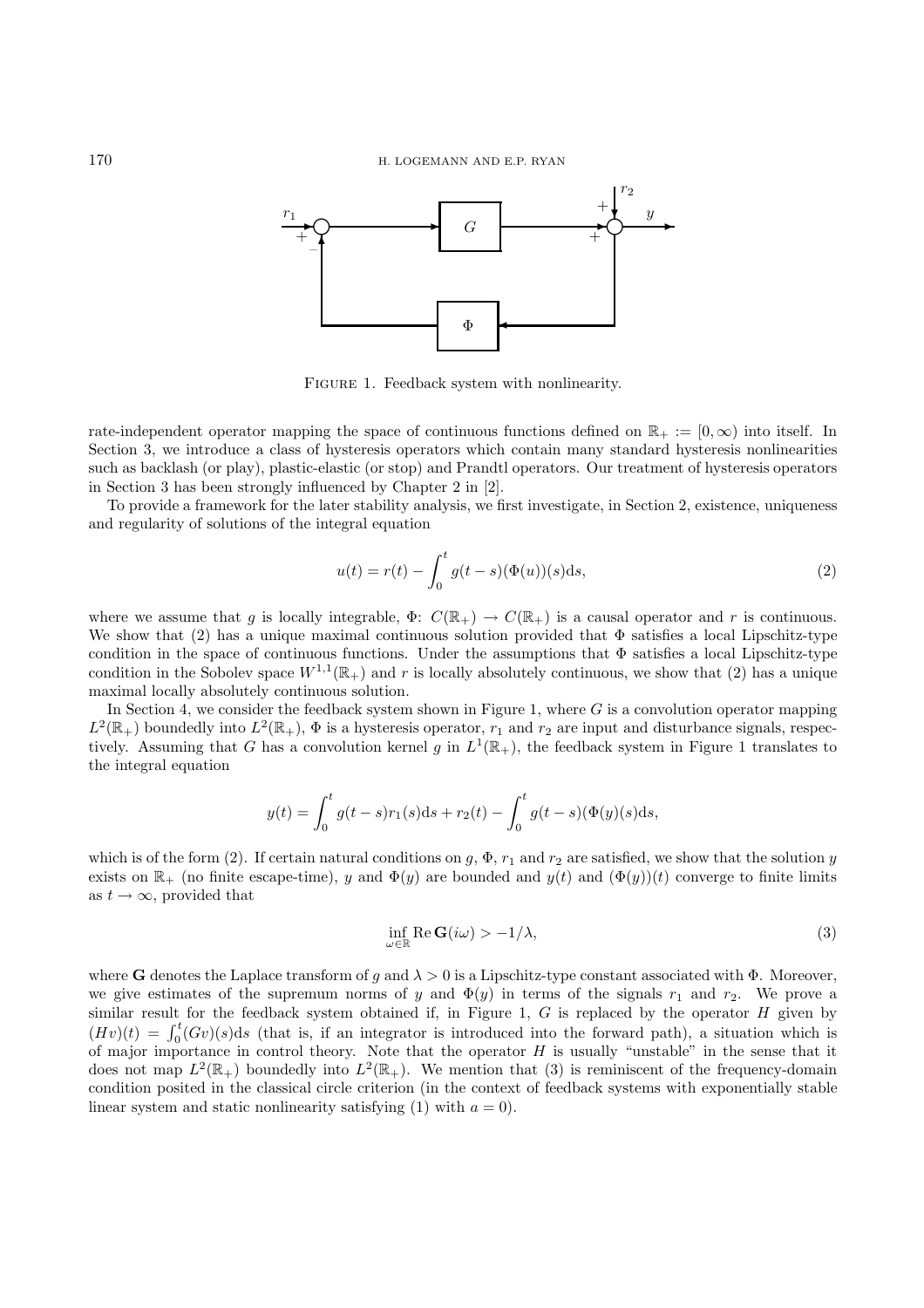In Section 5, we apply the results in Section 4 to the case where the convolution operator  $G$  is realized by a well-posed linear infinite-dimensional state-space system. The class of well-posed state-space systems is widely documented in the literature, see for example [5, 14, 15, 20]. We remark that the class of well-posed, linear, infinite-dimensional systems is rather general: it includes most distributed parameter systems and all time-delay systems (retarded and neutral) which are of interest in applications. We emphasize that the results in Sections 4 and 5 are new even if the underlying linear system is finite-dimensional.

**Notation and terminology.** Let  $I \subset \mathbb{R}_+$  be an interval, where  $\mathbb{R}_+ := [0, \infty)$ . The space of continuous functions  $I \to \mathbb{R}$  is denoted by  $C(I)$ . If I is compact, then, endowed with the supremum norm  $||v||_{C(I)} =$  $\sup_{t\in I}|v(t)|$ ,  $C(I)$  is a Banach space. For  $\alpha \geq 0$ , let  $W^{1,1}([0,\alpha])$  denote the Sobolev space of absolutely continuous functions  $v: [0, \alpha] \to \mathbb{R}$ , equipped with the norm  $||v||_{W^{1,1}([0,\alpha])} = |v(0)| + \int_0^\alpha |v'(t)| dt$ . This norm is readily shown to be equivalent to the usual norm on  $W^{1,1}([0,\alpha])$  given by  $||v||_{1,1} = ||v||_1 + ||v'||_1$  (where  $|| \cdot ||_1$ denotes the  $L^1$  norm). Note that  $||v||_{W^{1,1}([0,\alpha])}$  is equal to the total variation of the function v. For  $0 < \beta \leq \infty$ , we denote, by  $W^{1,1}_{loc}([0,\beta))$ , the space of locally absolutely continuous functions  $v: [0,\beta) \to \mathbb{R}$ , that is  $v \in$  $W^{1,1}_{loc}([0,\beta))$  if and only if  $v|_{[0,\alpha]} \in W^{1,1}([0,\alpha])$  for all  $0 \leq \alpha < \beta$ .

For  $\alpha = 0$ ,  $C([0,\alpha]) = W^{1,1}([0,\alpha]) := \mathbb{R}$ . Let  $\gamma, \delta > 0$ . For  $w \in C([0,\alpha])$  (with  $\alpha \geq 0$ ), let  $w_{\gamma}$  denote the function in  $C([0, \alpha + \gamma])$  given by

$$
t \mapsto w_{\gamma}(t) := \begin{cases} w(t), & t \in [0, \alpha] \\ w(\alpha), & t \in (\alpha, \alpha + \gamma] \end{cases} (4)
$$

Obviously, if  $w \in W^{1,1}([0,\alpha])$ , then  $w_\gamma \in W^{1,1}([0,\alpha+\gamma])$ . We define

$$
C(w; \delta, \gamma) := \left\{ v \in C([0, \alpha + \gamma]) : v|_{[0, \alpha]} = w, \ ||v - w_{\gamma}||_{C([0, \alpha + \gamma])} \le \delta \right\}
$$

$$
= \left\{ v \in C([0, \alpha + \gamma]) : v|_{[0, \alpha]} = w, \sup_{t \in [\alpha, \alpha + \gamma]} |v(t) - w(\alpha)| \le \delta \right\}
$$

and

$$
\mathcal{W}(w; \delta, \gamma) := \{ v \in W^{1,1}([0, \alpha + \gamma]) : v|_{[0,\alpha]} = w, \ \|v - w_{\gamma}\|_{W^{1,1}([0, \alpha + \gamma])} \le \delta \}
$$
  

$$
= \left\{ v \in W^{1,1}([0, \alpha + \gamma]) : v|_{[0,\alpha]} = w, \ \int_{\alpha}^{\alpha + \gamma} |v'(t)| dt \le \delta \right\}.
$$

Equipped with the metric

$$
(v_1, v_2) \mapsto ||v_1 - v_2||,
$$

where  $\|\cdot\|$  denotes the norm on  $C([0, \alpha + \gamma])$  or on  $W^{1,1}([0, \alpha + \gamma])$  as appropriate,  $\mathcal{C}(w; \delta, \gamma)$  and  $\mathcal{W}(w; \delta, \gamma)$ are complete metric spaces.

Let Z be a Banach space and let  $\beta \in \mathbb{R}$ . We define the exponentially weighted  $L^p$ -space  $L^p_\beta(\mathbb{R}_+, Z) :=$  ${f : f(\cdot) \exp(-\beta \cdot) \in L^p(\mathbb{R}_+, Z)}$  and endow it with the norm  $||f||_{L^p_\beta(\mathbb{R}_+, Z)} := (\int_0^\infty ||e^{-\beta t}f(t)||^p dt)^{1/p}$ . Setting  $\mathbb{C}_{\beta} := \{s \in \mathbb{C} : \text{Re}\, s > \beta\},\$ let  $H^{\infty}(\mathbb{C}_{\beta}, Z)$  denote the space of bounded holomorphic Z-valued functions defined on  $\mathbb{C}_{\beta}$  and let  $H^2(\mathbb{C}_{\beta}, Z)$  denote the usual Hardy–Lebesgue space of square-integrable Z-valued functions defined on  $\mathbb{C}_{\beta}$ . For simplicity, we write  $L^p_{\beta}(\mathbb{R}_+)$  in place of  $L^p_{\beta}(\mathbb{R}_+, \mathbb{R})$ ,  $H^{\infty}(\mathbb{C}_{\beta})$  in place of  $H^{\infty}(\mathbb{C}_{\beta}, \mathbb{C})$  and  $H^2(\mathbb{C}_{\beta})$  in place of  $H^2(\mathbb{C}_{\beta}, \mathbb{C})$ .

The space of bounded linear operators from a Banach space  $Z_1$  to a Banach space  $Z_2$  is denoted by  $\mathcal{L}(Z_1, Z_2)$ ; we write  $\mathcal{L}(Z)$  in place of  $\mathcal{L}(Z, Z)$ . Let A: dom(A)  $\subset Z \to Z$  be a linear operator, where dom(A) denotes the domain of A; the resolvent set of A is denoted by  $\rho(A)$ . Finally, an operator  $\Phi: C(\mathbb{R}_+) \to C(\mathbb{R}_+)$  is *causal* if, for  $v_1, v_2 \in C(\mathbb{R}_+)$  with  $v_1(t) = v_2(t)$  for all  $t \in [0, \alpha]$ , it follows that  $(\Phi(v_1))(t) = (\Phi(v_2))(t)$  for all  $t \in [0, \alpha]$ .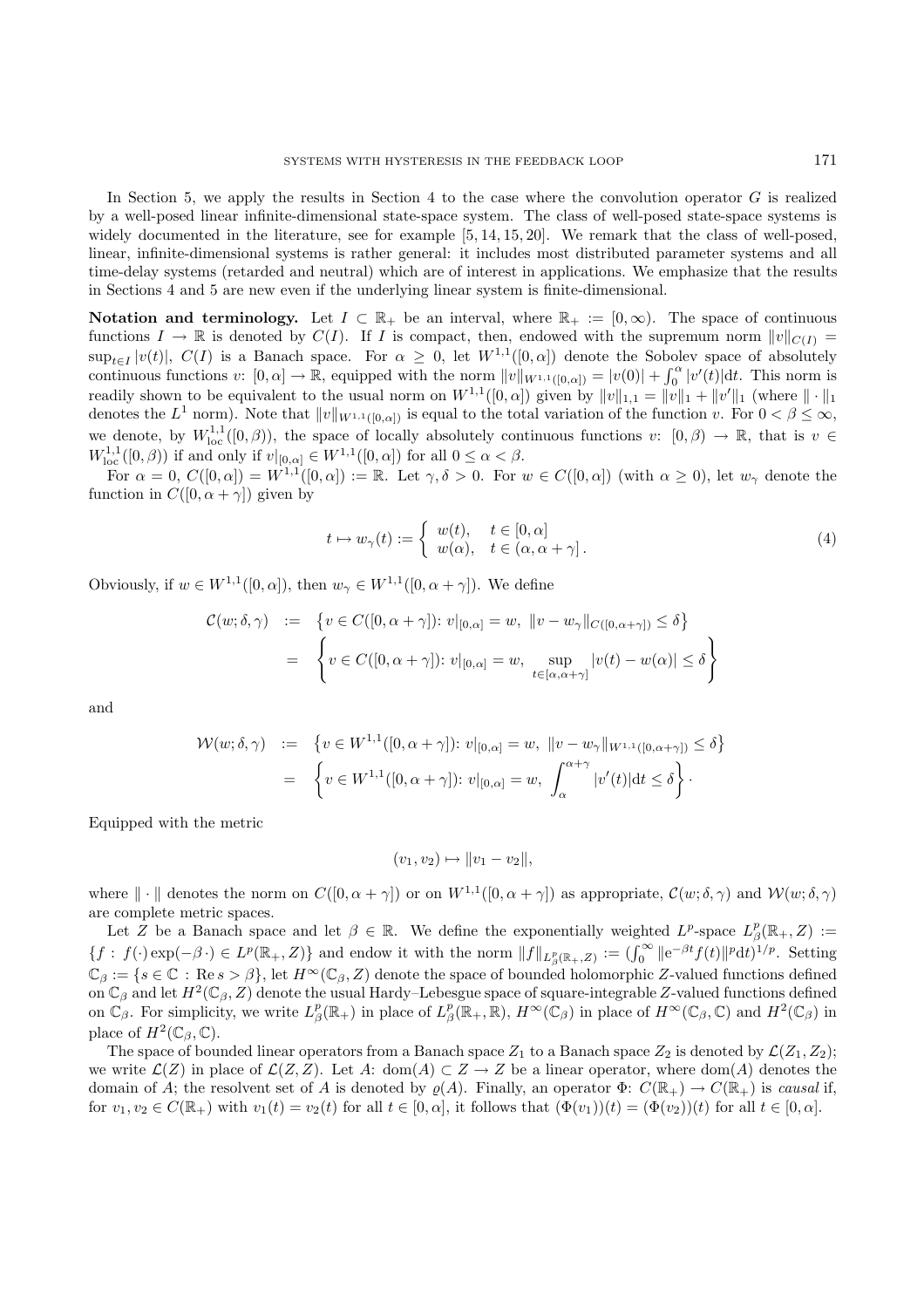### 172 H. LOGEMANN AND E.P. RYAN

## 2. A class of integral equations

Let  $\Phi: C(\mathbb{R}_+) \to C(\mathbb{R}_+)$  be a causal operator,  $g \in L^1_{loc}(\mathbb{R}_+)$  and  $r \in C(\mathbb{R}_+)$ . We consider integral equations of the form

$$
u(t) = r(t) - \int_0^t g(t - s)(\Phi(u))(s)ds,
$$
\n(5)

which we also write concisely as

$$
u = r - g \star \Phi(u). \tag{6}
$$

In the following, let I be an interval of the form  $I = [0, \alpha]$  (with  $0 \leq \alpha < \infty$ ) or  $I = [0, \beta)$  (with  $0 < \beta \leq \infty$ ). In order to define the concept of a (local) solution of (5), we need to give a meaning to  $\Phi(v)$  if  $v \in C(I)$  (recall that  $\Phi$  acts on continuous function defined on the half-line  $\mathbb{R}_+$ ). For  $v \in C([0,\alpha])$ , we interpret  $\Phi(v)$  as the element of  $C([0,\alpha])$  given by  $(\Phi(\tilde{v}))(t)$  for all  $t \in [0,\alpha]$ , where  $\tilde{v}$  is any continuous extension of v to  $\mathbb{R}_+$ . By causality of  $\Phi$ , the function  $\Phi(v) \in C([0,\alpha])$  is invariant with respect to the choice of the extension  $\tilde{v}$ . For a continuous function  $v: [0, \beta) \to \mathbb{R}$   $(0 \lt \beta \lt \infty)$ , we interpret  $\Phi(v)$  as the continuous function  $[0, \beta) \to \mathbb{R}$  with the property that  $(\Phi(v))(t) = (\Phi(v|_{[0,\alpha]}))(t)$  for all  $t \in [0,\alpha]$  and for all  $\alpha \in (0,\beta)$ . Causality of  $\Phi$  guarantees that  $\Phi(v)$  is well-defined.

By a *solution* of (5) on an interval I we mean a function  $u \in C(I)$  that satisfies (5) for all  $t \in I$ . A solution  $u \in C(I)$  is *maximal*, if u has no proper right extension that is also a solution. A function  $u \in C(I)$  is called a *maximal locally absolutely continuous solution*, if u is a is a locally absolutely continuous solution and there does not exist a locally absolutely continuous proper right extension that is also a solution.

Our goal is to establish existence and uniqueness of solutions of (5). To this end, we introduce the following local Lipschitz-type assumptions:

**(LC)** for all  $\alpha > 0$  and all  $w \in C([0, \alpha])$ , there exist constants  $\lambda, \delta, \gamma > 0$  such that

$$
\|\Phi(v_1) - \Phi(v_2)\|_{C([0,\alpha+\gamma])} \le \lambda \|v_1 - v_2\|_{C([0,\alpha+\gamma])} \quad \forall \ v_1, v_2 \in C(w; \delta, \gamma); \tag{7}
$$

**(LW)**  $\Phi(W_{\text{loc}}^{1,1}(\mathbb{R}_+)) \subset W_{\text{loc}}^{1,1}(\mathbb{R}_+)$  and, for all  $\alpha \geq 0$  and all  $w \in W^{1,1}([0,\alpha])$ , there exist constants  $\lambda, \delta, \gamma > 0$ such that

$$
\|\Phi(v_1) - \Phi(v_2)\|_{W^{1,1}([0,\alpha+\gamma])} \le \lambda \|v_1 - v_2\|_{W^{1,1}([0,\alpha+\gamma])} \quad \forall \ v_1, v_2 \in \mathcal{W}(w;\delta,\gamma).
$$
\n(8)

We first present a technical result which underpins the subsequent existence and uniqueness theorem.

**Lemma 2.1.** *Let*  $\Phi$ :  $C(\mathbb{R}_+) \to C(\mathbb{R}_+)$  *be causal,*  $g \in L^1_{loc}(\mathbb{R}_+), r \in C(\mathbb{R}_+), \alpha \geq 0$  *and*  $w \in C([0,\alpha])$  *with*  $w(\alpha)=(r-g*(\Phi(w)))(\alpha)$ *. Let*  $\Gamma_n$ *, parameterized by*  $\eta>0$ *, denote the operator defined on*  $C([0,\alpha+\eta])$  *by* 

$$
(\Gamma_{\eta}(x))(t) := \begin{cases} w(t), & t \in [0, \alpha] \\ (r - g \star (\Phi(x)))(t), & t \in (\alpha, \alpha + \eta]. \end{cases}
$$

*The following statements hold.*

(a) *If* (LC) *is satisfied, then there exists*  $\delta > 0$  *such that, for all*  $\eta > 0$  *sufficiently small,*  $\Gamma_{\eta}(C(w;\delta,\eta))$  $\subset \mathcal{C}(w; \delta, \eta)$  *and*  $\Gamma_n$  *is a strict contraction on*  $\mathcal{C}(w; \delta, \eta)$ *.* 

(b) Let  $r \in W^{1,1}_{loc}(\mathbb{R}_+)$  and  $w \in W^{1,1}([0,\alpha])$ . If (LW) is satisfied, then there exists  $\delta > 0$  such that, for all  $\eta > 0$ *sufficiently small,*  $\Gamma_n(\mathcal{W}(w;\delta,\eta)) \subset \mathcal{W}(w;\delta,\eta)$  and  $\Gamma_n$  is a strict contraction on  $\mathcal{W}(w;\delta,\eta)$ .

The proof of the above lemma can be found in the Appendix.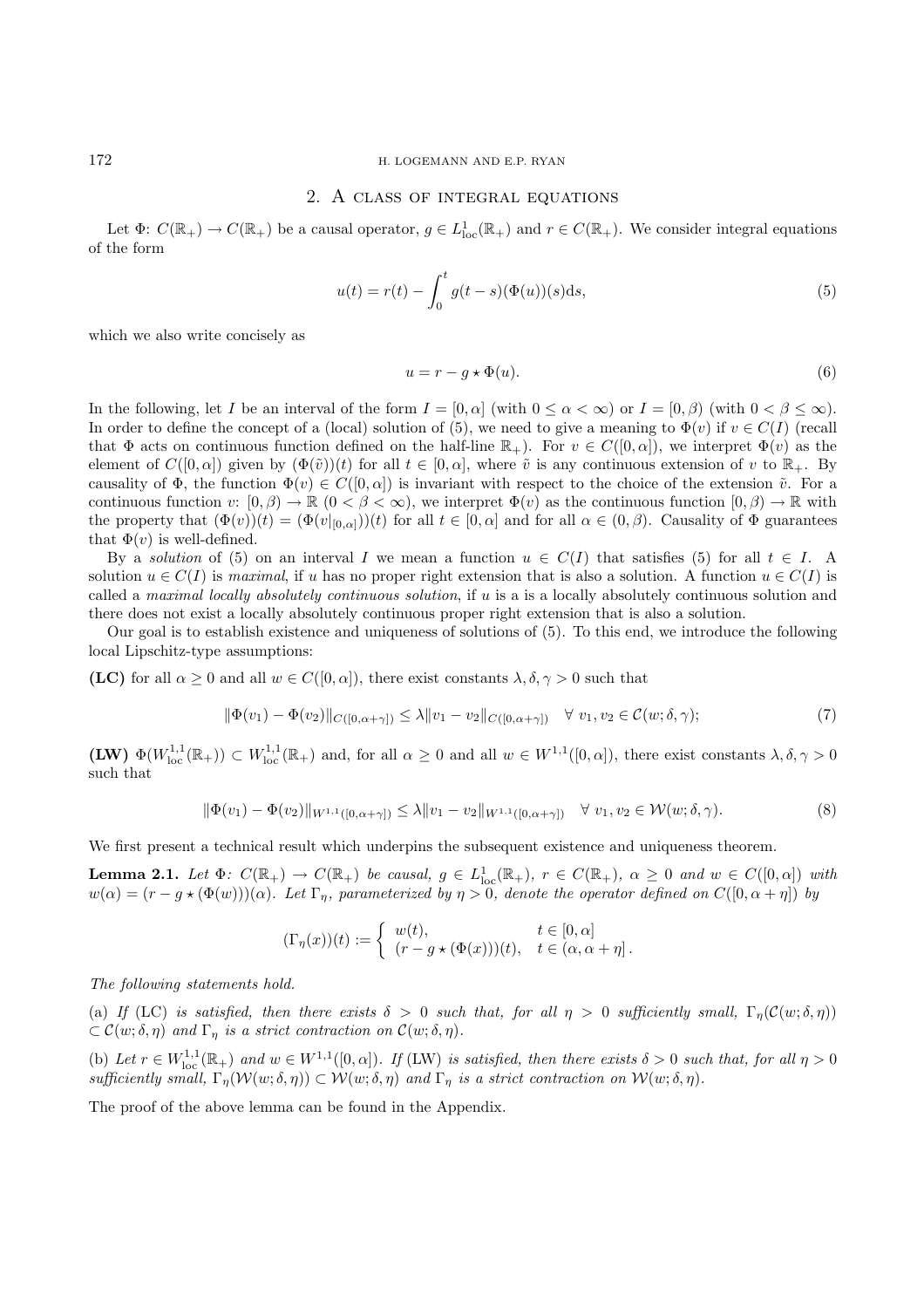The following existence and uniqueness theorem is the main result of this section.

**Theorem 2.2.** Let  $g \in L^1_{loc}(\mathbb{R}_+), r \in C(\mathbb{R}_+)$  and let  $\Phi: C(\mathbb{R}_+) \to C(\mathbb{R}_+)$  be causal.

(a) Assume that  $\Phi$  satisfies (LC). Then equation (5) has a unique maximal solution  $u \in C([0,t^*))$ , where  $0 <$  $t^* \leq \infty$ . If  $t^* < \infty$ , then  $\limsup_{t \uparrow t^*} |(\Phi(u))(t)| = \infty$ . If  $r \in W^{1,1}_{loc}(\mathbb{R}_+)$  and g is locally of bounded variation, *then the maximal solution* u *is locally absolutely continuous, i.e.,*  $u \in W^{1,1}_{loc}([0,t^*)$ .

(b) Assume that  $\Phi$  satisfies (LW) and  $r \in W^{1,1}_{loc}(\mathbb{R}_+)$ . Then equation (5) has a unique maximal locally absolutely *continuous solution*  $u: [0, t^*) \to \mathbb{R}$ . If  $t^* < \infty$ , then  $\int_0^t |u'(s)| ds \to \infty$  as  $t \uparrow t^*$ .

#### *Proof.* (a) We proceed in several steps.

**Step 1:** Extending solutions defined on compact intervals.

Assume  $\alpha \geq 0$  and  $w \in C([0,\alpha])$  is a solution of (5). By Lemma 2.1, there exists  $\delta > 0$  such that, for all sufficiently small  $\eta > 0$ ,  $\Gamma_{\eta}$ :  $\mathcal{C}(w; \delta, \eta) \to \mathcal{C}(w; \delta, \eta)$  is a strict contraction and so has a unique fixed point u. By definition of  $\Gamma_{\eta}$ ,  $u|_{[0,\alpha]}=w$  and  $u(t)=(\Gamma_{\eta}(u))(t)=(r - g \star (\Phi(u))(t)$  for all  $t \in (\alpha, \alpha + \eta])$ . Therefore, the function u is is a proper right extension of w and u is a solution of (5) on  $[0, \alpha + \eta]$ . Moreover, if v is any other proper right extension of w solving (5), then  $v \in \mathcal{C}(w; \delta, \eta)$  for sufficiently small  $\eta > 0$ . It follows from the uniqueness of u in  $\mathcal{C}(w; \delta, \eta)$  that  $u = v$  on  $[0, \alpha + \eta]$ , provided that  $\eta > 0$  is sufficiently small.

#### **Step 2:** Extended uniqueness.

Let  $\alpha_1, \alpha_2 > 0$  and let  $u_1 \in C([0, \alpha_1))$  and  $u_2 \in C([0, \alpha_2))$  be solutions. Set  $\beta := \min{\{\alpha_1, \alpha_2\}}$ . We claim that  $u_1 = u_2$  on [0,  $\beta$ ). Seeking a contradiction, suppose that the claim is false. Then

$$
\alpha^* := \inf \{ t \in [0, \beta) \colon u_1(t) \neq u_2(t) \} < \beta.
$$

By the uniqueness property at the end of Step 1 (applied to the case  $\alpha = 0$  and  $w = r(0)$ ),  $\alpha^* > 0$  and we define  $w(t) := u_1(t) = u_2(t)$  for all  $t \in [0, \alpha^*]$ . Therefore,  $w \in C([0, \alpha^*])$  is a solution of (5) on  $[0, \alpha^*]$  and so, again by Step 1, there exists  $\eta > 0$  and a solution  $u \in C([0, \alpha^* + \eta])$  with  $u_1(t) = u_2(t) = u(t)$  on  $[0, \alpha^* + \eta]$ . This contradicts the definition of  $\alpha^*$ .

**Step 3:** Existence of a maximal solution.

Let T be the set of all  $\tau > 0$  such that there exists a solution  $u^{\tau}$  of (5) on the interval  $[0, \tau]$ . By Step 1 (applied to the case  $\alpha = 0$  and  $w = r(0)$ ),  $T \neq \emptyset$ . Let  $t^* := \sup T$  and define a function  $u: [0, t^*) \to \mathbb{R}$  by setting

$$
u(t) = u^{\tau}(t)
$$
, for  $t \in [0, \tau)$ , where  $\tau \in T$ .

By Step 2 the function u is well-defined, *i.e.*, the definition of  $u(t)$  for a particular value  $t \in [0, t^*)$  does not depend on the choice of  $\tau \in T \cap (t, \infty)$ . Moreover, it is clear that u is a maximal solution of (5). Uniqueness of this maximal solution follows from Step 2.

## **Step 4:** Unboundedness of  $\Phi(u)$  if  $t^* < \infty$ .

Assume that  $t^* < \infty$ . Seeking a contradiction, suppose that  $\Phi(u)$  is bounded. Define  $\varphi \in L^{\infty}([0, t^*])$ by  $\varphi|_{[0,t^*)} = \Phi(u)$  and  $\varphi(t^*) = 0$ . Then  $t \mapsto (g * \varphi)(t)$  is continuous on  $[0,t^*]$  and  $u(t)=(r - g * \varphi)(t)$  for all  $t \in [0, t^*)$ . Therefore,  $l := (r - g * \varphi)(t^*) = \lim_{t \uparrow t^*} u(t)$ , and so  $\tilde{u} \in C([0, t^*)]$  given by  $\tilde{u}|_{[0, t^*)} = u$  and  $\tilde{u}(t^*) = l$  is an extension of u and is a solution of (5). This, together with Step 1, contradicts maximality of u.

## **Step 5:** Absolute continuity.

Assume that  $r \in W^{1,1}_{loc}(\mathbb{R}_+)$  and g is locally of bounded variation. Let  $u \in C([0,t^*))$  be the unique maximal solution. Then,  $\Phi(u) \in C([0, t^*))$ , and by [6] (Cor. 7.3(ii), p. 100) the function  $t \mapsto \int_0^t g(t-s)(\Phi(u))(s)ds$  is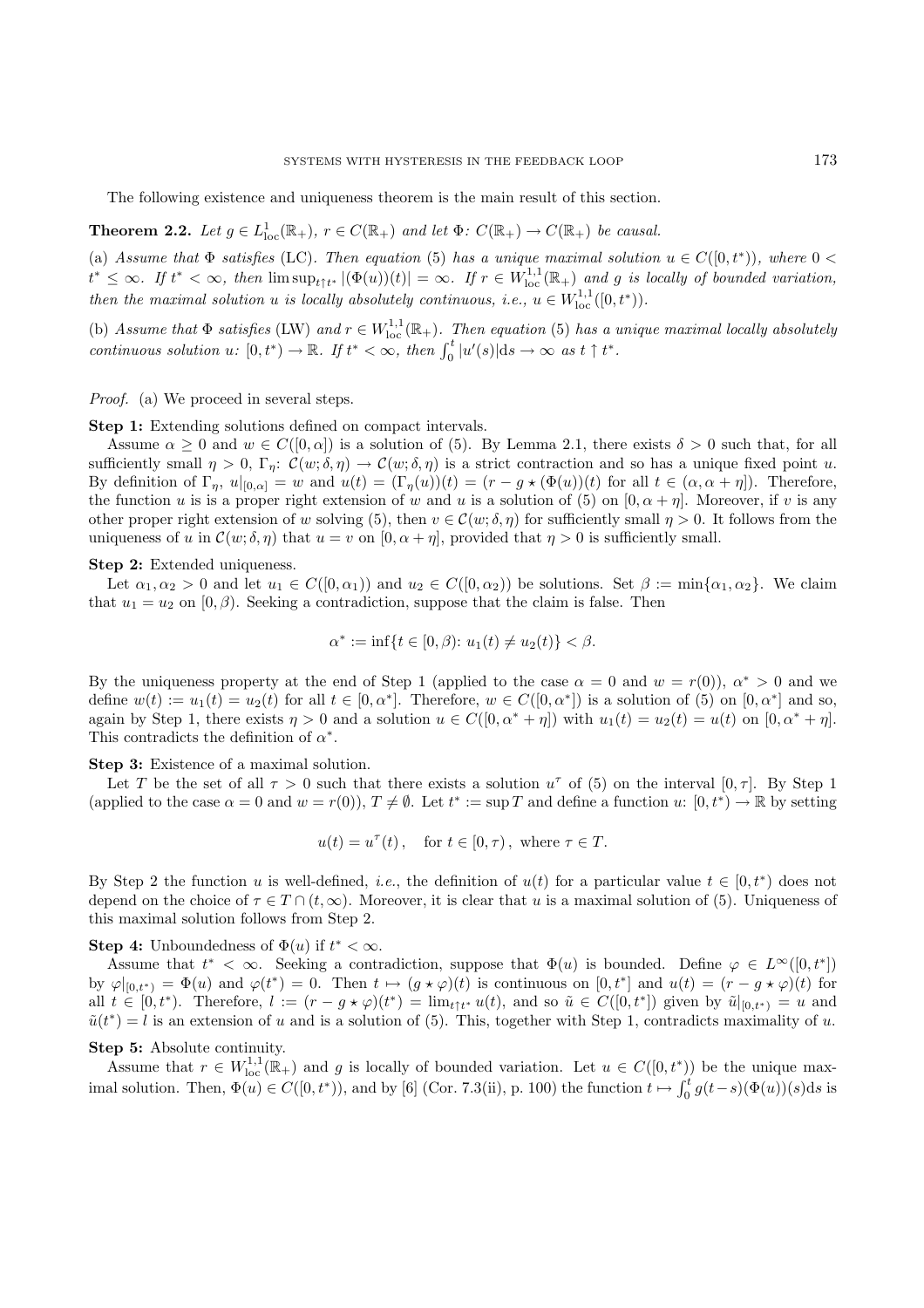locally absolutely continuous on  $[0, t^*)$ . Consequently, the right-hand side of  $(5)$  is locally absolutely continuous on  $[0, t^*)$  and hence,  $u \in W^{1,1}_{loc}([0, t^*)$ .

(b) With some obvious modifications, the proof of statement (a) carries over to part (b) and is therefore omitted.  $\Box$ 

# 3. Hysteresis operators

A function  $f: \mathbb{R}_+ \to \mathbb{R}_+$  is called a *time transformation* if f is continuous and non-decreasing with  $f(0) = 0$ and  $\lim_{t\to\infty} f(t) = \infty$ ; in other words f is a time transformation if it is continuous, non-decreasing and surjective. An operator  $\Phi: C(\mathbb{R}_+) \to C(\mathbb{R}_+)$  is called *rate independent* if, for every time transformation f,

$$
(\Phi(u \circ f))(t) = (\Phi(u))(f(t)), \quad \forall u \in C(\mathbb{R}_+), \quad \forall t \in \mathbb{R}_+.
$$

We say that  $\Phi: C(\mathbb{R}_+) \to C(\mathbb{R}_+)$  is a *hysteresis operator* if  $\Phi$  is causal and rate independent. The *numerical value set* NVS  $\Phi$  of a hysteresis operator  $\Phi$  is defined by

$$
NVS \Phi := \{ (\Phi(u))(t) \colon u \in C(\mathbb{R}_+), t \in \mathbb{R}_+ \}.
$$

A function  $u \in C(\mathbb{R}_+)$  is called *ultimately non-decreasing* if there exists  $\tau \in \mathbb{R}_+$  such that u is non-decreasing on  $[\tau, \infty)$ ; u is said to be *approximately ultimately non-decreasing*, if for all  $\varepsilon > 0$ , there exists an ultimately non-decreasing function  $v \in C(\mathbb{R}_+)$  such that

$$
|u(t) - v(t)| \le \varepsilon, \quad \forall \, t \in \mathbb{R}_+.
$$

In later sections, we shall invoke some or all of the following six assumptions on the hysteresis operator Φ:  $C(\mathbb{R}_+) \to C(\mathbb{R}_+)$ :

**(N1)**  $\Phi(W_{\text{loc}}^{1,1}(\mathbb{R}_+)) \subset W_{\text{loc}}^{1,1}(\mathbb{R}_+);$ 

**(N2)**  $\Phi$  is monotone in the sense that, for all  $u \in W^{1,1}_{loc}(\mathbb{R}_+),$ 

$$
(\Phi(u))'(t)u'(t) \ge 0, \quad \text{a.e. } t \in \mathbb{R}_+;
$$

**(N3)** there exists  $\lambda > 0$  such that for all  $\alpha \geq 0$  and  $w \in C([0, \alpha])$ , there exist numbers  $\gamma, \delta > 0$  such that

$$
\sup_{t\in[\alpha,\alpha+\gamma]}|(\Phi(u))(t)-(\Phi(v))(t)|\leq\lambda\sup_{t\in[\alpha,\alpha+\gamma]}|u(t)-v(t)|,\quad\forall\ u,v\in\mathcal{C}(w;\delta,\gamma);
$$

**(N4)** for all  $a > 0$  and all  $u \in C([0, a), \mathbb{R})$ , there exist  $\gamma_1, \gamma_2 > 0$  such that

$$
\sup_{t\in[0,\tau]}|(\Phi(u))(t)|\leq \gamma_1+\gamma_2\sup_{t\in[0,\tau]}|u(t)|\,,\quad \forall\,\tau\in[0,a);
$$

**(N5)** if  $u \in C(\mathbb{R}_+)$  is approximately ultimately non-decreasing and  $\lim_{t\to\infty} u(t) = \infty$ , then  $\Phi(u)(t)$  and  $\Phi(-u)(t)$  converge to sup NVS  $\Phi$  and inf NVS  $\Phi$ , respectively, as  $t \to \infty$ ;

**(N6)** if, for  $u \in C(\mathbb{R}_+)$ ,  $\lim_{t\to\infty} (\Phi(u))(t) \in \text{int NVS }\Phi$ , then u is bounded.

Note that (N3) implies (LC). If the inequality in (N3) holds for some  $\gamma > 0$ , then, by rate-independence, it holds for all  $\gamma > 0$ . It is easy to see that if a hysteresis operator satisfies (N5), then NVS  $\Phi$  is an interval.

An important consequence of assumptions (N1–N3) is described in the following lemma, the proof of which can be found in [9].

**Lemma 3.1.** *If a hysteresis operator*  $\Phi$ :  $C(\mathbb{R}_+) \to C(\mathbb{R}_+)$  *satisfies* (N1–N3)*, then, for every*  $u \in W^{1,1}_{loc}(\mathbb{R}_+)$ *, there exists a measurable function*  $d_u: \mathbb{R}_+ \to [0, \lambda]$  *such that* 

$$
(\Phi(u))'(t) = d_u(t)u'(t), \quad \text{a.e. } t \in \mathbb{R}_+.
$$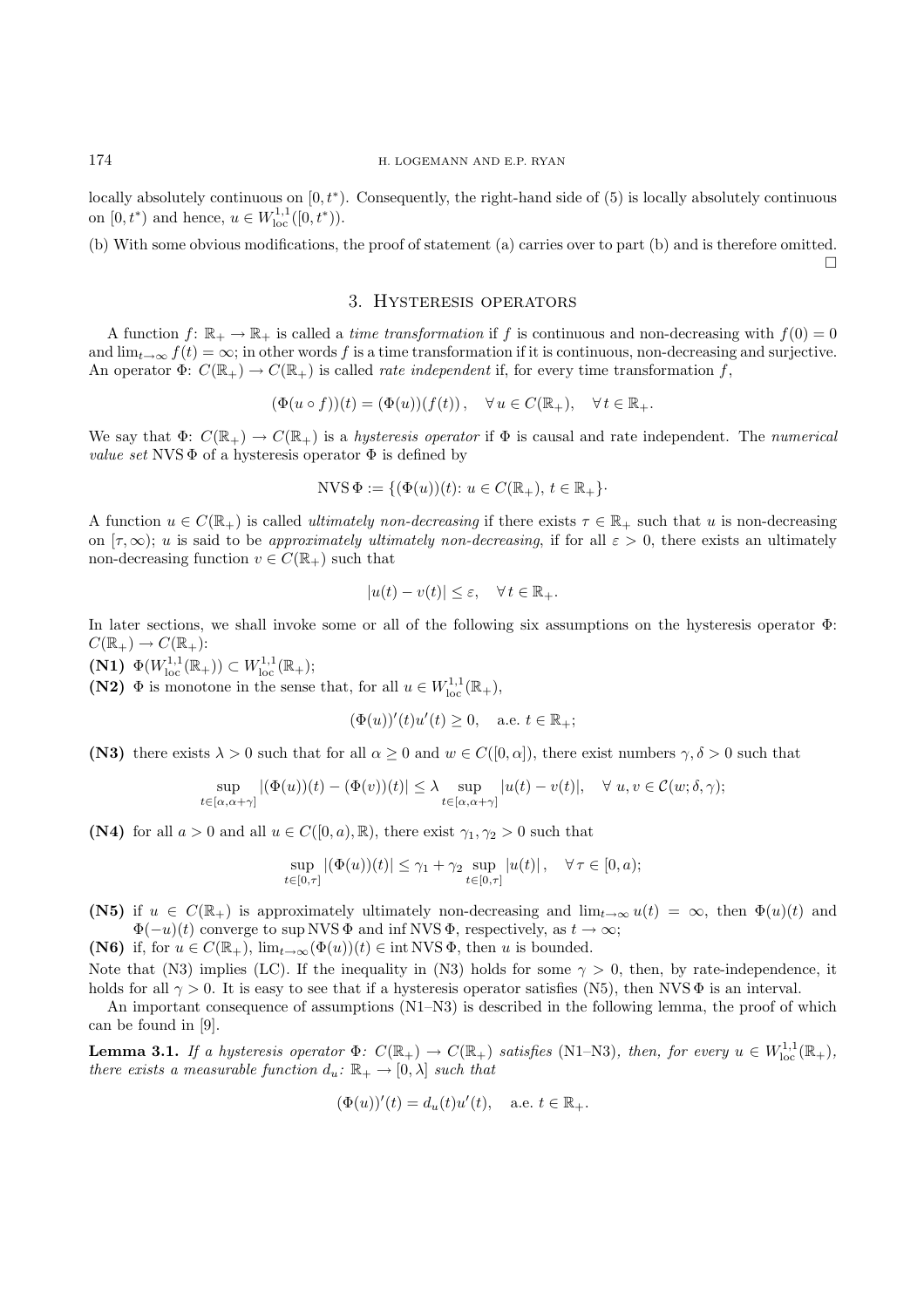An operator  $\Phi: C(\mathbb{R}_+) \to C(\mathbb{R}_+)$  is called *Lipschitz continuous* with *Lipschitz constant*  $l > 0$  if

$$
\sup_{t\in\mathbb{R}_+}|(\Phi(u))(t)-(\Phi(v))(t)|\leq l\sup_{t\in\mathbb{R}_+}|u(t)-v(t)|,\quad\forall\,u,v\in C(\mathbb{R}_+).
$$

Whilst the following lemma (a proof of which can be found in [9]) will not be invoked in the paper, nevertheless it may be of independent interest as it shows, in particular, that Lipschitz continuous hysteresis operators satisfy assumptions (N1, N3) and (N4).

**Lemma 3.2.** *Assume that*  $\Phi$ :  $C(\mathbb{R}_+) \to C(\mathbb{R}_+)$  *is a Lipschitz continuous hysteresis operator with Lipschitz constant*  $l > 0$ *. Then*  $\Phi$  *satisfies* (N1, N3) *(with*  $\lambda = l$ *)* and (N4)*. If* 

$$
\lim_{t \to \infty} (\Phi(u))(t) = \sup NVS \Phi \quad and \quad \lim_{t \to \infty} (\Phi(-u))(t) = \inf NVS \Phi
$$

*for every ultimately non-decreasing*  $u \in C(\mathbb{R}_+, \mathbb{R})$  *with*  $\lim_{t \to \infty} u(t) = \infty$ *, then*  $\Phi$  *satisfies* (N5)*.* 

In many situations, hysteresis operators occur in parametrized form, yielding a family  $\{\Phi_{\xi}\}_{\xi\in P}$  of hysteresis operators, where P is a subset of a normed vector space. We assume that  $0 \in P$ . Usually, the parameter  $\xi$  plays the role of an "initial state" or is related to the initialization of the nonlinear dynamics described by  $\Phi_{\xi}$  (see examples below). A family  $\{\Phi_{\xi}\}_{\xi \in P}$  of hysteresis operators is called *continuously unbiased at* 0 (or, concisely, *unbiased*) if there exists a function  $\psi$ :  $\mathbb{R} \times P \to \mathbb{R}_+$  which is continuous at  $(0,0)$  with  $\psi(0,0) = 0$  and such that

$$
|(\Phi_{\xi}(u))(0)| \leq \psi(u(0),\xi), \quad \forall u \in C(\mathbb{R}_{+}), \ \forall \xi \in P.
$$

As an immediate consequence of the definition we have that, if  $\{\Phi_{\xi}\}_{\xi\in P}$  is an unbiased family of hysteresis operators, then  $(\Phi_0(u))(0) = 0$  for all  $u \in C(\mathbb{R}_+)$  with  $u(0) = 0$ . Of course, a single hysteresis operator  $\Phi$  can be interpreted as the singleton  $\{\Phi_0\}$ , where  $\Phi_0 := \Phi$ . We call  $\Phi$  unbiased if  $\{\Phi_0\}$  is unbiased.

**Remark 3.3.** (a) For each  $\tau \in \mathbb{R}_+$ , define the projection operator  $Q_\tau: C(\mathbb{R}_+) \to C(\mathbb{R}_+)$  by

$$
(Q_{\tau}u)(t) = \begin{cases} u(t) & \text{for } 0 \le t \le \tau, \\ u(\tau) & \text{for } t > \tau. \end{cases}
$$

An important and well-known property of hysteresis operators is that they commute with  $Q_\tau$  for all  $\tau \in \mathbb{R}_+$ , that is, if  $\Phi$  is a hysteresis operator, then

$$
\Phi Q_{\tau} = Q_{\tau} \Phi, \quad \forall \tau \in \mathbb{R}_+.
$$
\n
$$
(9)
$$

The commutativity property (9) is an easy consequence of causality and rate-independence.

(b) We remark that there exist causal operators  $\Phi: C(\mathbb{R}_+) \to C(\mathbb{R}_+)$  satisfying (9), but which are not hysteresis operators. For example, consider the operator  $\Phi: C(\mathbb{R}_+) \to C(\mathbb{R}_+)$  defined by

$$
(\Phi(u))(t) = (1 + \varphi(t))u(t) - \int_0^t \varphi'(s)u(s)ds, \quad t \in \mathbb{R}_+,
$$
\n(10)

where  $\varphi: \mathbb{R}_+ \to \mathbb{R}$  is continuously differentiable. Clearly,  $\Phi$  is causal and a routine calculation shows that  $\Phi$ satisfies (9). However, unless  $\varphi$  is constant,  $\Phi$  is not, in general, rate-independent and hence not a hysteresis operator.

(c) It is the commutativity property (9), rather than rate independence, which is used in the proofs of Lemmas 3.1 and 3.2 (see [9]). In the rest of the paper, the arguments relating to hysteresis operators are based on some or all of the assumptions (N1–N6) and on Lemma 3.1. Consequently, in the results of Sections 4 and 5, the requirement that  $\Phi$  be a hysteresis operator can be weakened to the assumption that  $\Phi$  is causal and satisfies (9).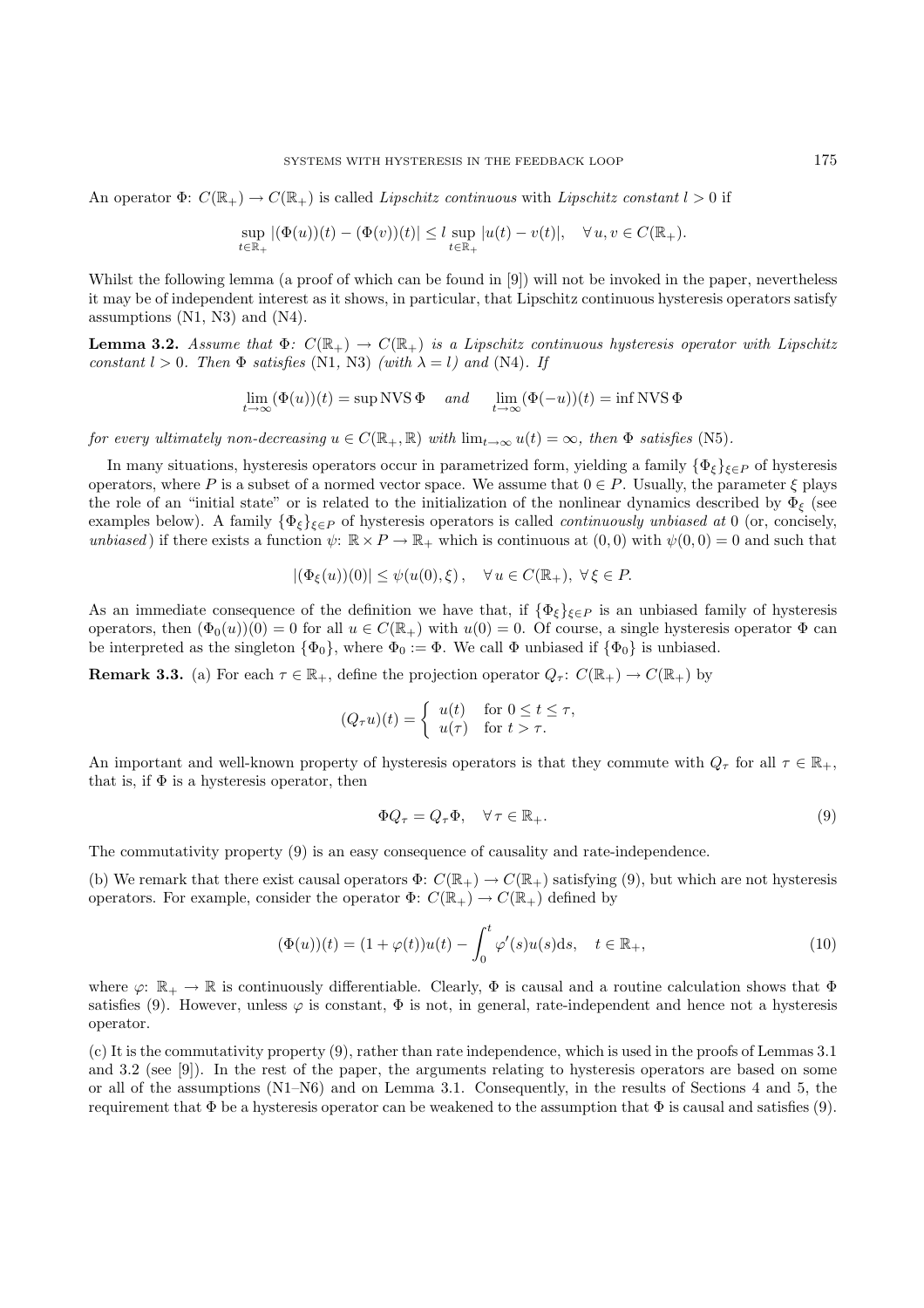The latter assumption holds, in particular, for the operator  $\Phi$  defined by (10); moreover, provided that  $\varphi'(t) \geq 0$ for all  $t \in \mathbb{R}_+$ ,  $\varphi$  is bounded and  $\varphi(0) \geq 0$ , it is easy to show that  $\Phi$  satisfies  $(N1-N6)^2$ . However, we believe that non-rate-independent causal operators satisfying (9) may be of limited physical relevance and so are mainly of academic interest. For this reason, we assume that the operators under consideration are hysteresis (*i.e.*, causal and rate independent) operators rather than causal operators satisfying (9).

In the remainder of this section, we describe various classes of hysteresis operators satisfying  $(N1-N6)$ and (LW). These classes, and the properties (N1–N3), (LC) and (LW), have a well-established pedigree (see, for example  $[1, 2]$  and the pioneering work in  $[8]$ .

**Static nonlinearities (Nemitski operators).** For a continuous function  $\varphi: \mathbb{R} \to \mathbb{R}$ , we define the corresponding *static* nonlinearity (or *Nemitski* operator)  $S^{\varphi}$  by

$$
\mathcal{S}^{\varphi} \colon C(\mathbb{R}_{+}) \to C(\mathbb{R}_{+}), \quad u \mapsto \varphi \circ u.
$$

Clearly,  $S^{\varphi}$  is a hysteresis operator. The operator  $S^{\varphi}$  is unbiased if and only if  $\varphi(0) = 0$ . It is easy to see that if  $\varphi$  is non-decreasing and globally Lipschitz with Lipschitz constant  $l \geq 0$ , then  $S^{\varphi}$  satisfies (N1–N6) (with the constant  $\lambda = l$  in (N3)). Under the additional assumption that  $\varphi$  is piecewise  $C^1$  with locally Lipschitz derivative on the intervals of continuous differentiability, a routine argument shows that  $S<sup>\varphi</sup>$  satisfies the condition (LW). Trivially, we have that  $NVS S^{\varphi} = \text{im } \varphi$ .

**Relay (passive, positive) hysteresis.** *Relay* (also called *passive* or *positive*) hysteresis, has been discussed in a mathematically rigorous context in a number of references, see for example [9] and [11]. To give a formal definition of relay hysteresis, let  $a_0, a_1 \in \mathbb{R}$  with  $a_0 < a_1$  and let  $\varphi_0$ :  $[a_0, \infty) \to \mathbb{R}$  and  $\varphi_1$ :  $(-\infty, a_1] \to \mathbb{R}$  be non-decreasing and globally Lipschitz with the same Lipschitz constant  $l \geq 0$  and such that  $\varphi_0(a_0) = \varphi_1(a_0)$ and  $\varphi_0(a_1) = \varphi_1(a_1)$ . For  $u \in C(\mathbb{R}_+)$  and  $t \geq 0$  define

$$
S(u,t) := u^{-1}(\{a_0, a_1\}) \cap [0,t], \quad \tau(u,t) := \begin{cases} \max S(u,t) & \text{if } S(u,t) \neq \emptyset, \\ -1 & \text{if } S(u,t) = \emptyset. \end{cases}
$$

Following Macki *et al.* [11], for  $\xi \in \{0,1\}$ , we define an operator  $\mathcal{R}_{\xi}$ :  $C(\mathbb{R}_{+}) \to C(\mathbb{R}_{+})$  by

$$
(\mathcal{R}_{\xi}(u))(t) = \begin{cases} \varphi_1(u(t)) & \text{if } u(t) \leq a_0, \\ \varphi_0(u(t)) & \text{if } u(t) \geq a_1, \\ \varphi_1(u(t)) & \text{if } u(t) \in (a_0, a_1), \tau(u, t) \neq -1 \text{ and } u(\tau(u, t)) = a_0, \\ \varphi_0(u(t)) & \text{if } u(t) \in (a_0, a_1), \tau(u, t) \neq -1 \text{ and } u(\tau(u, t)) = a_1, \\ \varphi_0(u(t)) & \text{if } u(t) \in (a_0, a_1), \tau(u, t) = -1 \text{ and } \xi = 0, \\ \varphi_1(u(t)) & \text{if } u(t) \in (a_0, a_1), \tau(u, t) = -1 \text{ and } \xi = 1. \end{cases}
$$

The number  $\xi$  plays the role of an "initial state" which determines the output value  $(\mathcal{R}_{\xi}(u))(t)$  if  $u(s) \in (a_0, a_1)$ for all  $s \in [0, t]$ . The operator  $\mathcal{R}_{\xi}$  is illustrated in Figure 2. It is trivial that  $\mathcal{R}_{\xi}$  is a hysteresis operator. If  $0 \le a_0$  (respectively,  $0 > a_0$ ), then the family  $\{\mathcal{R}_0, \mathcal{R}_1\}$  is unbiased if and only if  $\varphi_1(0) = 0$  (respectively,  $\varphi_0(0) = 0$ . It is clear that  $\mathcal{R}_\xi$  is Lipschitz continuous if and only if  $\varphi_0(v) = \varphi_1(v)$  for all  $v \in [a_0, a_1], i.e.,$  if and only if  $\mathcal{R}_{\xi}$  "degenerates" into a static nonlinearity. From [9] we know that  $\mathcal{R}_{\xi}$  satisfies (N1–N6) (with  $\lambda = l$ in (N3)). Under the additional assumption that  $\varphi_0$  and  $\varphi_1$  are piecewise C<sup>1</sup> with locally Lipschitz derivatives on the intervals of continuous differentiability, a routine argument shows that  $\mathcal{R}_{\xi}$  satisfies the condition (LW). We note that NVS  $\mathcal{R}_{\xi} = \text{im } \varphi_0 \cup \text{im } \varphi_1$ .

<sup>&</sup>lt;sup>2</sup>We are grateful to an anonymous reviewer who drew our attention to the operator  $\Phi$  in (10) as an example of a non-rateindependent causal operator satisfying (N1–N6).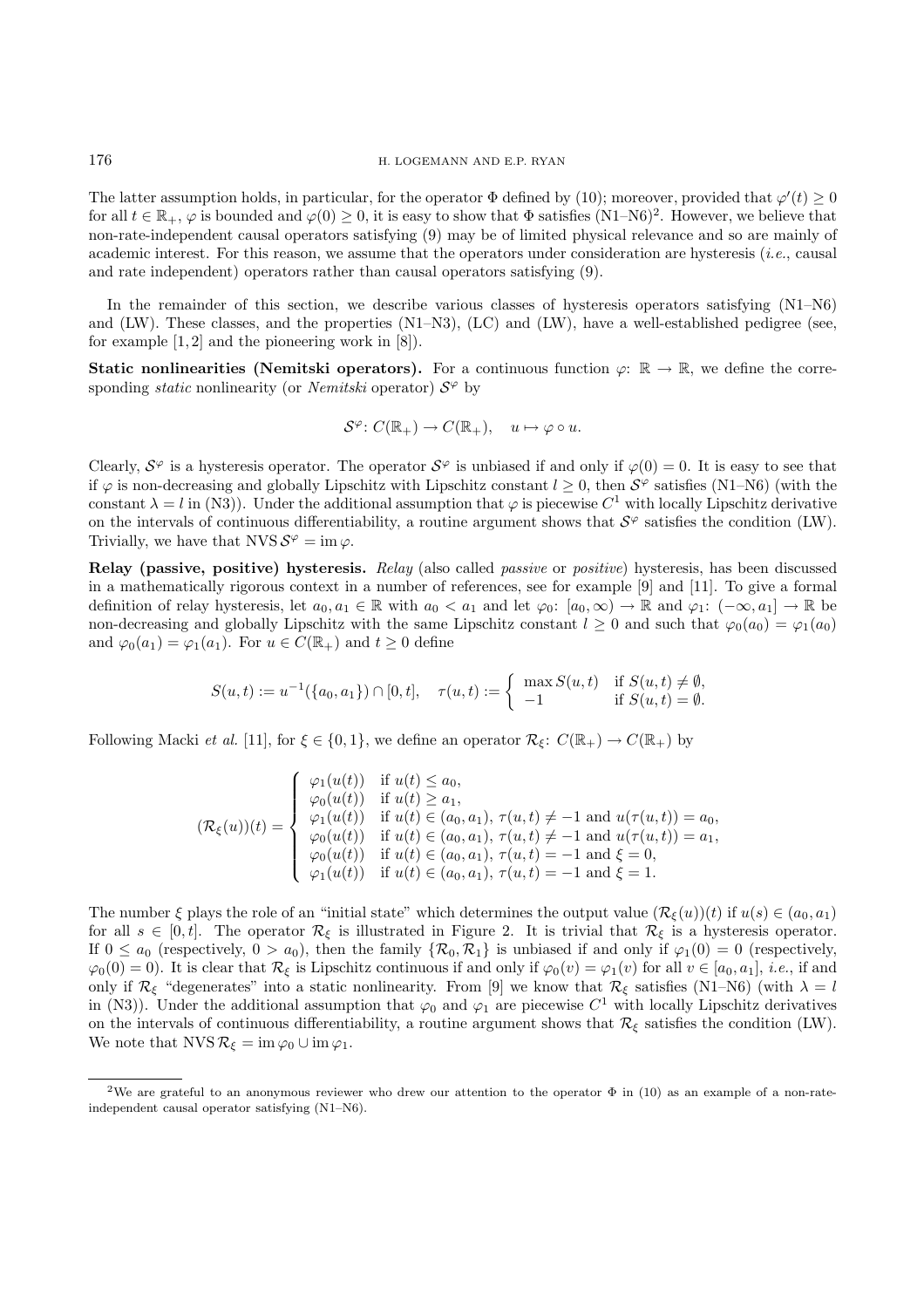

Figure 2. Relay hysteresis.



Figure 3. Backlash hysteresis.

**Backlash hysteresis (play operator).** A discussion of the *backlash* operator (also called *play* operator) can be found in a number of references, see for example [1, 2, 8] and [9]. Let  $h \in \mathbb{R}_+$  and introduce the function

$$
b_h: \mathbb{R}^2 \to \mathbb{R}, \quad (v, w) \mapsto \max\{v - h, \min\{v + h, w\}\}\cdot
$$

Let  $C_{\text{pm}}(\mathbb{R}_+)$  denote the space of continuous piecewise monotone functions defined on  $\mathbb{R}_+$ . For all  $h \in \mathbb{R}_+$  and all  $\xi \in \mathbb{R}$ , we define the operator  $\mathcal{B}_{h,\xi}$ :  $C_{\text{pm}}(\mathbb{R}_{+}) \to C(\mathbb{R}_{+})$  by

$$
(\mathcal{B}_{h,\xi}(u))(t) = \begin{cases} b_h(u(0),\xi) & \text{for } t = 0, \\ b_h(u(t),(\mathcal{B}_{h,\xi}(u))(t_i)) & \text{for } t_i < t \le t_{i+1}, i = 0,1,2,\ldots, \end{cases}
$$

where  $0 = t_0 < t_1 < t_2 < \ldots$ ,  $\lim_{n \to \infty} t_n = \infty$  and u is monotone on each interval  $[t_i, t_{i+1}]$ . We remark that  $\xi$ plays the role of an "initial state". It is not difficult to show that the definition is independent of the choice of the partition  $(t_i)$ . Figure 3 illustrates how  $\mathcal{B}_{h,\xi}$  acts. It is well-known that  $\mathcal{B}_{h,\xi}$  extends to a Lipschitz continuous operator on  $C(\mathbb{R}_+)$  (with Lipschitz constant  $l = 1$ ), the so-called backlash operator, which we shall denote by the same symbol  $\mathcal{B}_{h,\xi}$ . It is also well-known (and easy to check) that  $\mathcal{B}_{h,\xi}$  is a hysteresis operator.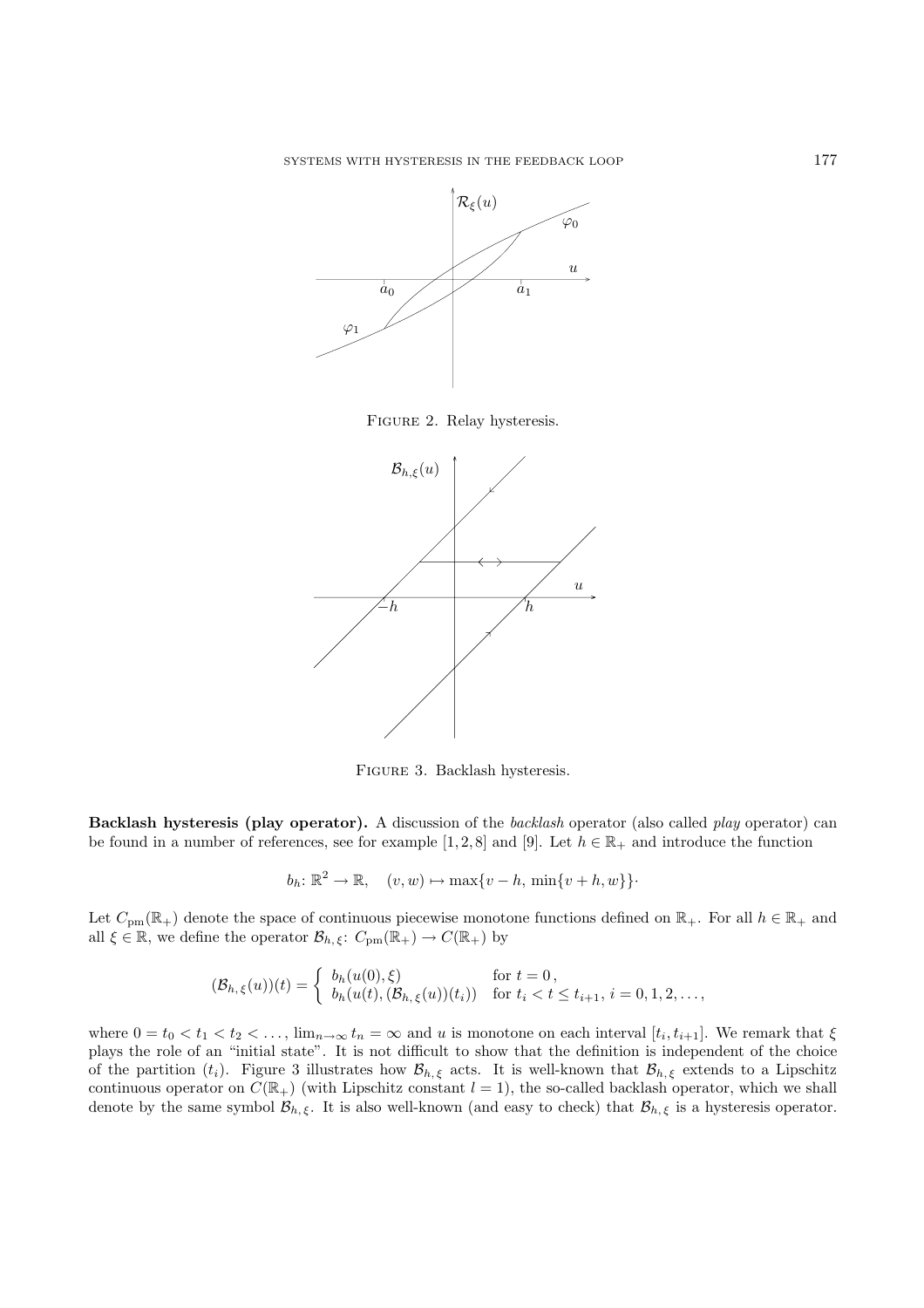178 H. LOGEMANN AND E.P. RYAN



Figure 4. Elastic-plastic hysteresis.

From [2] (see Lem. 2.3.1, p. 42) we obtain

$$
|\mathcal{B}_{h,\xi}(u)(0)| \le |u(0)| + |\xi|, \quad \forall u \in C(\mathbb{R}_+), \ \forall \xi \in \mathbb{R}, \tag{11}
$$

showing that, for fixed  $h \in \mathbb{R}_+$ , the family  $\{\mathcal{B}_{h,\xi}\}_{\xi \in \mathbb{R}}$  is unbiased. As shown in [9] for example,  $\mathcal{B}_{h,\xi}$  satisfies (N1–N6) (with  $\lambda = 1$  in (N3)) and it follows from [2] that  $\mathcal{B}_{h,\xi}$  satisfies (LW) (see Prop. 2.3.7, p. 47 in [2]). It is obvious that NVS  $\mathcal{B}_{h,\xi} = \mathbb{R}$ .

**Elastic-plastic hysteresis (stop operator).** The *elastic-plastic* operator (also called *stop* operator) has been discussed in a mathematically rigorous context in a number of references, see for example [1, 2, 8] and [9]. To give a formal definition of the elastic-plastic operator, for each  $h \in \mathbb{R}_+$  define the function  $e_h: \mathbb{R} \to \mathbb{R}$  by

$$
e_h(v) = \min\{h, \max\{-h, v\}\}\cdot
$$

For all  $h \in \mathbb{R}_+$  and all  $\xi \in \mathbb{R}$ , we define an operator  $\mathcal{E}_{h,\xi}$ :  $C_{\text{pm}}(\mathbb{R}_+) \to C(\mathbb{R}_+)$  by

$$
(\mathcal{E}_{h,\xi}(u))(t) = \begin{cases} e_h(u(0) - \xi) & \text{for } t = 0, \\ e_h(u(t) - u(t_i) + (\mathcal{E}_{h,\xi}(u))(t_i)) & \text{for } t_i < t \le t_{i+1}, i = 0, 1, 2, \dots, \end{cases}
$$

where  $0 = t_0 < t_1 < t_2 < \ldots$ ,  $\lim_{n \to \infty} t_n = \infty$  and u is monotone on each interval  $[t_i, t_{i+1}]$ . Again,  $\xi$  plays the role of an "initial state". The operators  $\mathcal{E}_{h,\xi}$  and  $\mathcal{B}_{h,\xi}$  are closely related:

$$
\mathcal{E}_{h,\xi}(u) + \mathcal{B}_{h,\xi}(u) = u, \quad \forall \, u \in C_{\text{pm}}(\mathbb{R}_+), \tag{12}
$$

see, for example [2] (p. 44). The way  $\mathcal{E}_{h,\xi}$  acts is illustrated in Figure 4. It follows from (12) and the properties of  $\mathcal{B}_{h,\xi}$  that  $\mathcal{E}_{h,\xi}$  extends to a Lipschitz continuous hysteresis operator (with Lipschitz constant  $l = 2$ ). This extension, which we denote by the same symbol  $\mathcal{E}_{h,\xi}$ , is called the elastic plastic operator. For fixed  $h \in \mathbb{R}_+$ , the family  $\{\mathcal{E}_{h,\xi}\}_{\xi\in\mathbb{R}}$  is unbiased (this follows from (12) and the fact that  $\{\mathcal{B}_{h,\xi}\}_{\xi\in\mathbb{R}}$  is unbiased). As shown in [9] for example,  $\mathcal{E}_{h,\xi}$  satisfies (N1–N6) (with  $\lambda = 2$  in (N3)) and it follows from [2] that  $\mathcal{E}_{h,\xi}$  satisfies (LW) (see Prop. 2.3.7, p. 47 in [2]). It is clear that  $NVS\mathcal{E}_{h,\xi} = [-h,h].$ 

**Prandtl operators.** All the hysteresis operators considered so far model relatively simple hysteresis loops. The Prandtl operator (also called the Prandtl–Ishlinskii operator), introduced below, represents a far more general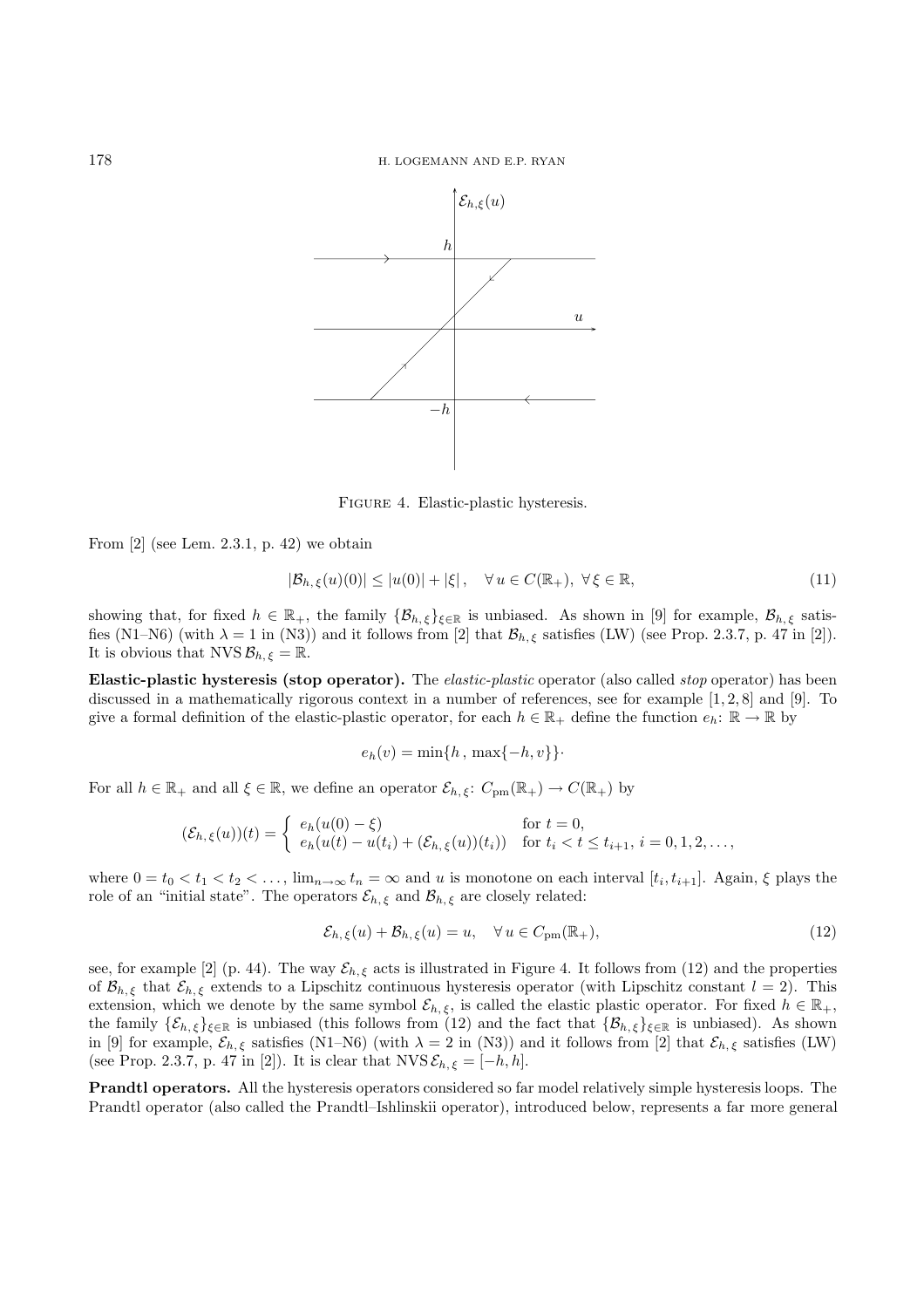

Figure 5. Example of Prandtl hysteresis.

type of hysteresis which for certain input functions exhibits nested loops in the corresponding input-output characteristics. A *Preisach memory curve* is a function  $\xi: \mathbb{R}_+ \to \mathbb{R}$  which has compact support and is globally Lipschitz with Lipschitz constant 1. The set of all Preisach memory curves is denoted by  $\Pi$ . Furthermore, let  $\mu$ be a signed Borel measure on R such that  $|\mu|(K) < \infty$  for all compact sets  $K \subset \mathbb{R}_+$ , where  $|\mu|$  denotes the total variation of  $\mu$ . Let  $\xi \in \Pi$ . The operator  $\mathcal{P}_{\xi}$ :  $C(\mathbb{R}_{+}) \to C(\mathbb{R}_{+})$  defined by

$$
(\mathcal{P}_{\xi}(u))(t) = \int_0^{\infty} (\mathcal{B}_{h,\xi(h)}(u))(t) d\mu(h), \quad \forall u \in C(\mathbb{R}_+, \mathbb{R}), \ \forall t \in \mathbb{R}_+
$$

is called a *Prandtl* operator, *cf.* [2] (p. 54). It is well-known (and easy to check) that  $\mathcal{P}_{\xi}$  is a hysteresis operator. Assume that the measure  $\mu$  is finite. Then it follows from [2] that  $\mathcal{P}_{\xi}$  satisfies (LW) (see Prop. 2.4.11, p. 59 in [2]). The operator  $\mathcal{P}_{\xi}$  is Lipschitz continuous with Lipschitz constant  $|\mu|(\mathbb{R}_{+})$  (since the backlash operator is Lipschitz continuous with Lipschitz constant 1) and, moreover,  $\{\mathcal{P}_{\xi}\}_{\xi \in \Pi}$  is unbiased, since

$$
|(\mathcal{P}_{\xi}(u))(0)|\leq |\mu|(\mathbb{R}_+)\left(|u(0)|+\sup_{h\geq 0}|\xi(h)|\right),\quad \forall\, u\in C(\mathbb{R}_+),\,\,\forall\, \xi\in \Pi
$$

by (11). Furthermore, if we additionally assume that  $\mu$  is positive, then, as shown for example in [9] (N1–N6) hold (with  $\lambda = \mu(\mathbb{R}_+)$  in (N3)). For  $\xi \equiv 0$  and the measure  $\mu$  given by  $\mu(E) = \int_E (\sin(\pi h) + 1) \chi_{[0,10]} dh$ (where  $\chi_{[0,10]}$  denotes the indicator function of the interval [0, 10]), the Prandtl operator is illustrated in Figure 5. It follows from [9] that NVS  $P_{\xi} = \mathbb{R}$ , provided that  $\mu \neq 0$ . Finally, we remark that the above class of Prandtl operators can be generalized to include the so-called Preisach operators (see [2]): a large class of such operators also satisfy  $(N1-N6)$  (see [9]) and  $(LW)$  (see [2]).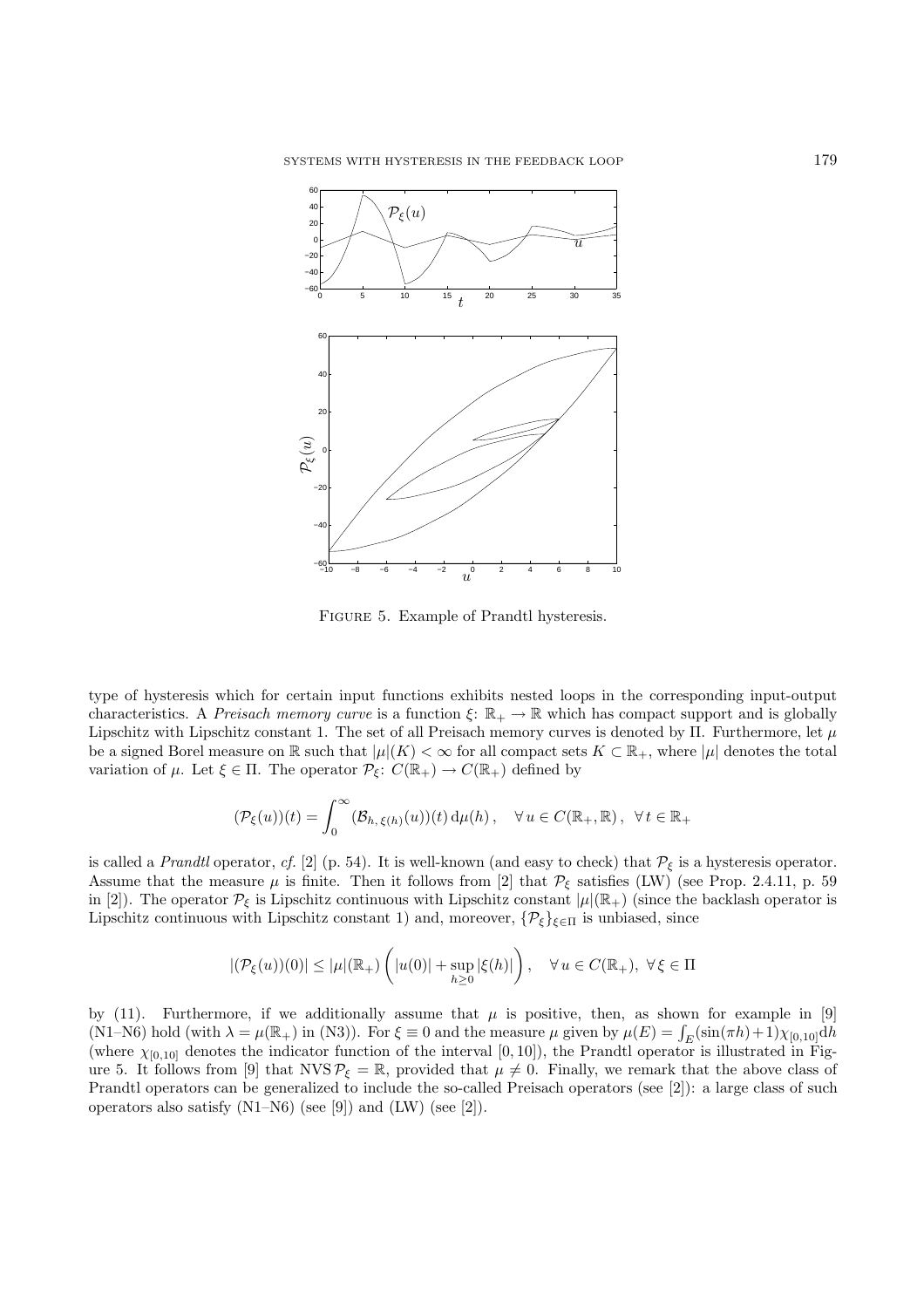### 180 H. LOGEMANN AND E.P. RYAN

## 4. Asymptotic behaviour of solutions to feedback systems subject to hysteresis

Consider the feedback system shown in Figure 1, where G is a convolution operator with kernel g,  $\Phi$  is a hysteresis operator,  $r_1$  and  $r_2$  are input and disturbance signals, respectively. Mathematically, the feedback system is described by the integral equation

$$
y = Gr_1 + r_2 - G\Phi(y) = g \star r_1 + r_2 - g \star \Phi(y). \tag{13}
$$

**Theorem 4.1.** Let  $g \in L^2_\alpha(\mathbb{R}_+)$  for some  $\alpha < 0$ ,  $r_1, r_2 \in W^{1,1}_{loc}(\mathbb{R}_+)$  with  $r'_1, r'_2 \in L^2_\alpha(\mathbb{R}_+)$ , and let  $\Phi$ :  $C(\mathbb{R}_+) \to C(\mathbb{R}_+)$  be a hysteresis operator satisfying (N1, N2) and (N3) with associated  $\lambda > 0$ . Assume that

$$
\inf_{\omega \in \mathbb{R}} \text{Re } \mathbf{G}(i\omega) > -1/\lambda, \tag{14}
$$

where **G** denotes the Laplace transform of g (or, equivalently, **G** is the transfer function of  $G$ ).

(a) *If* g *is locally of bounded variation, then* (13) *has a unique locally absolutely continuous solution* y *defined on*  $\mathbb{R}_+$  *(no finite escape-time) and there exist constants*  $\beta \in (\alpha, 0)$  *and*  $\gamma > 0$  *(depending only on g and*  $\lambda$ ) *such that*  $y'$ ,  $(\Phi(y))' \in L^2_\beta(\mathbb{R}_+),$ 

$$
||y||_{L^{\infty}(\mathbb{R}_+)} + ||\Phi(y)||_{L^{\infty}(\mathbb{R}_+)} + ||y'||_{L^2_{\beta}(\mathbb{R}_+)} + ||(\Phi(y))'||_{L^2_{\beta}(\mathbb{R}_+)}\leq \gamma(||r'_1||_{L^2_{\beta}(\mathbb{R}_+)} + ||r'_2||_{L^2_{\beta}(\mathbb{R}_+)} + |r_1(0)| + |r_2(0)| + |(\Phi(r_2))(0)|),
$$
\n(15)

*and*  $y(t)$  *and*  $(\Phi(y))(t)$  *converge to finite limits as*  $t \to \infty$ *, the convergence being exponential with convergence rate* β*.*

(b) *If* Φ *satisfies* (LW)*, then the conclusions of statement* (a) *remain valid.*

**Remark 4.2.** Assume that  $\{\Phi_{\xi}\}_{\xi \in P}$  is an unbiased family of hysteresis operators satisfying, for each  $\xi \in P$ , (N1, N2) and (N3) with associated  $\lambda > 0$  independent of ξ. Inequality (15) shows that, if

$$
\Big( \|r_1'\|_{L^2_{\beta}(\mathbb{R}_+)} + \|r_2'\|_{L^2_{\beta}(\mathbb{R}_+)} + |r_1(0)| + |r_2(0)| + \|\xi\|\Big) \to 0,
$$

then

$$
\Big( \|y\|_{L^\infty(\mathbb{R}_+)} + \|\Phi_\xi(y)\|_{L^\infty(\mathbb{R}_+)} + \|y'\|_{L^2_\beta(\mathbb{R}_+)} + \|(\Phi_\xi(y))'\|_{L^2_\beta(\mathbb{R}_+)} \Big) \to 0.
$$

Note that this remark applies in particular to backlash, elastic-plastic and Prandtl operators.

*Proof of Theorem 4.1.* (a) By the positive-real assumption (14), there exists  $\varepsilon > 0$  such that

$$
1/\lambda + \text{Re}\,\mathbf{G}(i\omega) \ge \varepsilon, \quad \forall \,\omega \in \mathbb{R}.\tag{16}
$$

Setting  $f(s) := \exp(-1/\lambda - \mathbf{G}(s))$ , we have

$$
|f(s)| = \exp(-1/\lambda - \operatorname{Re} \mathbf{G}(s)).
$$

Since  $\mathbf{G}(s) \to 0$  as  $|s| \to \infty$  in  $\overline{\mathbb{C}}_0$  and applying the maximum modulus theorem to f, (16) yields

$$
1/\lambda + \operatorname{Re} \mathbf{G}(s) \ge \varepsilon, \quad \forall \, s \in \overline{\mathbb{C}}_0. \tag{17}
$$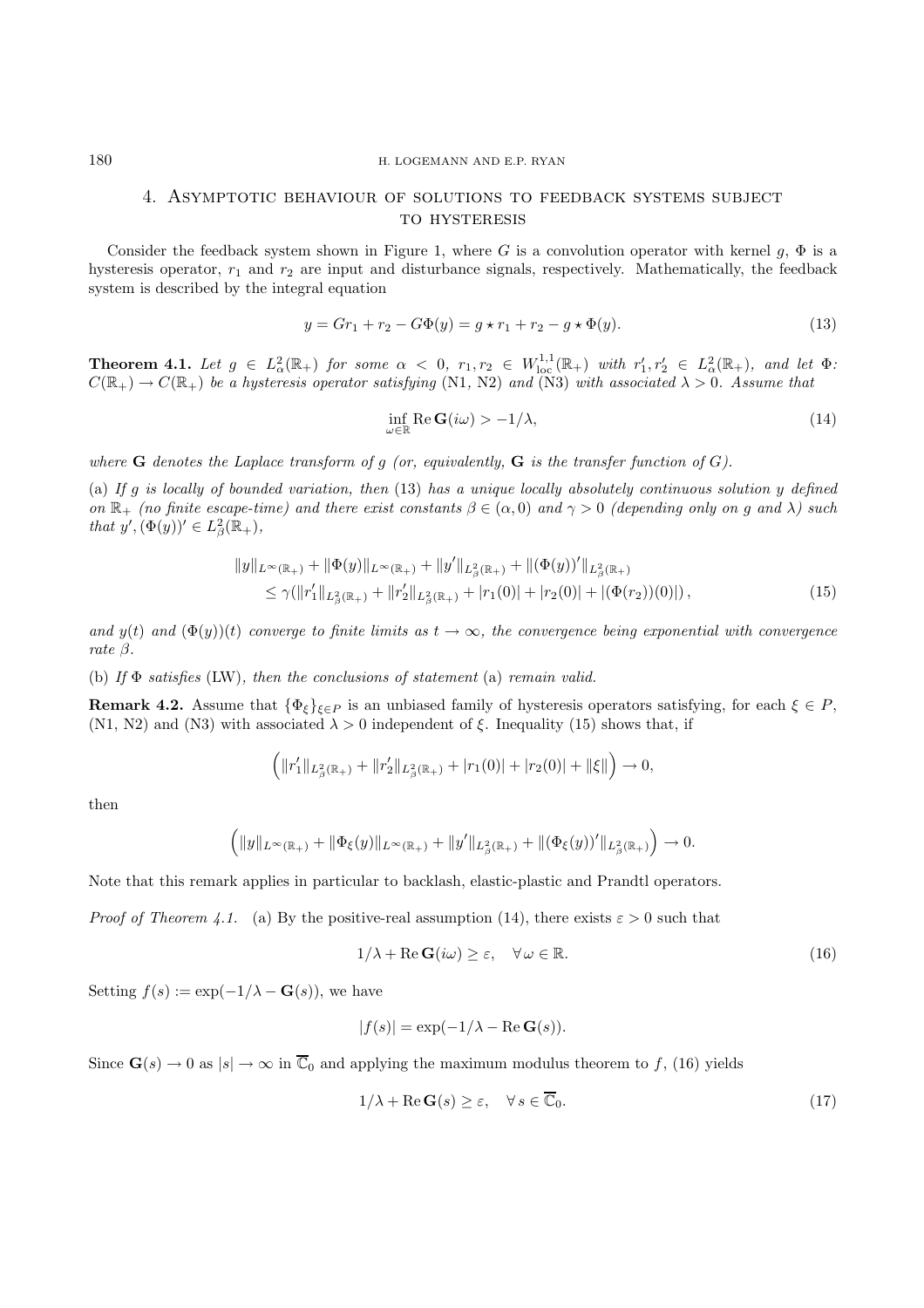Moreover,  $\mathbf{G} \in H^{\infty}(\mathbb{C}_{\beta})$  for any  $\beta > \alpha$ , and therefore **G** is uniformly continuous on any vertical strip of the form  $\alpha_1 \le \text{Re } s \le \alpha_2$ , where  $\alpha < \alpha_1 < \alpha_2$  (see Th. 3.7, p. 82 in [3]). Consequently, it follows from (17) that there exists  $\beta \in (\alpha, 0)$  such that

$$
1/\lambda + \operatorname{Re} \mathbf{G}(s) \ge \varepsilon/2 > 0, \quad \forall \, s \in \overline{\mathbb{C}}_{\beta}.\tag{18}
$$

Now, for any  $z \in \mathbb{C}$ ,

$$
\frac{1}{\lambda} + \text{Re } z > 0 \quad \Longleftrightarrow \quad \frac{\lambda}{2} \left| z \left( 1 + \frac{\lambda}{2} z \right)^{-1} \right| < 1.
$$

Combining this with (18) and the fact that  $\mathbf{G}(s) \to 0$  as  $|s| \to \infty$  in  $\overline{\mathbb{C}}_{\beta}$  and setting  $\nu := \lambda/2$ , we may conclude that

$$
\kappa := \nu \sup_{s \in \mathbb{C}_{\beta}} |\mathbf{G}(s)(1 + \nu \mathbf{G}(s))^{-1}| < 1. \tag{19}
$$

The operator  $\Phi$  satisfies (N3) and, hence, it also satisfies (LC). Furthermore,  $g \star r_1 + r_2 \in W^{1,1}_{loc}(\mathbb{R}_+)$ . Thus, it follows from part (a) of Theorem 2.2 that  $(13)$  has a unique maximal locally absolutely continuous solution  $y$ defined on the maximal interval of existence  $[0, t^*$ ). Differentiation of (13) shows that, on the interval  $[0, t^*$ ),

$$
y' = (g \star r_1)' + r_2' - (g \star \Phi(y))' = g \star r_1' + r_2' + [r_1(0) - (\Phi(r_2))(0)]g - g \star (d_y y'),
$$

where  $d_y: [0, t^*) \to [0, \lambda]$  is a measurable function whose existence is guaranteed by Lemma 3.1. Defining

$$
f := g \star r_1' + r_2' + [r_1(0) - (\Phi(r_2))(0)]g \in L^2_{\beta}(\mathbb{R}_+)
$$
\n(20)

and setting

$$
f_{\beta}(t) := f(t)e^{-\beta t}, \quad g_{\beta}(t) := g(t)e^{-\beta t}, \quad y'_{\beta}(t) := y'(t)e^{-\beta t},
$$

we obtain

$$
y'_{\beta} = f_{\beta} - g_{\beta} \star (d_y y'_{\beta}), \quad \text{on } [0, t^*). \tag{21}
$$

This equation can be written in the form

$$
(\delta_0 + \nu g_\beta) \star y'_\beta = f_\beta - g_\beta \star [(d_y - \nu)y'_\beta], \quad \text{on } [0, t^*), \tag{22}
$$

where  $\delta_0$  denotes the unit mass at 0. It follows from (19) that

$$
\inf_{s\in\mathbb{C}_\beta}|1+\nu\mathbf{G}(s)|>0,
$$

and consequently,  $\delta_0 + \nu g_\beta$  is invertible in the convolution algebra  $\mathbb{R}\delta_0 + L^1(\mathbb{R}_+)$  (see Th. 4.1, p. 45 in [6]). Setting

$$
h := (\delta_0 + \nu g_\beta)^{-1}, \quad k := g_\beta \star (\delta_0 + \nu g_\beta)^{-1},
$$

we obtain from (22)

$$
y'_{\beta} = h \star f_{\beta} - k \star [(d_y - \nu)y'_{\beta}], \quad \text{on } [0, t^*). \tag{23}
$$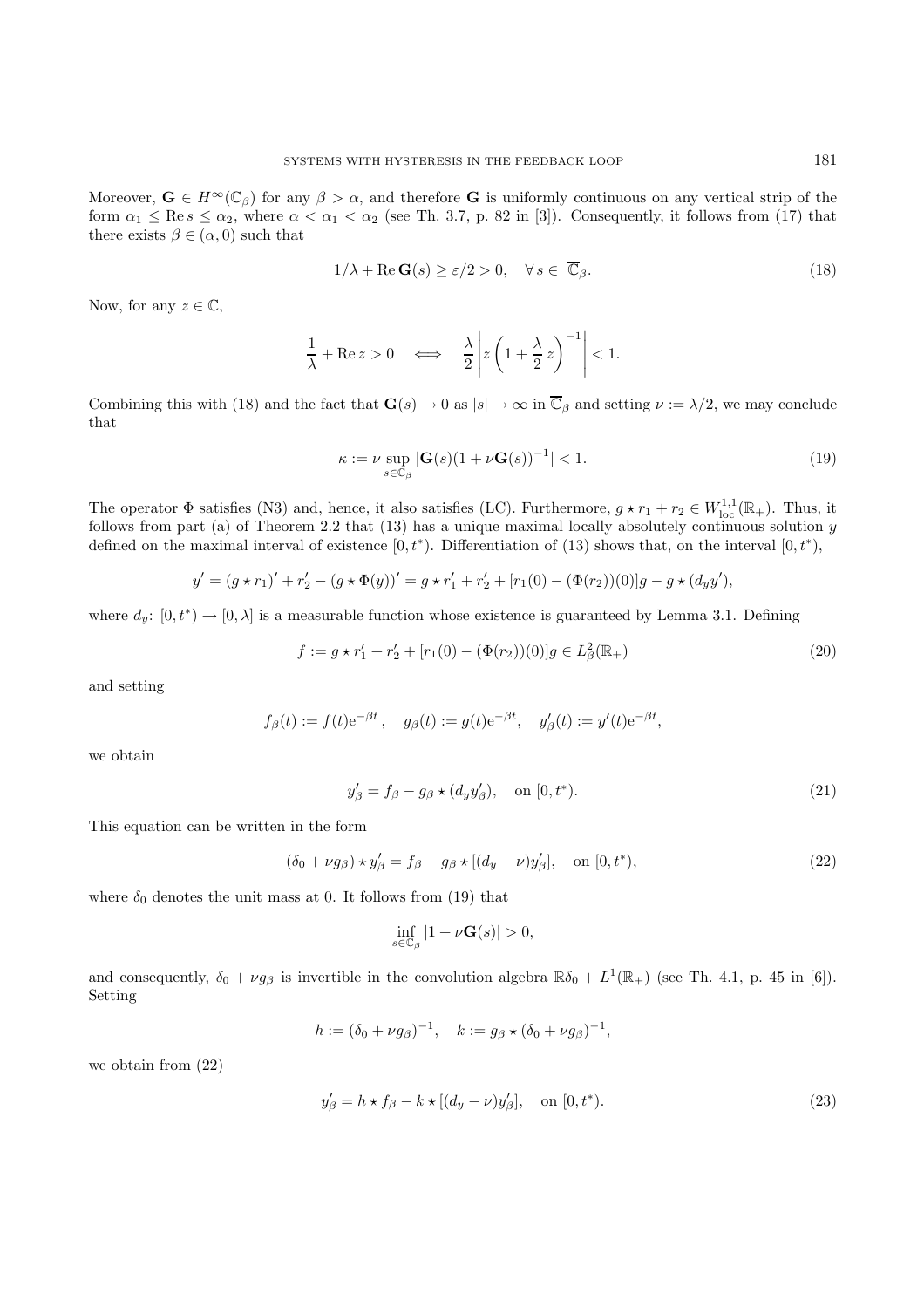#### 182 H. LOGEMANN AND E.P. RYAN

The L<sup>2</sup>-induced norms of the convolution operators  $u \mapsto h \star u$  and  $u \mapsto k \star u$  are given by

$$
\nu_h := \sup_{s \in \mathbb{C}_{\beta}} |(1 + \nu \mathbf{G}(s))^{-1}| \quad \text{and} \quad \nu_k := \sup_{s \in \mathbb{C}_{\beta}} |\mathbf{G}(s)(1 + \nu \mathbf{G}(s))^{-1}|,
$$

respectively. Since  $d_y(t) \in [0, 2\nu]$  for a.e.  $t \in [0, t^*)$ , we have  $|d_y(t) - \nu| \leq \nu$  for a.e.  $t \in [0, t^*)$ . Furthermore,  $f_\beta, g_\beta \in L^2(\mathbb{R}_+)$  and  $d_y y'_\beta \in L^1_{loc}([0, t^*))$ , and so (21) shows that  $y'_\beta \in L^2_{loc}([0, t^*)$ ). Therefore, we may conclude from (23) that

$$
||y'_{\beta}||_{L^{2}([0,t])} \leq \nu_{h}||f_{\beta}||_{L^{2}([0,t])} + \nu_{k}\nu||y'_{\beta}||_{L^{2}([0,t])}, \quad \forall t \in [0,t^{*}).
$$

By (19),  $\nu_k \nu = \kappa < 1$ , and hence

$$
||y'_{\beta}||_{L^{2}([0,t])} \leq \frac{\nu_{h}}{1-\kappa} ||f_{\beta}||_{L^{2}([0,t])}, \quad \forall t \in [0,t^{*}).
$$
\n(24)

To show that  $t^* = \infty$ , note that, by (24),  $y' \in L^1([0, t^*))$ , and consequently  $(\Phi(y))' = d_y y' \in L^1([0, t^*)$ . It follows that  $\Phi(y)$  is bounded on  $[0, t^*)$ , which implies  $t^* = \infty$  (by part (a) of Th. 4.1). Therefore, using (24) and the fact that  $|d_y(t)| \leq \lambda$  for a.e.  $t \in \mathbb{R}_+$ , we obtain

$$
||y'||_{L^2_{\beta}(\mathbb{R}_+)} + ||(\Phi(y))'||_{L^2_{\beta}(\mathbb{R}_+)} \le \frac{(1+\lambda)\nu_h}{1-\kappa} ||f||_{L^2_{\beta}(\mathbb{R}_+)}.
$$
\n(25)

Routine estimates show that for all  $t \in \mathbb{R}_+$ 

$$
\begin{aligned} |y(t)|+|(\Phi(y))(t)|&\leq |y(0)|+|(\Phi(y))(0)|+\|y'\|_{L^1(\mathbb{R}_+)}+\|(\Phi(y))'\|_{L^1(\mathbb{R}_+)}\\ &\leq |y(0)|+|(\Phi(y))(0)|+\frac{1}{\sqrt{2|\beta|}}\left(\|y'\|_{L^2_{\beta}(\mathbb{R}_+)}+\|(\Phi(y))'\|_{L^2_{\beta}(\mathbb{R}_+)}\right).\end{aligned}
$$

Combining this with (25) and using that  $y(0) = r_2(0)$  gives

$$
||y||_{L^{\infty}(\mathbb{R}_+)} + ||\Phi(y)||_{L^{\infty}(\mathbb{R}_+)} \leq |r_2(0)| + |(\Phi(r_2))(0)| + \frac{(1+\lambda)\nu_h}{(1-\kappa)\sqrt{2|\beta|}}||f||_{L^2_{\beta}(\mathbb{R}_+)},
$$

which, together with (20) and (25), yields (15). Since  $y' \in L^2_{\beta}(\mathbb{R}_+) \subset L^1(\mathbb{R}_+), y(t)$  converges to the finite limit  $y^{\infty} := y(0) + \int_0^{\infty} y'(s)ds$  as  $t \to \infty$  and a routine estimate yields

$$
|y(t) - y^{\infty}| \leq \int_{t}^{\infty} |y'(s)| ds \leq \frac{e^{\beta t} ||y'||_{L_{\beta}^{2}(\mathbb{R}_{+})}}{\sqrt{2|\beta|}}, \quad \forall t \in \mathbb{R}_{+}
$$

showing that the convergence is exponential with convergence rate  $\beta$ . Exactly the same argument applies to show exponential convergence of  $(\Phi(y))(t)$  as  $t \to \infty$ .

(b) The existence and uniqueness of a maximal locally absolutely continuous solution  $y: [0, t^*) \to \mathbb{R}$  follows from part (b) of Theorem 2.2. We can argue as in the proof of part (a) to obtain inequality (24), which shows that  $y' \in L^1([0, t^*)$ . This in turn implies that  $t^* = \infty$ , because otherwise part (b) of Theorem 2.2 would yield a contradiction to the maximality of  $t^*$ . The claims now follows as in the proof of part (a).

In Theorem 4.1 it is assumed that the linear system is described by a convolution operator with kernel in  $L^2_\alpha(\mathbb{R}_+)$  for some  $\alpha < 0$ . This implies that the linear system is input-output stable and, in particular, does not contain any integrators. In the following we shall derive a result similar to Theorem 4.1 which applies to a class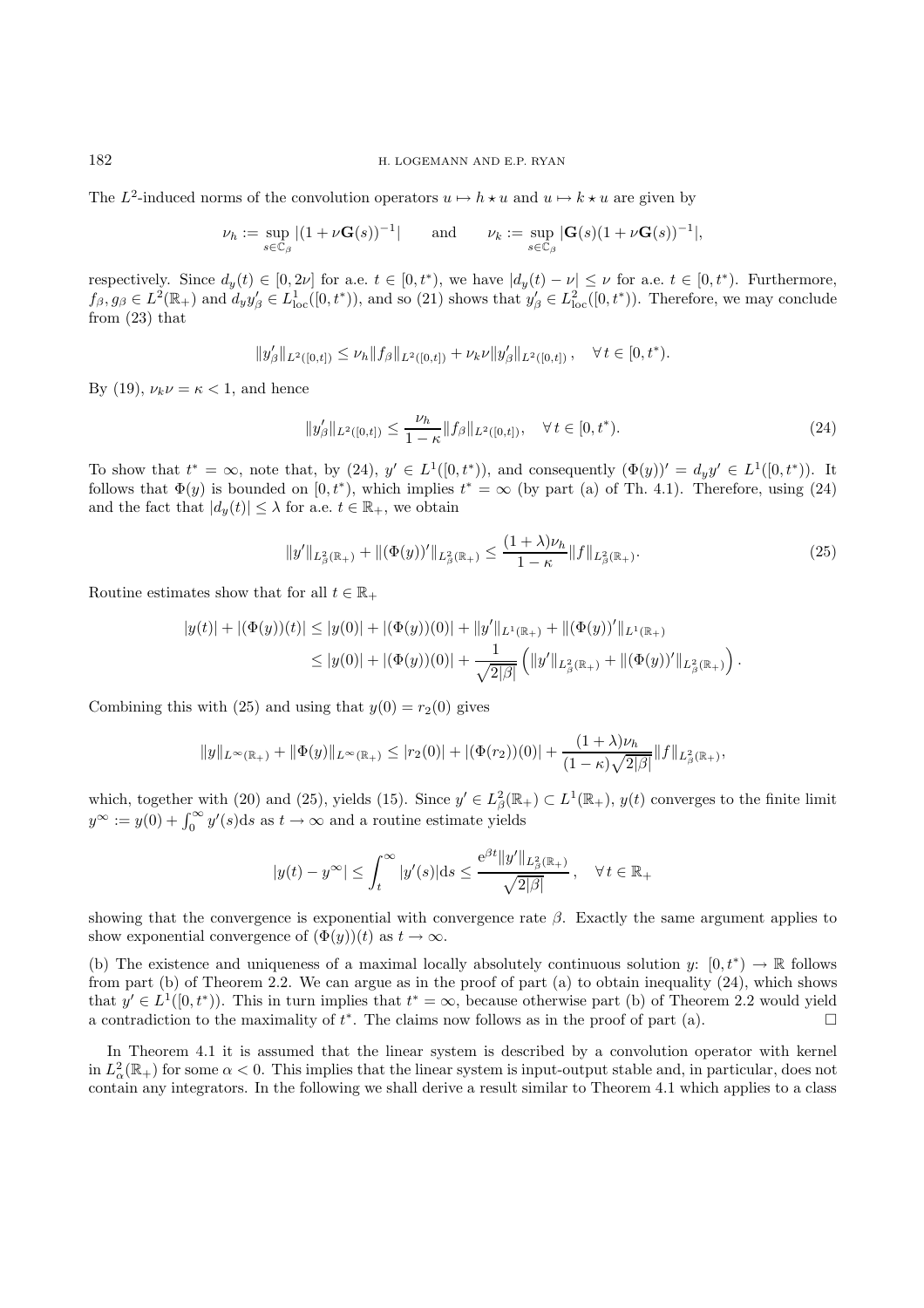

FIGURE 6. Feedback system with integrator and hysteresis.

of linear systems containing an integrator. To this end consider the feedback system shown in Figure 6, where G:  $L^2(\mathbb{R}_+) \to L^2(\mathbb{R}_+)$  is a linear bounded shift-invariant operator. Since shift-invariance implies causality, G can be extended to a shift-invariant operator mapping  $L^2_{loc}(\mathbb{R}_+)$  into itself. We will not distinguish notationally between G and its extension. We define a shift-invariant operator  $H: L^2_{loc}(\mathbb{R}_+) \to L^2_{loc}(\mathbb{R}_+)$  by

$$
Hu = \int_0^\cdot Gu. \tag{26}
$$

Denoting the transfer functions of G and H by **G** and **H**, respectively, we have that  $\mathbf{G} \in H^{\infty}(\mathbb{C}_{0})$  and  $H(s) = G(s)/s$ . We assume that

**(L)** the limit **G**(0) :=  $\lim_{s\to 0, s\in\mathbb{C}_0}$  **G**(s) exists, **G**(0) > 0 and

$$
\limsup_{s\to 0, s\in\mathbb{C}_0} |(\mathbf{G}(s)-\mathbf{G}(0))/s| < \infty.
$$

The proof of the following lemma can be found in the Appendix.

**Lemma 4.3.** *Let*  $G \in \mathcal{L}(L^2(\mathbb{R}_+))$  *be a shift-invariant operator whose transfer function* **G** *satisfies condition* (L). *Then*

- (a)  $G\theta \mathbf{G}(0) \in L^2(\mathbb{R}_+),$  where  $\theta$  denotes the unit-step function;
- (b) *the shift-invariant operator* K *defined on*  $L^2(\mathbb{R}_+)$  *by*

$$
(Ku)(t) = \int_0^t ((Gu)(s) - \mathbf{G}(0)u(s))ds
$$
\n(27)

*is in*  $\mathcal{L}(L^2(\mathbb{R}_+))$  *with convolution kernel in*  $L^2(\mathbb{R}_+);$ (c) for  $u \in W^{1,1}_{loc}(\mathbb{R}_+)$  with  $u' \in L^2(\mathbb{R}_+)$ , we have that

$$
Gu = \mathbf{G}(0)u + Ku' + u(0)(G\theta - \mathbf{G}(0));
$$
\n
$$
(28)
$$

*in particular,*  $Gu - \mathbf{G}(0)u \in L^2(\mathbb{R}_+).$ 

Consider the integral equation

$$
y = Hr_1 + r_2 - H\Phi(y) \tag{29}
$$

which describes the feedback system shown in Figure 6.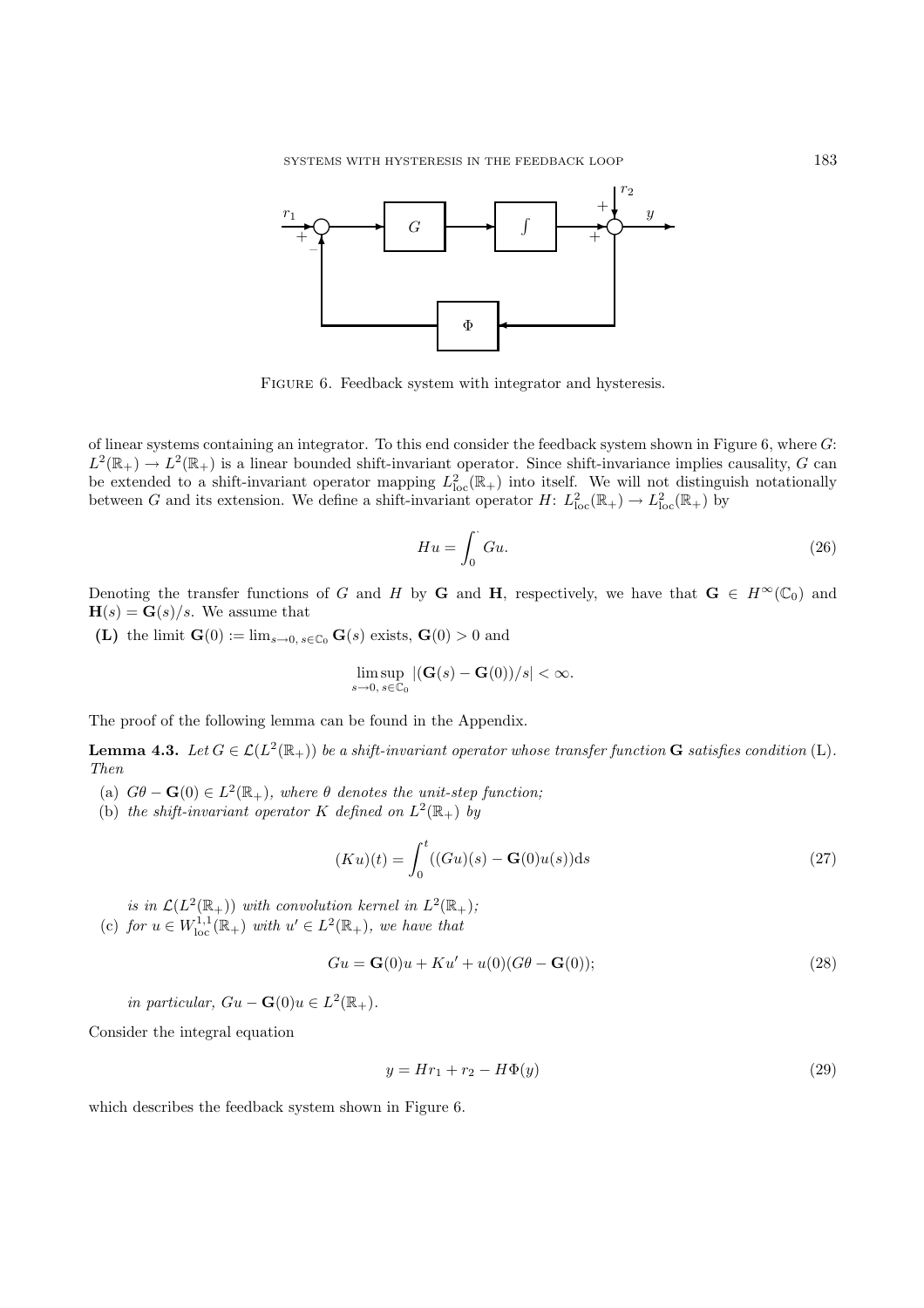**Lemma 4.4.** *Assume that* H *is of the form* (26)*, where* G:  $L^2(\mathbb{R}_+) \to L^2(\mathbb{R}_+)$  *is a linear bounded shiftinvariant operator.* Let  $\Phi$ :  $C(\mathbb{R}_+) \to C(\mathbb{R}_+)$  be a hysteresis operator satisfying (LC) and (N4). Moreover,  $let \ r_1 \in L^2_{loc}(\mathbb{R}_+) \ and \ r_2 \in W^{1,2}_{loc}(\mathbb{R}_+).$  Then (29) has a unique locally absolutely continuous solution y defined *on* R<sup>+</sup> *(no finite escape-time).*

*Proof.* Let  $\beta > 0$ . Since the transfer function **H** is of the form  $\mathbf{H}(s) = \mathbf{G}(s)/s$ , where  $\mathbf{G} \in H^{\infty}(\mathbb{C}_0)$ , it is clear that  $\mathbf{H} \in H^2(\mathbb{C}_{\beta})$ . Consequently, by a well-known theorem of Paley and Wiener, the inverse Laplace transform of **H**, denoted by h, is in  $L^2_{\beta}(\mathbb{R}_+) \subset L^1_{loc}(\mathbb{R}_+)$ . Setting  $r := Hr_1 + r_2 \in W^{1,2}_{loc}(\mathbb{R}_+)$ , (29) can be rewritten in the form

$$
y(t) = r(t) - \int_0^t h(t-s)(\Phi(y))(s)ds, \quad t \ge 0.
$$

Thus it follows from part (a) of Theorem 2.2 that (29) has a unique maximal solution  $y \in C([0, t^*)$ ). It is clear that r and  $H\Phi(y)$  are locally absolutely continuous and hence so is  $y = r - H\Phi(y)$ . To show that  $t^* = \infty$ , suppose, for contradiction, that  $t^* < \infty$ . Using assumption (N4) and arguing as in [9] (see Step 3 in the proof of Lem. 14.5, p. 290 in [9]), shows that y is bounded on  $[0, t^*)$ . Invoking again (N4), we may conclude that  $\Phi(y)$ is bounded on  $[0, t^*)$ , which, by part (a) of Theorem 2.2, contradicts the supposition that  $t^*$  is finite.

**Theorem 4.5.** *Assume that* H *is of the form* (26)*, where* G:  $L^2(\mathbb{R}_+) \to L^2(\mathbb{R}_+)$  *is a linear bounded shiftinvariant operator with transfer function* **G** *satisfying assumption* (L). Let  $\Phi: C(\mathbb{R}_+) \to C(\mathbb{R}_+)$  *be a hysteresis operator satisfying* (N1–N5) *and such that*  $0 \in \text{clos NVS } \Phi$ *. Let*  $\lambda > 0$  *be the constant associated with* (N3)*. Assume that there exists*  $\varepsilon > 0$  *such that* 

$$
\text{Re } \mathbf{H}(i\omega) = \text{Re}(\mathbf{G}(i\omega)/i\omega) \ge \varepsilon - 1/\lambda, \quad \text{a.e. } \omega \in \mathbb{R}.
$$
 (30)

*Then, for all*  $r_1 \in L^2(\mathbb{R}_+)$  and all  $r_2 \in W^{1,1}_{loc}(\mathbb{R}_+)$  with  $r'_2 \in L^2(\mathbb{R}_+)$ , there exists a unique locally abso*lutely continuous solution* y of (29) *defined* on  $\mathbb{R}_+$  *and such that*  $(\Phi(y))' \in L^2(\mathbb{R}_+), \Phi(y)$  *is bounded and*  $\lim_{t\to\infty}(\Phi(y))(t)=0$ *. Moreover, there exists*  $\gamma>0$  *(depending only on*  $G$ *,*  $\lambda$  *and*  $\varepsilon$ *) such that* 

$$
\|\Phi(y)\|_{L^{\infty}(\mathbb{R}_+)} + \|(\Phi(y))'\|_{L^{2}(\mathbb{R}_+)} \leq \gamma(\|r_1\|_{L^{2}(\mathbb{R}_+)} + \|r_2'\|_{L^{2}(\mathbb{R}_+)} + |(\Phi(r_2))(0)|). \tag{31}
$$

*Under the additional assumptions that* (N6) *holds and that*  $0 \in \text{int NVS } \Phi$ , y *is bounded.* 

For the proof of Theorem 4.5 we need the following lemma which is a special case of Theorem 3.3 in [4].

**Lemma 4.6.** *Assume that* H *is of the form* (26)*, where* G:  $L^2(\mathbb{R}_+) \to L^2(\mathbb{R}_+)$  *is a linear bounded shiftinvariant operator with transfer function* **G** *satisfying assumption* (L)*. Consider the integral equation*

$$
w = r - H\varphi(\cdot, w),\tag{32}
$$

*where*  $r \in L^2(\mathbb{R}_+) + \mathbb{R}$  and  $\varphi: \mathbb{R}_+ \times \mathbb{R} \to \mathbb{R}$  is a time-dependent static nonlinearity satisfying the sector condition

$$
0 \le \varphi(t, v)v \le av^2
$$
,  $\forall v \in \mathbb{R}$ , a.e.  $t \in \mathbb{R}_+$ 

*for some*  $a > 0$ *. Assume that there exists*  $\varepsilon > 0$  *such that* 

$$
\operatorname{Re}\mathbf{H}(i\omega) = \operatorname{Re}(\mathbf{G}(i\omega)/i\omega) \ge \varepsilon - 1/a, \quad \text{a.e. } \omega \in \mathbb{R},
$$

*where* **H** and **G** denote the transfer functions of H and G, respectively. If  $w: \mathbb{R}_+ \to \mathbb{R}$  is a solution of (32),  $then (i) \varphi(\cdot, w) \in L^2(\mathbb{R}_+), (ii) \lim_{t \to \infty} \int_0^t \varphi(s, w(s)) \, ds \text{ exists and is finite, and (iii) there exists } \gamma > 0 \text{ (depending on the definition of } \mathbb{R}^+).$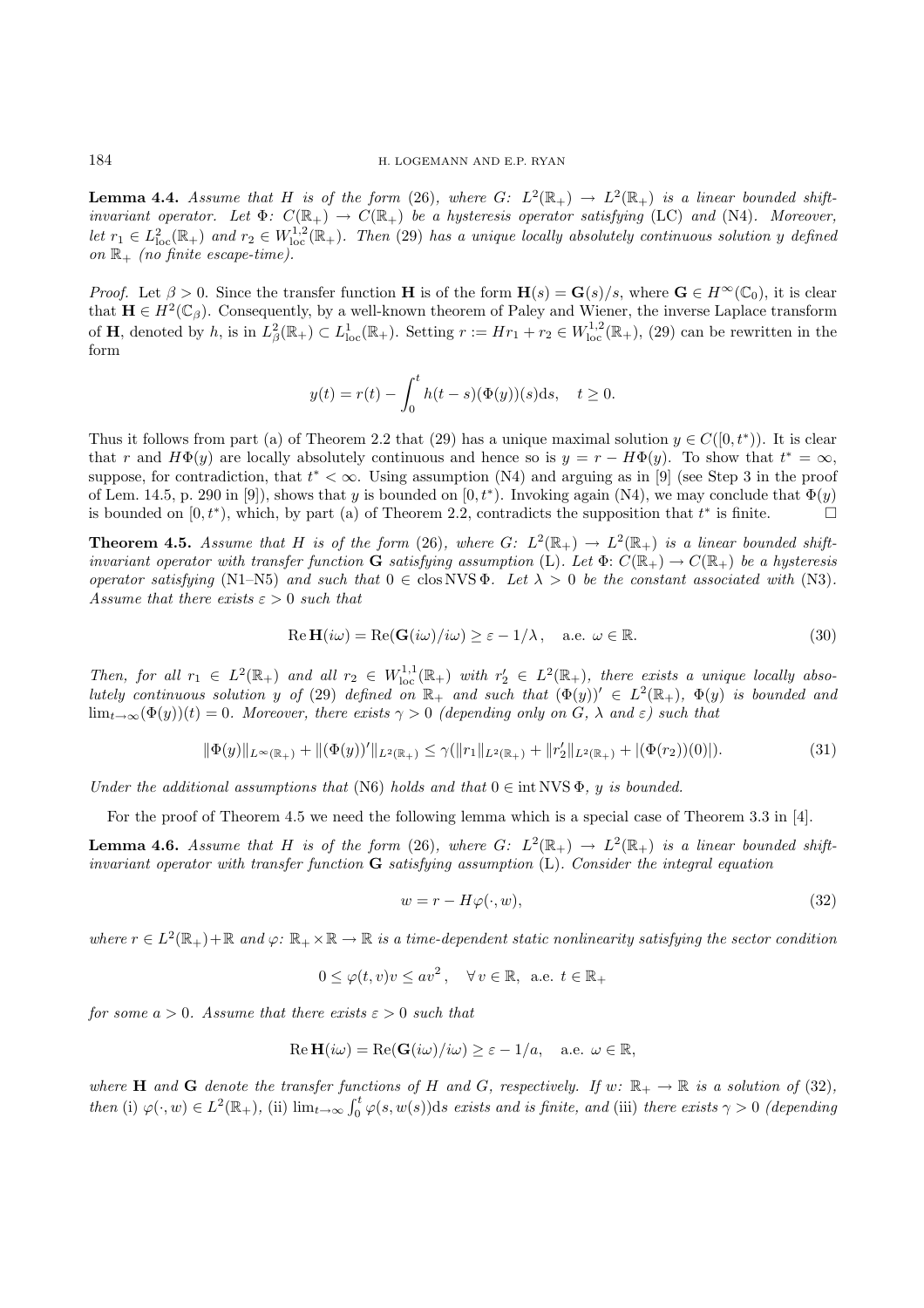*only on* G*,* a *and* ε*) such that*

$$
\|\varphi(\cdot,w)\|_{L^{2}(\mathbb{R}_{+})} + \sup_{t \in \mathbb{R}_{+}} \left| \int_{0}^{t} \varphi(s,w(s)) \mathrm{d}s \right| \leq \gamma(\|r - r_{0}\|_{L^{2}(\mathbb{R}_{+})} + |r_{0}|), \tag{33}
$$

*where*  $r_0 \in \mathbb{R}$  *is such that*  $r - r_0 \in L^2(\mathbb{R}_+).$ 

*Proof of Theorem 4.5.* Since (N3) implies (LC), we may apply Lemma 4.4 to obtain the existence of a unique locally absolutely continuous solution y of (32) defined on  $\mathbb{R}_+$ . Setting  $f := Hr_1 + r_2 \in W^{1,2}_{loc}(\mathbb{R}_+)$ , we have  $y = f - H\Phi(y)$  and hence

$$
y' = f' - G\Phi(y). \tag{34}
$$

By Lemma 3.1 there exists a measurable function  $d_y: \mathbb{R}_+ \to [0, \lambda]$  such that

$$
(\Phi(y))' = d_y y' = -d_y w,\tag{35}
$$

where

 $w := -y'.$ 

Integrating  $(35)$  from 0 to t leads to

$$
(\Phi(y))(t) = (\Phi(y))(0) - \int_0^t d_y(s)w(s)ds.
$$
\n(36)

Define

$$
r := G((\Phi(y))(0)\theta) - f' = G((\Phi(y))(0)\theta) - Gr_1 - r'_2,
$$
\n(37)

where  $\theta$ :  $\mathbb{R} \to \mathbb{R}$  denotes the unit-step function. Combining (34, 36) and (37) and using the fact that, by shift-invariance, G commutes with integration, we obtain

$$
w(t) = r(t) - \int_0^t (G(d_y w))(s)ds = r(t) - (H(d_y w))(t).
$$
\n(38)

Note that (38) is of the form (32) with  $\varphi$  given by  $\varphi(t, v) = d_y(t)v$  satisfying the sector condition  $0 \leq \varphi(t, v)v$  $\leq \lambda v^2$  for all  $v \in \mathbb{R}$  and almost all  $t \in \mathbb{R}_+$ . Moreover, using the facts that  $r_1, r_2 \in L^2(\mathbb{R}_+)$ , that  $G: L^2(\mathbb{R}_+)$  $\rightarrow L^2(\mathbb{R}_+)$  is bounded and that, by part (a) of Lemma 4.3,  $G\ddot{\theta} - \mathbf{G}(0) \in L^2(\mathbb{R}_+)$ , we conclude that  $r \in L^2(\mathbb{R}_+)$ + R. We may now apply Lemma 4.6 to (38) to conclude that  $d_y w \in L^2(\mathbb{R}_+)$  and that  $\int_0^t d_y(s)w(s)ds$  converges to a finite limit as  $t \to \infty$ . Using (35) and (36) it follows that  $(\Phi(y))' \in L^2(\mathbb{R}_+)$  and that  $\lim_{t\to\infty}(\Phi(y))(t)$  exists and is finite. It follows from (37) and part (a) of Lemma 4.3 that

$$
r - (\Phi(r_2))(0)\mathbf{G}(0) = (\Phi(r_2))(0)(G\theta - \mathbf{G}(0)) - Gr_1 - r'_2 \in L^2(\mathbb{R}_+),
$$

and therefore (31) is an immediate consequence of (33).

Setting  $l := \lim_{t\to\infty}(\Phi(y))(t)$ , it remains to show that  $l = 0$ . To this end write  $y' = f' - G\Phi(y)$  in the form

$$
y' = w_1 + w_2
$$
, where  $w_1 := -\mathbf{G}(0)\Phi(y)$ ,  $w_2 := f' - (G\Phi(y) - \mathbf{G}(0)\Phi(y))$ .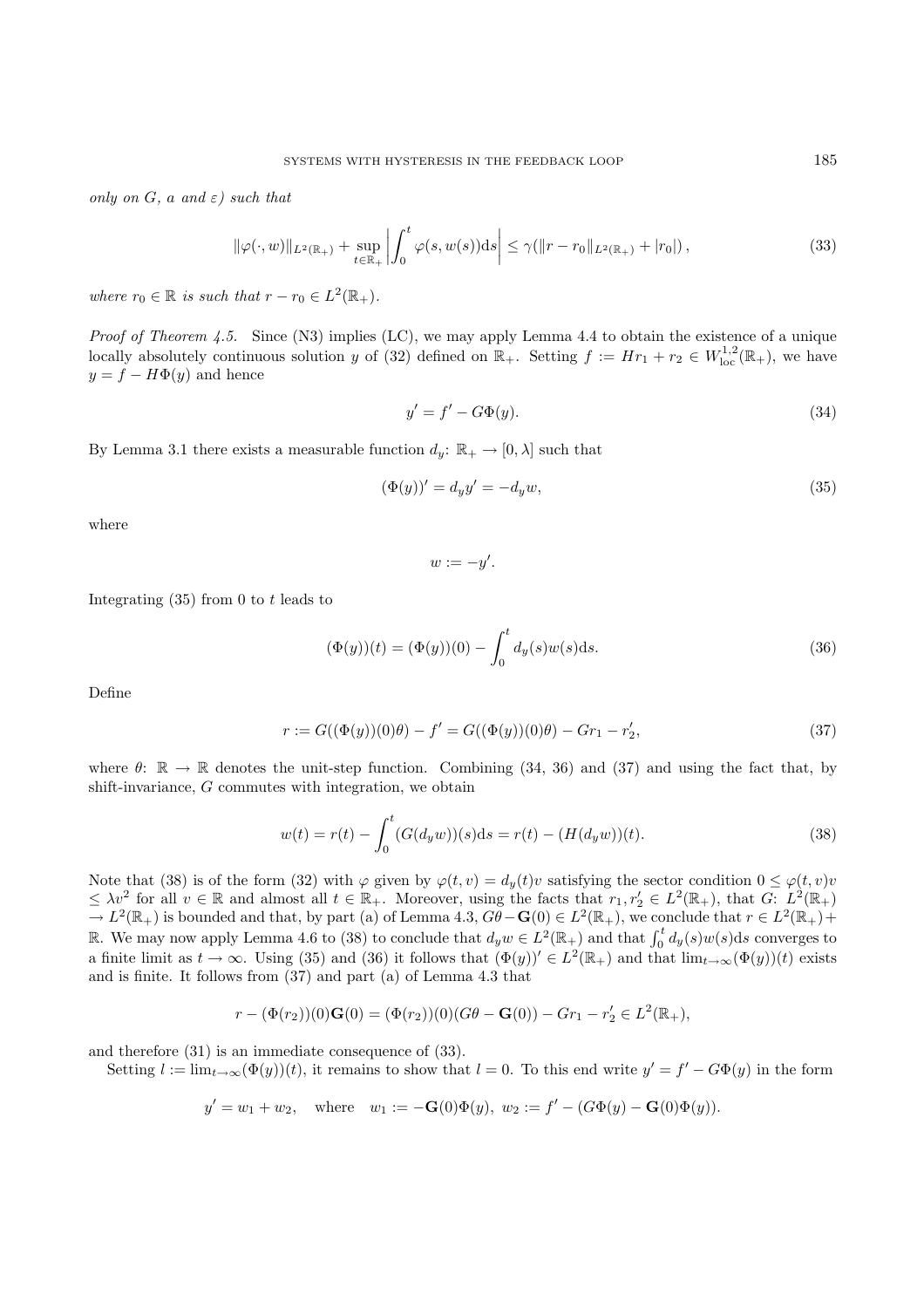Clearly,

$$
\lim_{t \to \infty} w_1(t) = -\mathbf{G}(0)l.
$$

Since  $\Phi(y) \in W^{1,1}_{loc}(\mathbb{R}_+)$  with  $(\Phi(y))' \in L^2(\mathbb{R}_+),$  it follows from part (c) of Lemma 4.3 that  $G\Phi(y) - \mathbf{G}(0)\Phi(y)$  $\epsilon L^2(\mathbb{R}_+).$  Moreover, since also  $f' \in L^2(\mathbb{R}_+),$  we have that  $w_2 \in L^2(\mathbb{R}_+).$  Seeking a contradiction, suppose that  $l < 0$ . By assumption (L), **G**(0) > 0, and so  $\delta := -\mathbf{G}(0)l > 0$ . We use the splitting  $y' = w_1 + w_2$  and we further split  $w_2$  into  $w_2 = w_3 + w_4$ , where

$$
w_3(t) := \max\{w_2(t), -\delta/3\}, \quad w_4(t) := w_2(t) - w_3(t), \quad \forall t \in \mathbb{R}_+.
$$

Thus,  $w_3 \geq -\delta/3$  and  $w_4 = \chi_E(w_2 + \delta/3)$ , where  $\chi_E$  is the indicator function of the set  $E := \{t \in \mathbb{R}_+ | w_2(t) \}$  $< -\delta/3$ . In particular, since  $w_2 \in L^2(\mathbb{R}_+),$  the set E has finite Lebesgue measure, and so,  $w_4 \in L^1(\mathbb{R}_+).$ Since  $w_3 \geq -\delta/3$  and  $\lim_{t\to\infty} w_1(t) = \delta$ , by taking  $\tau_0 \geq 0$  large enough, we have

$$
w_1(t) + w_3(t) \ge \delta/3, \quad \forall \, t \ge \tau_0. \tag{39}
$$

Integrating the equation  $y' = w_1 + w_3 + w_4$  from  $\tau \geq \tau_0$  to t gives

$$
y(t) = y(\tau) + \int_{\tau}^{t} (w_1(s) + w_3(s))ds + \int_{\tau}^{t} w_4(s)ds \ge y(\tau) + \delta(t - \tau)/3 + \int_{\tau}^{t} w_4(s)ds.
$$
 (40)

Since  $w_4 \in L^1(\mathbb{R}_+),$  for given  $\varepsilon > 0$ , there exists  $\tau_{\varepsilon} \geq \tau_0$  such that

$$
\int_{\tau_{\varepsilon}}^{\infty} |w_4(s)| \, \mathrm{d}s \le \varepsilon. \tag{41}
$$

Defining  $y_{\varepsilon} \in C(\mathbb{R}_{+})$  by

$$
y_{\varepsilon}(t) = \begin{cases} y(t) & \text{for } 0 \le t \le \tau_{\varepsilon}, \\ y(\tau_{\varepsilon}) + \int_{\tau_{\varepsilon}}^t (w_1(s) + w_3(s)) \mathrm{d}s & \text{for } t > \tau_{\varepsilon}, \end{cases}
$$

it follows from (39) that  $y_{\varepsilon}$  is ultimately non-decreasing, and moreover, by (40) and (41),

$$
|y(t) - y_{\varepsilon}(t)| \le \varepsilon \,, \quad \forall \, t \in \mathbb{R}_+,
$$

showing that y is approximately ultimately non-decreasing. By (40),  $\lim_{t\to\infty} y(t) = \infty$ , and so we may invoke (N5) to conclude that

$$
0 > l = \lim_{t \to \infty} (\Phi(y))(t) = \sup NVS \Phi,
$$

which is in contradiction to  $0 \in \text{clos NVS } \Phi$ . Therefore,  $l \geq 0$ . An analogous contradiction argument shows that  $l \le 0$ . Therefore,  $l = 0$  and so  $\lim_{t\to\infty}(\Phi(y))(t) = 0$ . Boundedness of y now follows immediately, provided (N6) holds and  $0 \in \text{int NVS }\Phi$ . (N6) holds and  $0 \in \text{int NVS } \Phi$ .

## 5. Application to well-posed state-space systems

This section is devoted to applications of the results in Section 4 to well-posed state-space systems. There are a number of equivalent definitions of well-posed systems, see [5, 13–18, 20, 21]. We will be brief in the following and refer the reader to the above references for more details. Throughout this section, we shall be considering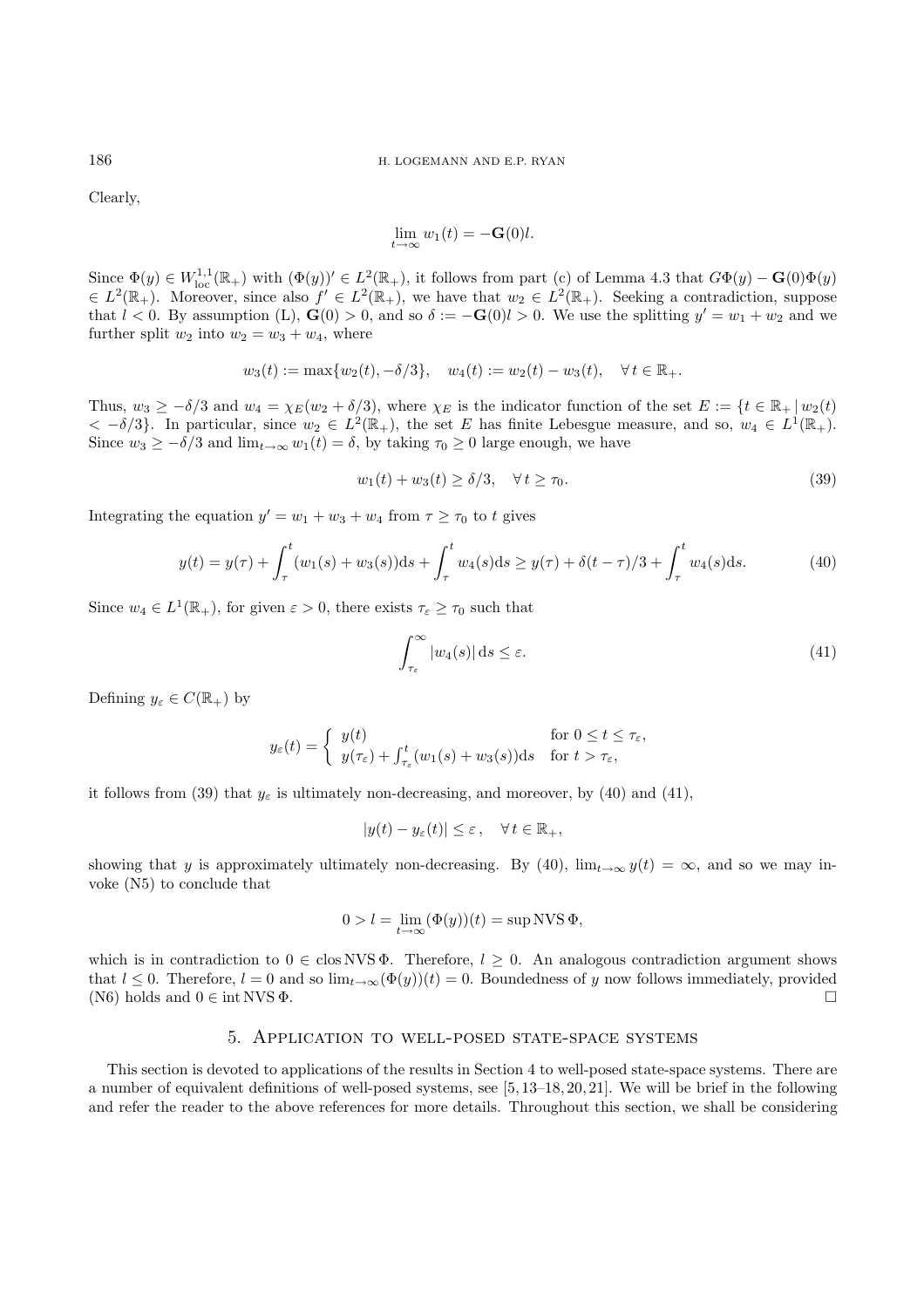a well-posed system  $\Sigma$  with state-space X, input space R and output space R, generating operators  $(A, B, C)$ , input-output operator G and transfer function **G**. Here X is a real Hilbert space with norm denoted by  $\|\cdot\|$ , A is the generator of a strongly continuous semigroup  $\mathbf{T} = (\mathbf{T}_t)_{t\geq 0}$  on X,  $B \in \mathcal{L}(\mathbb{R}, X_{-1})$  and  $C \in \mathcal{L}(X_1, \mathbb{R}),$ where  $X_1$  denotes the space dom(A) endowed with the norm  $||x||_1 := ||x|| + ||Ax||$  (the graph norm of A), whilst  $X_{-1}$  denotes the completion of X with respect to the norm  $||x||_{-1} = ||(zI - A)^{-1}x||$ , where  $z \in \varrho(A)$  (different choices of z lead to equivalent norms). Clearly,  $X_1 \subset X \subset X_{-1}$  and the canonical injections are bounded and dense. The semigroup  $\bf{T}$  restricts to a strongly continuous semigroup on  $X_1$  and extends to a strongly continuous semigroup on  $X_{-1}$  with the exponential growth constant being the same on all three spaces; the generator of the restriction (extension) of **T** is a restriction (extension) of A; we shall use the same symbol **T** (respectively, A) for the original semigroup (respectively, generator) and the associated restrictions and extensions: with this convention, we may write  $A \in \mathcal{L}(X, X_{-1})$  (considered as a generator on  $X_{-1}$ , the domain of A is X). Moreover, the operator B is an *admissible control operator* for **T**, *i.e.*, for each  $t \in \mathbb{R}_+$  there exists  $\alpha_t > 0$  such that

$$
\left\| \int_0^t \mathbf{T}_{t-\tau} B u(\tau) d\tau \right\| \leq \alpha_t \|u\|_{L^2([0,t])}, \quad \forall u \in L^2([0,t]).
$$

The operator C is an *admissible observation operator* for **T**, *i.e.*, for each  $t \in \mathbb{R}_+$  there exists  $\beta_t \geq 0$  such that

$$
\left(\int_0^t \|C\mathbf{T}_{\tau}x\|^2 \mathrm{d}\tau\right)^{1/2} \leq \beta_t \|x\|, \quad \forall \, x \in X_1.
$$

The control operator B is said to be *bounded* if it is so as a map from the input space  $\mathbb R$  to the state space X, otherwise is said to be *unbounded*; the observation operator C is said to be *bounded* if it can be extended continuously to X, otherwise, C is said to be *unbounded*.

The so-called  $\Lambda$ -*extension*  $C_{\Lambda}$  of C is defined by

$$
C_{\Lambda}x = \lim_{s \to \infty, s \in \mathbb{R}} Cs(sI - A)^{-1}x,
$$

with dom $(C_\Lambda)$  consisting of all  $x \in X$  for which the above limit exists. For every  $x \in X$ ,  $\mathbf{T}_t x \in \text{dom}(C_\Lambda)$  for a.e.  $t \in \mathbb{R}_+$  and, if  $\omega > \omega(\mathbf{T})$ , then  $C_{\Lambda} \mathbf{T} x \in L^2_{\omega}(\mathbb{R}_+)$ , where

$$
\omega(\mathbf{T}) := \lim_{t \to \infty} \frac{1}{t} \ln \|\mathbf{T}_t\|,
$$

denotes the exponential growth constant of **T**. The transfer function **G** satisfies

$$
\frac{1}{s-z} \left( \mathbf{G}(s) - \mathbf{G}(z) \right) = -C(sI - A)^{-1} (zI - A)^{-1}B, \ \ \forall \, s, z \in \mathbb{C}_{\omega(\mathbf{T})}, \ s \neq z,
$$
\n(42)

and  $\mathbf{G} \in H^{\infty}(\mathbb{C}_{\omega})$  for every  $\omega > \omega(\mathbf{T})$ . The input-output operator  $G: L^2_{loc}(\mathbb{R}_+) \to L^2_{loc}(\mathbb{R}_+)$  is continuous and shift-invariant; moreover, for every  $\omega > \omega(\mathbf{T}), G \in \mathcal{L}(L^2_{\omega}(\mathbb{R}_+))$  and

$$
(\widehat{Gu})(s) = \mathbf{G}(s)\hat{u}(s), \quad \forall s \in \mathbb{C}_{\omega}, \ \forall u \in L^2_{\omega}(\mathbb{R}_+),
$$

where the superscript  $\hat{ }$  denotes the Laplace transform. In the following, let  $z \in \mathbb{C}_{\omega(\mathbf{T})}$  be fixed, but arbitrary. For  $x^0 \in X$  and  $u \in L^2_{loc}(\mathbb{R}_+)$ , let x and y denote the state and output functions of  $\Sigma$ , respectively, corresponding to the initial condition  $x(0) = x^0 \in X$  and the input function u. Then  $x(t) = \mathbf{T}_t x^0 + \int_0^t \mathbf{T}_{t-\tau} B u(\tau) d\tau$  for all  $t \in \mathbb{R}_+$ ,  $x(t) - (zI - A)^{-1}Bu(t) \in \text{dom}(C_{\Lambda})$  for a.e.  $t \in \mathbb{R}_+$  and

$$
x'(t) = Ax(t) + Bu(t), \quad x(0) = x^0, \quad \text{a.e. } t \in \mathbb{R}_+, \tag{43a}
$$

$$
y(t) = C_{\Lambda} (x(t) - (zI - A)^{-1}Bu(t)) + G(z)u(t), \text{ a.e. } t \ge 0.
$$
 (43b)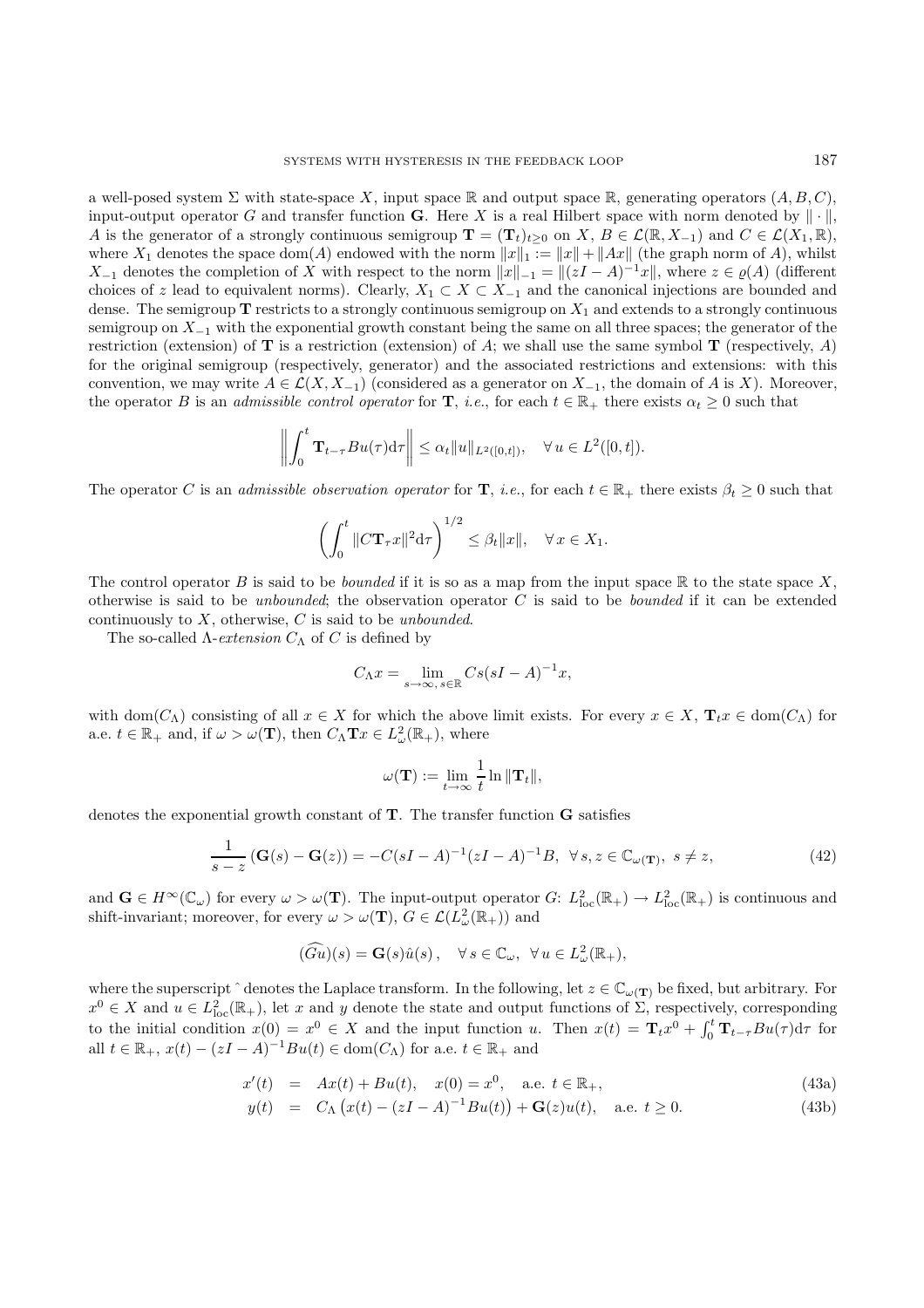Of course, the differential equation (43a) has to be interpreted in  $X_{-1}$ . Note that the output equation (43b) yields the following formula for the input-output operator G

$$
(Gu)(t) = C_{\Lambda} \left[ \int_0^t \mathbf{T}_{t-\tau} B u(\tau) d\tau - (zI - A)^{-1} B u(t) \right] + \mathbf{G}(z) u(t),
$$
  

$$
\forall u \in L^2_{loc}(\mathbb{R}_+), \text{ a.e. } t \in \mathbb{R}_+.
$$
 (44)

In the following, we identify  $\Sigma$  and (43) and refer to (43) as a well-posed system.

We say that (43) is *exponentially stable* if  $\omega(T) < 0$ . The well-posed system (43) is called *strongly stable* if the following four conditions are satisfied:

- (i) G is L<sup>2</sup>-stable, *i.e.*,  $G \in \mathcal{L}(L^2(\mathbb{R}_+))$ , or, equivalently,  $\mathbf{G} \in H^\infty(\mathbb{C}_0)$ ;
- (ii) **T** is strongly stable, *i.e.*,  $\lim_{t\to\infty} \mathbf{T}_t x = 0$  for all  $x \in X$ ;
- (iii) B is an infinite-time admissible control operator, *i.e.*, there exists  $\alpha \geq 0$  such that  $\|\int_0^\infty \mathbf{T}_s Bv(s) ds\|$  $\leq \alpha \|v\|_{L^2(\mathbb{R}_+)}$  for all  $v \in L^2(\mathbb{R}_+);$
- (iv) C is an infinite-time admissible observation operator, *i.e.*, there exists  $\beta \ge 0$  such that  $(\int_0^\infty \|C\mathbf{T}_s x\|^2 ds)^{1/2}$  $\leq \beta \|x\|$  for all  $x \in X_1$ .

Obviously, exponential stability implies strong stability, but the converse is not true.

If the well-posed system (43) is *regular*, *i.e.*, the following limit

$$
\lim_{s\to\infty,\,s\in\mathbb{R}}\mathbf{G}(s)=D
$$

exists and is finite, then  $x(t) \in \text{dom}(C_{\Lambda})$  for a.e.  $t \in \mathbb{R}_{+}$ , the output equation (43b) simplifies to

$$
y(t) = C_{\Lambda}x(t) + Du(t), \quad \text{a.e. } t \ge 0
$$

and

$$
(Gu)(t) = C_{\Lambda} \int_0^t \mathbf{T}_{t-\tau} Bu(\tau) d\tau + Du(t), \quad \forall u \in L^2_{\text{loc}}(\mathbb{R}_+), \text{ a.e. } t \in \mathbb{R}_+.
$$

Moreover, in the regular case, we have that  $(sI - A)^{-1}B\mathbb{R} \subset \text{dom}(C_A)$  for all  $s \in \rho(A)$  and

$$
\mathbf{G}(s) = C_{\Lambda}(sI - A)^{-1}B + D, \quad \forall s \in \mathbb{C}_{\omega(\mathbf{T})}.
$$

The number D is called the *feedthrough* of (43).

Finally, for the application of the results in Section 4 to well-posed systems, we need the following two technical lemmas:

**Lemma 5.1.** *Assume that the control operator* B *or the observation operator* C *is bounded. Then system* (43) *is regular. Moreover, the inverse Laplace transform of the transfer function* **G***, or, equivalently, the impulse response of* (43), *is in*  $\mathbb{R}\delta_0 + L^2(\mathbb{R}_+)$  *for any*  $\omega > \omega(\mathbf{T})$ *, where*  $\delta_0$  *denotes the unit mass at* 0*.* 

The proof of the above lemma can be found in Logemann and Ryan [10], whilst the proof of the lemma below is given in the Appendix.

**Lemma 5.2.** (a) *Assume that* **T** *is exponentially stable, i.e.*  $\omega(\mathbf{T}) < 0$  *and let*  $\beta \in (\omega(\mathbf{T}), 0)$ *. Then there exists*  $\gamma > 0$  such that, for all  $x^0 \in X$  and all  $u \in W^{1,1}_{loc}(\mathbb{R}_+)$  with  $u' \in L^2_\beta(\mathbb{R}_+)$ , the solution x of (43a) satisfies

$$
||x + A^{-1}Bu||_{L^{\infty}_{\beta}(\mathbb{R}_+,X)} \leq \gamma \left( ||x^0|| + |u(0)| + ||u'||_{L^2_{\beta}(\mathbb{R}_+)} \right).
$$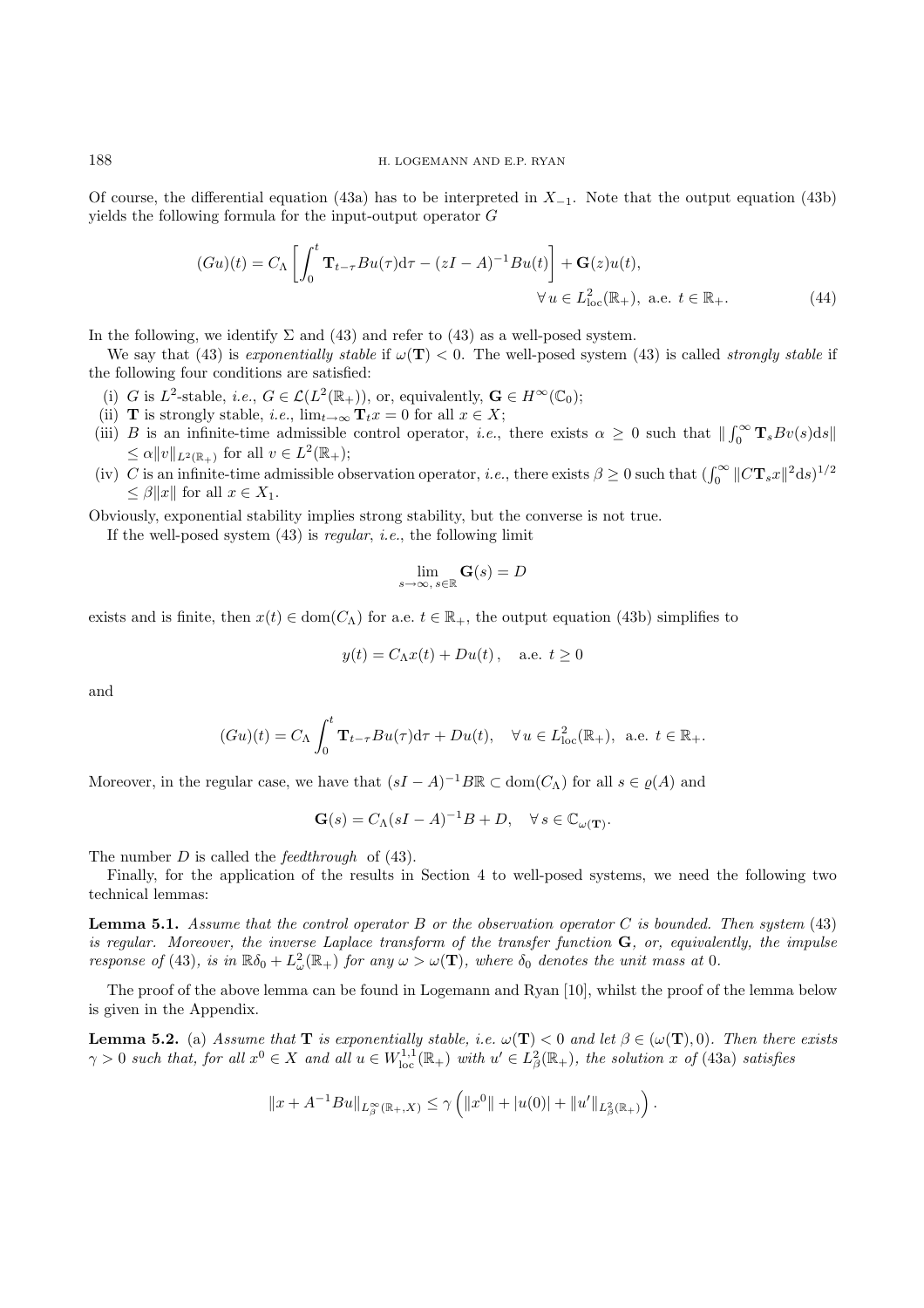(b) Assume that **T** is strongly stable,  $0 \in \varrho(A)$  and B is infinite-time admissible. Then there exists  $\gamma > 0$  such *that, for all*  $x^0 \in X$  *and all*  $u \in W_{loc}^{1,1}(\mathbb{R}_+)$  *with*  $u' \in L^2(\mathbb{R}_+)$ *, the solution* x of (43a) *satisfies* 

$$
||x + A^{-1}Bu||_{L^{\infty}(\mathbb{R}_+, X)} \le \gamma \left( ||x^0|| + |u(0)| + ||u'||_{L^2(\mathbb{R}_+)} \right).
$$

*Moreover,*  $\lim_{t \to \infty} ||x(t) + A^{-1}Bu(t)|| = 0.$ 

**Application of Theorem 4.1.** Assume that (43) is regular with feedthrough  $D = 0$  and consider the feedback law  $u = -\Phi(y)$ , where  $\Phi: C(\mathbb{R}_+) \to C(\mathbb{R}_+)$  is a hysteresis operator. The feedback system is then given by

$$
x' = Ax - B\Phi(C_\Lambda x), \quad x(0) = x^0 \in X.
$$
\n
$$
(45)
$$

Let  $0 < \tau \leq \infty$ . A *solution* of (45) on the interval  $[0, \tau)$  is a continuous function x:  $[0, \tau) \to X$  such that  $x(t) \in$ dom $(C_\Lambda)$  for a.e.  $t \in [0, \tau)$ ,  $C_\Lambda x \in C([0, \tau))$  and

$$
x(t) = x^{0} + \int_{0}^{t} [Ax(s) - B(\Phi(C_{\Lambda}x))(s)]ds, \quad \forall t \in [0, \tau).
$$

**Theorem 5.3.** *Assume that* (43) *is exponentially stable, that* B *or* C *is bounded (hence* (43) *is regular, by* Lem. 5.1) and that the feedthrough is zero. Furthermore assume that  $\Phi: C(\mathbb{R}_+) \to C(\mathbb{R}_+)$  is a hysteresis *operator satisfying* (LW) *and* (N1, N2) *and* (N3) *with associated*  $\lambda > 0$ *. Assume that* 

$$
\inf_{\omega \in \mathbb{R}} \text{Re } \mathbf{G}(i\omega) > -1/\lambda.
$$

*Then, for all*  $x^0 \in X_1$ , equation (45) has a unique solution x defined on  $\mathbb{R}_+$  satisfying  $x(t) \in \text{dom}(C)$  for  $all \ t \in \mathbb{R}_+$ *. Moreover,*  $x(t)$ *,*  $Cx(t)$  *and*  $(\Phi(Cx))(t)$  *converge exponentially fast as*  $t \to \infty$  *and there exists a constant*  $\gamma > 0$  *(depending only on*  $(A, B, C)$  *and*  $\lambda$ *) such that* 

$$
||x||_{L^{\infty}(\mathbb{R}_+,X)} + ||Cx||_{L^{\infty}(\mathbb{R}_+)} + ||\Phi(Cx)||_{L^{\infty}(\mathbb{R}_+)} \leq \gamma(||x^0||_1 + |(\Phi(Cx^0))(0)|). \tag{46}
$$

*Proof.* Let  $x^0 \in X_1$ ,  $\alpha \in (\omega(\mathbf{T}), 0)$  and let g denote the impulse response of (43). By assumption, (43) is regular with B or C bounded and with zero feedthrough. Therefore, by Lemma 5.1,  $g \in L^2_\alpha(\mathbb{R}_+)$ . Consider the integral equation

$$
w = C\mathbf{T}x^0 - g \star \Phi(w). \tag{47}
$$

Since  $CTx^0 \in W^{1,1}_{loc}(\mathbb{R}_+)$  with derivative  $(CTx^0)' = C_\Lambda T Ax^0 \in L^2_\alpha(\mathbb{R}_+),$  it follows from an application of part (b) of Theorem 4.1 with  $r_1 = 0$  and  $r_2 = C T x^0$  that (47) has a unique absolutely continuous solution w:  $\mathbb{R}_+ \to \mathbb{R}$ . A routine argument then shows that the function  $x: \mathbb{R}_+ \to X$  defined by

$$
x(t) := \mathbf{T}_t x^0 - \int_0^t \mathbf{T}_{t-s} B(\Phi(w))(s) \, ds, \quad t \in \mathbb{R}_+ \tag{48}
$$

is the unique solution of (45). Clearly, if C is bounded, then  $x(t) \in \text{dom}(C) = X$  for all  $t \in \mathbb{R}_+$ . If C is unbounded, then, by assumption, B is bounded; using the absolute continuity of  $\Phi(w)$  and a standard result on abstract Cauchy problems (see Th. 2.4, p. 107 in Pazy [12]) shows that  $x(t) \in \text{dom}(C) = X_1$  for all  $t \in \mathbb{R}_+$ . Noting that

$$
Cx = C\mathbf{T}x^{0} - G\Phi(w) = C\mathbf{T}x^{0} - g \star \Phi(w),
$$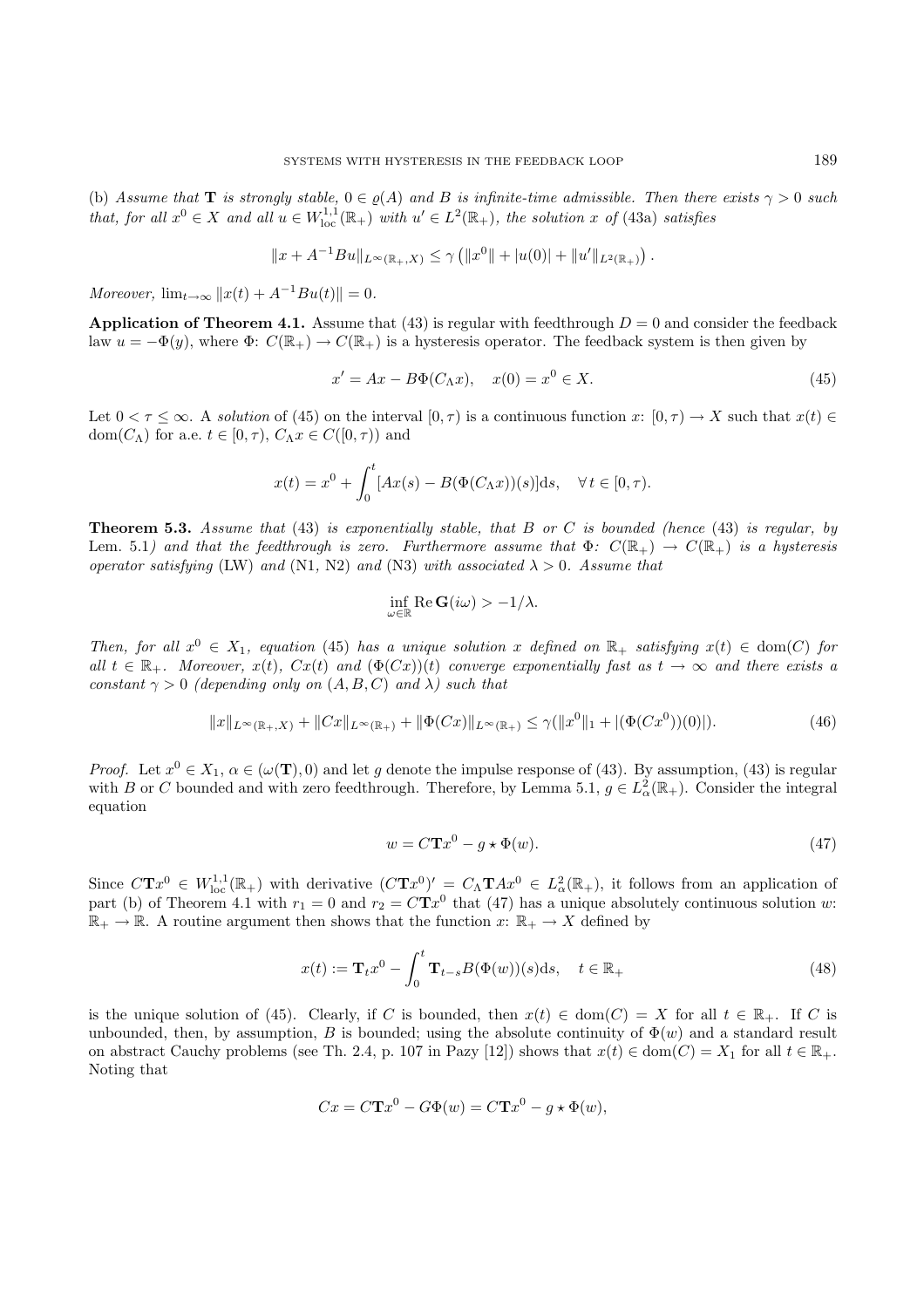it follows that  $Cx = w$ . Applying again part (b) of Theorem 4.1 to (47) shows that there exists  $\beta \in (\omega(\mathbf{T}), 0)$ such that  $\Phi(Cx) \in L^2_\beta(\mathbb{R}_+), Cx(t)$  and  $(\Phi(Cx))(t)$  converge exponentially fast (with convergence rate  $\beta$ ) to finite limits as  $t \to \infty$  and, furthermore, there exists  $\tilde{\gamma} > 0$  (depending only on  $(A, B, C)$  and  $\lambda$ ) such that

$$
\|Cx\|_{L^\infty(\mathbb{R}_+)}+\|\Phi(Cx)\|_{L^\infty(\mathbb{R}_+)}+\|(\Phi(Cx))'\|_{L^2_\beta(\mathbb{R}_+)}\leq \tilde{\gamma}(\|x^0\|_1+|(\Phi(Cx^0))(0)|).
$$

Combining this with part (a) of Lemma 5.2 shows that (46) holds and that

$$
\lim_{t \to \infty} x(t) = -A^{-1}B \lim_{t \to \infty} (\Phi(Cx))(t),
$$

the convergence being exponential with convergence rate  $\beta$ .

**Remark 5.4.** Assume that  $\{\Phi_{\xi}\}_{\xi \in P}$  is an unbiased family of hysteresis operators satisfying, for each  $\xi \in P$ , (LW), (N1, N2) and (N3) with associated  $\lambda > 0$  independent of  $\xi$ . Inequality (46) shows that

$$
(\|x\|_{L^{\infty}(\mathbb{R}_+,X)} + \|Cx\|_{L^{\infty}(\mathbb{R}_+)} + \|\Phi_{\xi}(Cx)\|_{L^{\infty}(\mathbb{R}_+)} ) \to 0 \quad \text{as } \left(\|x^0\|_1 + \|\xi\|\right) \to 0. \tag{49}
$$

In the infinite-dimensional case, equation (49) is of limited use, since  $x^0$  is required to approach 0 in the norm of  $X_1$  rather than X. In the finite-dimensional case, however, (49) expresses a Lyapunov-type stability property of the feedback system. Under the extra assumption that there exists a K-function  $\kappa$  (that is,  $\kappa$  is a continuous non-decreasing function from  $\mathbb{R}_+$  to  $\mathbb{R}_+$  with  $\kappa(0) = 0$ ) such that

$$
|(\Phi_{\xi}(u))(0)| \le \kappa(|u(0)| + ||\xi||), \quad \forall u \in C(\mathbb{R}_+), \ \forall \xi \in P,
$$
\n
$$
(50)
$$

it follows from (46) that

$$
||x||_{L^{\infty}(\mathbb{R}_+,X)} + ||Cx||_{L^{\infty}(\mathbb{R}_+)} + ||\Phi_{\xi}(Cx)||_{L^{\infty}(\mathbb{R}_+)} \leq \tilde{\kappa}(||x^0||_1 + ||\xi||), \quad \forall x^0 \in X_1, \ \forall \xi \in P
$$
 (51)

for a suitable K-function  $\tilde{\kappa}$ . In the finite-dimensional case this is reminiscent of stability in the large. It follows from (11) that their exist K-functions  $\kappa$  such that the backlash, elastic plastic and Prandtl families satisfy (50).

**Application of Theorem 4.5.** Consider (43) with the feedback law

$$
u = \Phi(v), \quad v' = -y,
$$

where  $\Phi: C(\mathbb{R}_+) \to C(\mathbb{R}_+)$  is a hysteresis operator. The resulting feedback system is then given by

$$
x' = Ax + B\Phi(v), \quad x(0) = x^0 \in X,\tag{52a}
$$

$$
v' = -C_{\Lambda} (x - (zI - A)^{-1} B\Phi(v)) - G(z)\Phi(v), \quad v(0) = v^{0} \in \mathbb{R}.
$$
 (52b)

Let  $0 < \tau \leq \infty$ . A *solution* of (52) on the interval  $[0, \tau)$  is a continuous function  $(x, v)$ :  $[0, \tau) \to X \times \mathbb{R}$  such that  $x(t) - (zI - A)^{-1}B(\Phi(v))(t) \in \text{dom}(C_{\Lambda})$  for a.e.  $t \in [0, \tau)$ ,  $C_{\Lambda}(x - (zI - A)^{-1}B\Phi(v)) \in L^1_{loc}([0, \tau))$  and for all  $t \in [0, \tau)$ 

$$
x(t) = x^{0} + \int_{0}^{t} [Ax(s) + B(\Phi(v))(s)]ds,
$$
  

$$
v(t) = v^{0} - \int_{0}^{t} [C_{\Lambda}(x(s) - (zI - A)^{-1}B(\Phi(v))(s)) + \mathbf{G}(z)(\Phi(v))(s)]ds.
$$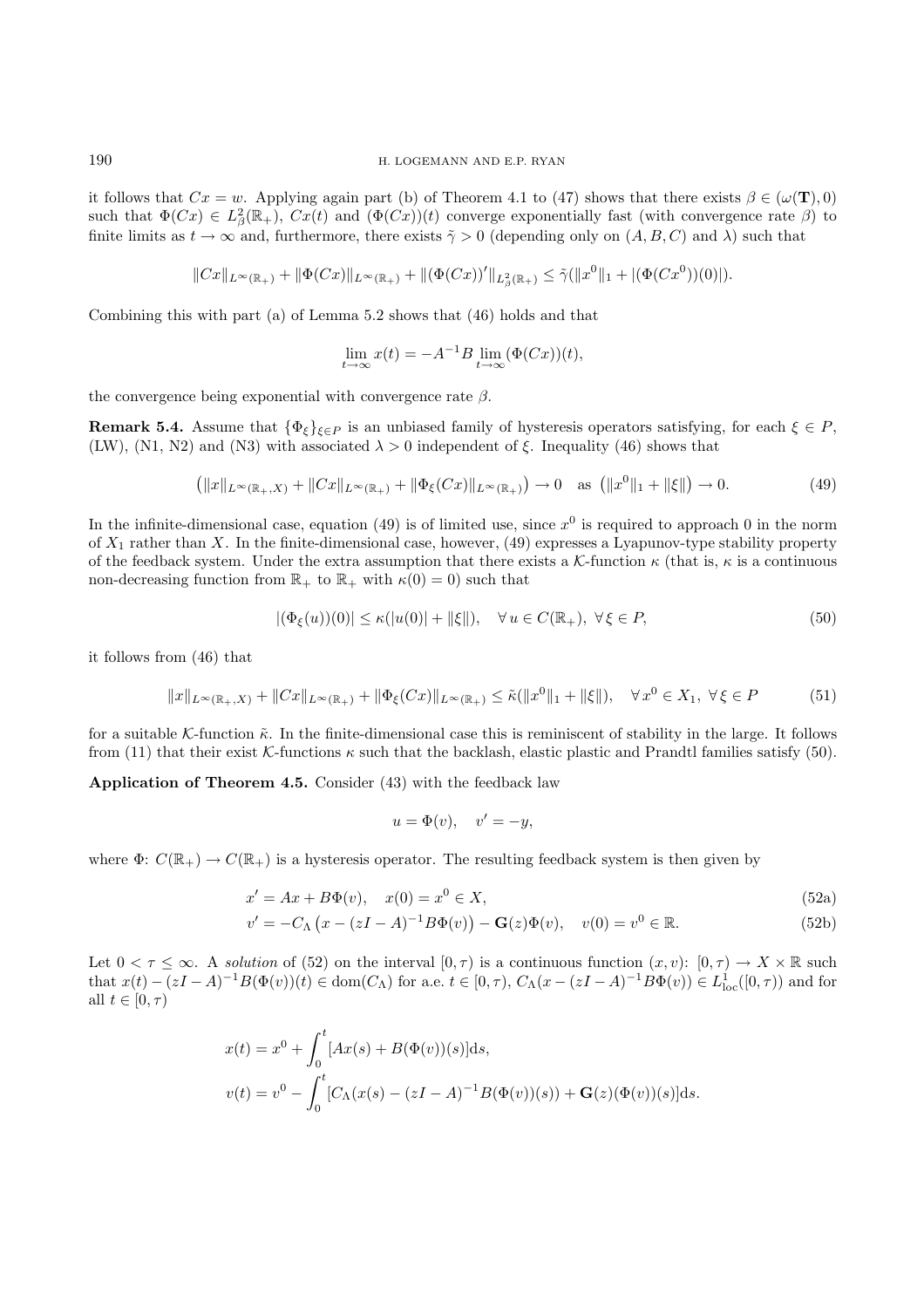**Theorem 5.5.** *Assume that* (43) *is strongly stable,*  $0 \in \rho(A)$  *and*  $\mathbf{G}(0) > 0$ *. Let*  $\Phi$ *:*  $C(\mathbb{R}_+) \to C(\mathbb{R}_+)$  *be a hysteresis operator satisfying* (N1–N5) *and such that*  $0 \in \text{clos NVS } \Phi$ *. Let*  $\lambda > 0$  *be the constant associated with* (N3). Assume that there exists  $\varepsilon > 0$  *such that* 

$$
\operatorname{Re}(\mathbf{G}(i\omega)/i\omega) \geq \varepsilon - 1/\lambda, \quad \text{a.e. } \omega \in \mathbb{R}.
$$

*Then, for all*  $(x^0, v^0) \in X \times \mathbb{R}$ *, there exists a unique solution*  $(x, v)$  *of* (52) *defined on*  $\mathbb{R}_+$  *such that* x and  $\Phi(v)$  are bounded,  $\lim_{t\to\infty} ||x(t)|| = 0$ ,  $\lim_{t\to\infty} (\Phi(v))(t) = 0$ ,  $(\Phi(v))' \in L^2(\mathbb{R}_+)$  and  $v' + \mathbf{G}(0)\Phi(v) \in L^2(\mathbb{R}_+)$ . *Moreover, there exists*  $\gamma > 0$  *(depending only on*  $(A, B, C), G, \lambda$  *and*  $\varepsilon$ *) such that* 

$$
||x||_{L^{\infty}(\mathbb{R}_+,X)} + ||\Phi(v)||_{L^{\infty}(\mathbb{R}_+)} + ||(\Phi(v))'||_{L^2(\mathbb{R}_+)} \le \gamma(||x^0|| + |(\Phi(v^0))(0)|),
$$
\n(53)

*where*  $\Phi(v^0)$  *denotes the application of*  $\Phi$  *to the constant function*  $t \mapsto v^0$ *. Furthermore,* 

- (a) *if* (N6) *holds* and  $0 \in \text{int NVS } \Phi$ , *then v is bounded*:
- (b) *if*  $\lim_{t\to\infty} C_{\Lambda} T_t x^0 = 0$  *and*  $\lim_{t\to\infty} (G\theta)(t)$  *exists (where*  $\theta$  *denotes the unit-step function), then*  $\lim_{t\to\infty} v'(t)=0.$

*Proof.* Let  $(x^0, v^0) \in X \times \mathbb{R}$ . By Lemma 4.4, the integral equation

$$
v(t) = v^0 - \int_0^t C_{\Lambda} \mathbf{T}_s x^0 \, \mathrm{d}s - \int_0^t (G \Phi(v))(s) \, \mathrm{d}s \tag{54}
$$

has a unique absolutely continuous solution v defined on  $\mathbb{R}_+$ . Define the continuous function x:  $\mathbb{R}_+ \to X$  by

$$
x(t) = \mathbf{T}_t x^0 + \int_0^t \mathbf{T}_{t-s} B(\Phi(v))(s) \mathrm{d} s.
$$

Then

$$
C_{\Lambda} \mathbf{T} x^0 + G \Phi(v) = y = C_{\Lambda} (x - (zI - A)^{-1} B \Phi(v)) + \mathbf{G}(z) \Phi(v)
$$

and a routine argument using standard properties of well-posed systems shows that  $(x, v)$  is the unique solution of (52) on  $\mathbb{R}_+$ . Since  $0 \in \varrho(A)$ , the transfer function  $\mathbf{G}(s)$  admits an analytic extension to a neighbourhood of 0. By assumption,  $\mathbf{G}(0) > 0$ , and it follows that **G** satisfies assumption (L). Defining  $r \in W^{1,1}_{loc}(\mathbb{R}_+)$ by  $r(t) = v^0 - \int_0^t C_{\Lambda} \mathbf{T}_s x^0 ds$ , then, by strong stability, there exists  $\beta > 0$  such that

$$
||r'||_{L^{2}(\mathbb{R}_{+})} = ||C_{\Lambda} \mathbf{T}x^{0}||_{L^{2}(\mathbb{R}_{+})} \leq \beta ||x^{0}||, \quad \forall x^{0} \in X.
$$

Therefore we may apply Theorem 4.5 (with  $r_1 = 0$  and  $r_2 = r$ ) to (54) to conclude that  $\Phi(v)$  is bounded,  $\lim_{t\to\infty}(\Phi(v))(t)=0$ ,  $(\Phi(v))'\in L^2(\mathbb{R}_+)$  and that there exists  $\tilde{\gamma}>0$  (depending only on  $(A, B, C), G, \lambda$  and  $\varepsilon$ ) such that

$$
\|\Phi(v)\|_{L^{\infty}(\mathbb{R}_+)} + \|(\Phi(v))'\|_{L^2(\mathbb{R}_+)} \le \tilde{\gamma}(\|x^0\| + |(\Phi(v^0))(0)|). \tag{55}
$$

It follows now from part (b) of Lemma 5.2 that x is bounded,  $\lim_{t\to\infty} ||x(t)|| = 0$  and that there exists  $\gamma > 0$ such that (53) holds. Define the operator K by (27). Since  $v' = -y = -C<sub>A</sub>$ **T** $x<sup>0</sup> - G\Phi(v)$ , we obtain, from the fact that  $(\Phi(v))' \in L^2(\mathbb{R}_+)$  combined with Lemma 4.3, that

$$
v' = -G(0)\Phi(v) - K(\Phi(v))' - (\Phi(v^{0}))(0)(G\theta - G(0)) - C_{\Lambda}Tx^{0},
$$
\n(56)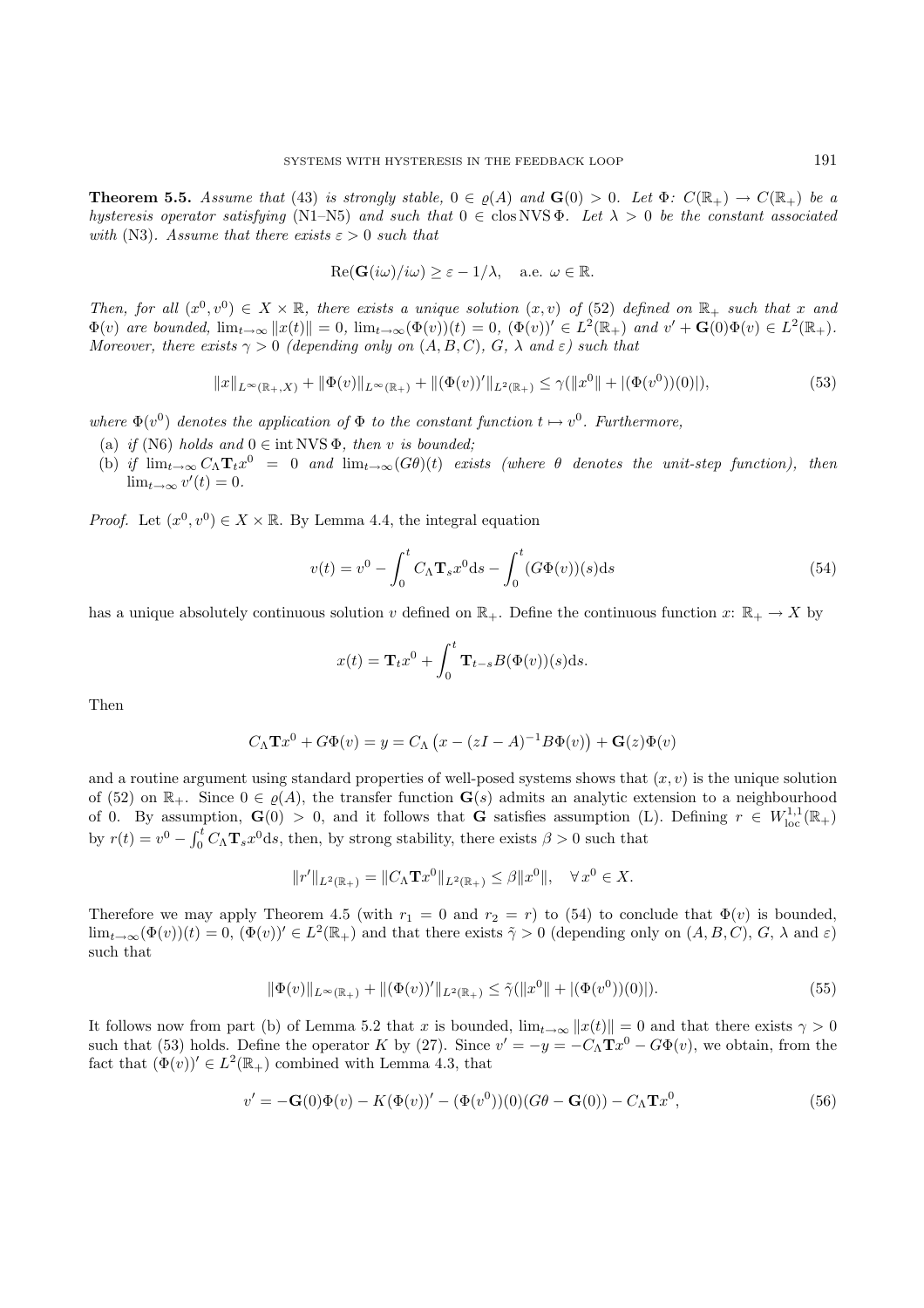and, in particular,  $v' + \mathbf{G}(0)\Phi(v) \in L^2(\mathbb{R}_+)$ . Statement (a) follows immediately from Theorem 4.5. To prove statement (b) assume that  $\lim_{t\to\infty} C_\Lambda \mathbf{T}_t x^0 = 0$  and that  $\lim_{t\to\infty} (G\theta)(t)$  exists. Since  $\lim_{t\to\infty} (\Phi(v))(t) = 0$ , it follows from (56) that  $\lim_{t\to\infty} v'(t) = 0$ , provided that

$$
\lim_{t \to \infty} (G\theta)(t) = \mathbf{G}(0) \quad \text{and} \quad \lim_{t \to \infty} (K(\Phi(v))')(t) = 0. \tag{57}
$$

The first limit in (57) follows from the facts that  $G\theta - \mathbf{G}(0) \in L^2(\mathbb{R}_+)$  (using part (a) of Lem. 4.3) and that  $\lim_{t\to\infty}((G\theta)(t)-\mathbf{G}(0))$  exists. Finally, by part (b) of Lemma 4.3,  $K(\Phi(v))'=k\star(\Phi(v))'$ , where  $k\in L^2(\mathbb{R}_+).$ Since  $(\Phi(v))' \in L^2(\mathbb{R}_+),$  it follows that  $(k \star (\Phi(v))')(t) \to 0$  as  $t \to \infty$ , establishing the second limit in (57).  $\Box$ 

Finally, whilst Theorems 5.3 and 5.5 might appear vaguely reminiscent of certain (finite-dimensional) results stated (without proof) in Yakubovich [22], we mention that the class of hysteresis nonlinearities considered in [22] is very different from the hysteresis operators in the present paper. In particular, we emphasize that the sector condition imposed on the nonlinearities in [22] is not very natural in a hysteresis context since it excludes backlash and elastic-plastic operators and hence many other hysteresis operators.

## 6. Appendix

*Proof of Lemma 2.1.* (a) Assume that (LC) is satisfied. Then there exist  $\lambda, \delta, \gamma > 0$  such that (7) holds. For  $\eta \in (0, \gamma]$  and  $v \in \mathcal{C}(w; \delta, \eta)$  we have

$$
(\Gamma_{\eta}(v))(t) - w(\alpha) = r(t) - r(\alpha) - \int_0^t g(t-s)(\Phi(v))(t)ds + \int_0^{\alpha} g(\alpha - s)(\Phi(w))(s)ds
$$

$$
= r(t) - r(\alpha) - \int_0^{\alpha} (g(t-s) - g(\alpha - s))(\Phi(w))(s)ds
$$

$$
- \int_{\alpha}^t g(t-s)(\Phi(v))(s)ds \quad \forall \ t \in [\alpha, \alpha + \eta].
$$

Therefore, for all  $\eta \in (0, \gamma]$ ,

$$
|(\Gamma_{\eta}(v))(t) - w(\alpha)| \le f(t) + \int_{\alpha}^{t} |g(t-s)| |(\Phi(v))(s) - (\Phi(w_{\gamma}))(s)| ds \quad \forall \ t \in [\alpha, \alpha + \eta],
$$
 (58)

where  $w_{\gamma}$  is defined by (4) and

$$
f(t) := |r(t) - r(\alpha)| + \sup_{s \in [0, \alpha + \gamma]} |(\Phi(w_{\gamma}))(s)| \left( \int_0^{\alpha} |g(t - s) - g(\alpha - s)| ds + \int_{\alpha}^t |g(t - s)| ds \right).
$$

Writing  $\sigma_1(\eta) := \sup_{t \in [\alpha, \alpha + \eta]} f(t)$ , then, by continuity of r, and since  $g \in L^1_{loc}$  and noting that translation is continuous in the  $L^1$  norm, we see that  $\sigma_1(\eta) \to 0$  as  $\eta \downarrow 0$ . In view of  $(7)$ ,  $|(\Phi(v))(s) - (\Phi(w_n))(s)| \leq \lambda \delta$  for all  $s \in [\alpha, \alpha + \eta]$  and so, for all  $\eta \in (0, \gamma]$  and all  $t \in [\alpha, \alpha + \eta]$ ,

$$
\int_{\alpha}^{t} |g(t-s)| |(\Phi(v))(s) - (\Phi(w_{\eta}))(s)| ds \leq \lambda \delta \int_{\alpha}^{t} |g(t-s)| ds = \lambda \delta \int_{0}^{t-\alpha} |g(s)| ds \leq \delta \sigma_{2}(\eta),
$$

where  $\sigma_2(\eta) := \int_0^{\eta} |g(s)| ds$ . Since  $g \in L^1_{loc}(\mathbb{R}_+), \sigma_2(\eta) \downarrow 0$  as  $\eta \downarrow 0$ . We may now conclude that

$$
\|\Gamma_\eta(v)-w_\eta\|_{C([0,\alpha+\eta])}=\sup_{t\in [\alpha,\alpha+\eta]}|(\Gamma_\eta(v))(t)-w(\alpha)|\leq \sigma_1(\eta)+\delta\sigma_2(\eta)=:\sigma(\eta).
$$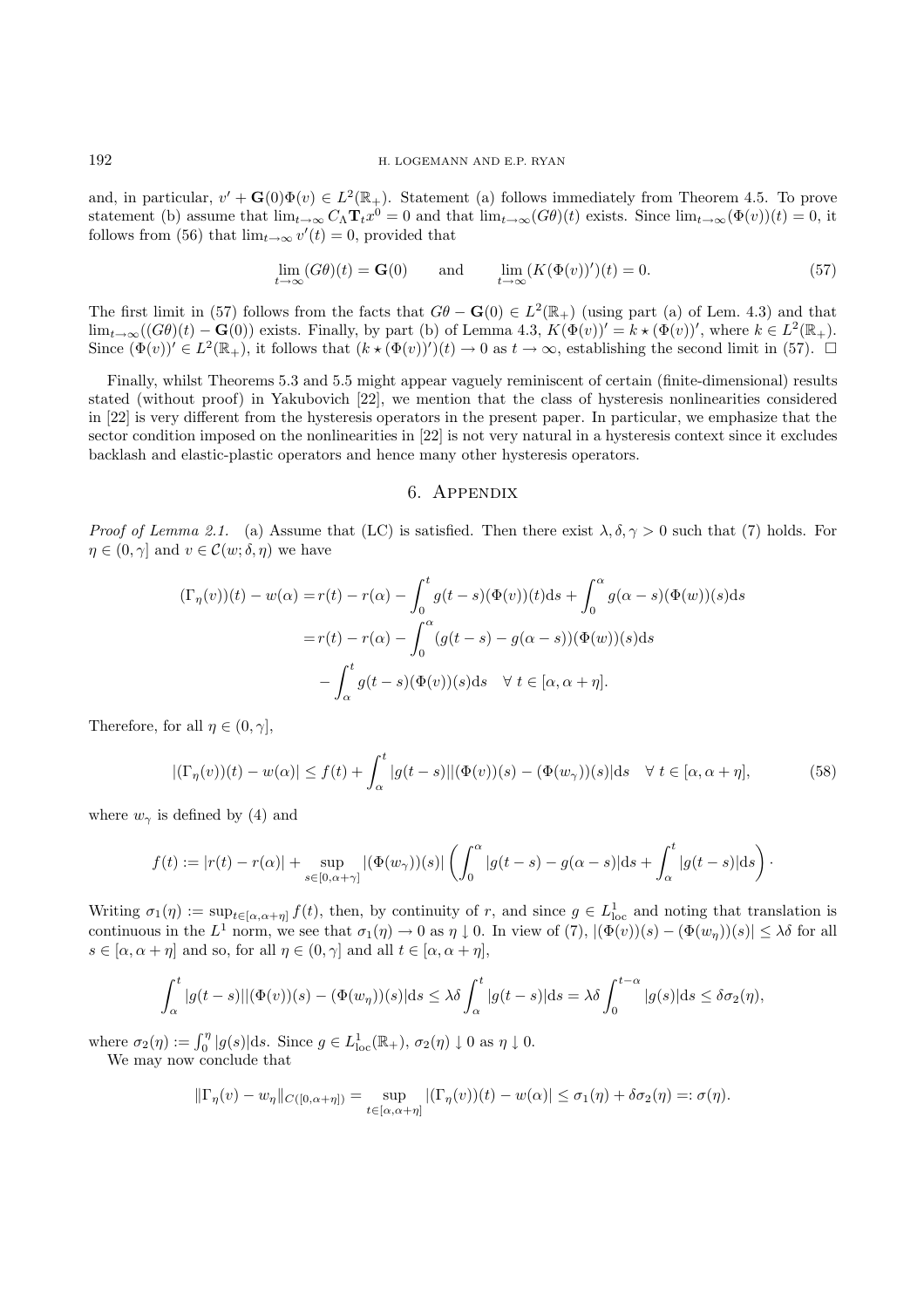Noting that  $\sigma(\eta) \leq \delta$  for all  $\eta > 0$  sufficiently small, it follows that  $\Gamma_n(\mathcal{C}(w;\delta,\eta)) \subset \mathcal{C}(w;\delta,\eta)$  for all  $\eta > 0$ sufficiently small. It remains to prove the strict contraction property. Let  $v_1, v_2 \in \mathcal{C}(w, \delta, \eta)$ . Then, again invoking (7),

$$
\begin{aligned} |(\Gamma_{\eta}(v_1))(t) - (\Gamma_{\eta}(v_2))(t)| &= \left| \int_{\alpha}^{t} g(t-s)((\Phi(v_1))(s) - (\Phi(v_2))(s))ds \right| \\ &\leq \left( \int_{0}^{\eta} |g(t)| \mathrm{d}t \right) \lambda \sup_{t \in [\alpha, \alpha + \eta]} |v_1(t) - v_2(t)| \\ &\leq \lambda \sigma_2(\eta) \|v_1 - v_2\|_{C([0, \alpha + \eta])} \quad \forall \ t \in [\alpha, \alpha + \eta], \ \forall \ \eta \in (0, \gamma]. \end{aligned}
$$

Therefore,

$$
\|\Gamma_{\eta}(v_1) - \Gamma_{\eta}(v_2)\|_{C([0,\alpha+\eta])} = \sup_{t \in [\alpha,\alpha+\eta]} |(\Gamma_{\eta}(v_1))(t) - (\Gamma_{\eta}(v_2))(t)|
$$
  

$$
\leq \lambda \sigma_2(\eta) \|v_1 - v_2\|_{C([0,\alpha+\eta])} \quad \forall \eta \in (0,\gamma]
$$

and the strict contraction property follows since  $\lambda \sigma_2(\eta) < 1$  for all  $\eta > 0$  sufficiently small.

(b) Let  $\Phi(W^{1,1}_{loc}(\mathbb{R}_+)) \subset W^{1,1}_{loc}(\mathbb{R}_+), r \in W^{1,1}_{loc}(\mathbb{R}_+)$  and  $w \in W^{1,1}([0,\alpha])$ . Assume that  $(LW)$  is satisfied. Then there exist  $\lambda, \delta, \gamma > 0$  such that (8) holds. For  $\eta \in (0, \gamma]$  and  $v \in W(w; \delta, \eta)$  we have

$$
\|\Gamma_{\eta}(v)-w_{\eta}\|_{W^{1,1}([0,\alpha+\eta])}=\int_{\alpha}^{\alpha+\eta} |(\Gamma_{\eta}(v))'(t)|dt\leq \sigma_1(\eta)+\int_{\alpha}^{\alpha+\eta} |(g\star((\Phi(v))'))(t)|dt,
$$

where  $\sigma_1(\eta) := \int_{\alpha}^{\alpha+\eta} (|r'(t)| + |(\Phi(w))(0)||g(t)|)dt$ . Since  $r \in W^{1,1}_{loc}(\mathbb{R}_+)$  and  $g \in L^1_{loc}(\mathbb{R}_+)$ , we have  $\sigma_1(\eta) \downarrow 0$ as  $\eta \downarrow 0$ .

For  $\eta \in [0, \gamma]$ , define  $\tilde{g}, \varphi_1, \varphi_2 \in L^1(\mathbb{R}_+)$  by

$$
\tilde{g}|_{[0,\eta]} = g|_{[0,\eta]}, \quad \tilde{g}(t) = 0 \,\forall \, t \in \mathbb{R}_+ \setminus [0,\eta],
$$
  

$$
\varphi_1|_{[0,\alpha]} = (\Phi(w))', \quad \varphi_1(t) = 0 \,\forall \, t \in \mathbb{R}_+ \setminus [0,\alpha],
$$
  

$$
\varphi_2|_{[\alpha,\alpha+\eta]} = (\Phi(v))'|_{[\alpha,\alpha+\eta]}, \quad \varphi_2(t) = 0 \,\forall \, t \in \mathbb{R}_+ \setminus [\alpha,\alpha+\eta],
$$

and note that  $(\Phi(v))'(t) = \varphi_1(t) + \varphi_2(t)$  for almost all  $t \in [0, \alpha + \eta]$ . Since  $\Phi(w) \in W^{1,1}([0, \alpha])$ , we have  $\varphi_1 \in L^1(\mathbb{R}_+).$  Recalling that  $g \in L^1_{loc}(\mathbb{R}_+),$  it follows that  $g \star \varphi_1 \in L^1_{loc}(\mathbb{R}_+).$  Therefore, writing

$$
\sigma_2(\eta) := \int_{\alpha}^{\alpha + \eta} |(g * \varphi_1)(t)| \mathrm{d}t,
$$

it is clear that  $\sigma_2(\eta) \downarrow 0$  as  $\eta \downarrow 0$ . Moreover,

$$
\int_{\alpha}^{\alpha+\eta} |(g \star \varphi_2)(t)| dt = \int_{\alpha}^{\alpha+\eta} \left| \int_{0}^{t} g(t-s) \varphi_2(s) ds \right| dt = \int_{\alpha}^{\alpha+\eta} \left| \int_{\alpha}^{t} g(t-s) \varphi_2(s) ds \right| dt
$$
  

$$
\leq \int_{0}^{\infty} |(\tilde{g} \star \varphi_2)(t)| dt \leq \int_{0}^{\infty} |\tilde{g}(t)| dt \int_{0}^{\infty} |\varphi_2(t)| dt
$$
  

$$
= \int_{0}^{\eta} |g(t)| dt \int_{\alpha}^{\alpha+\eta} |(\Phi(v))'(t)| dt.
$$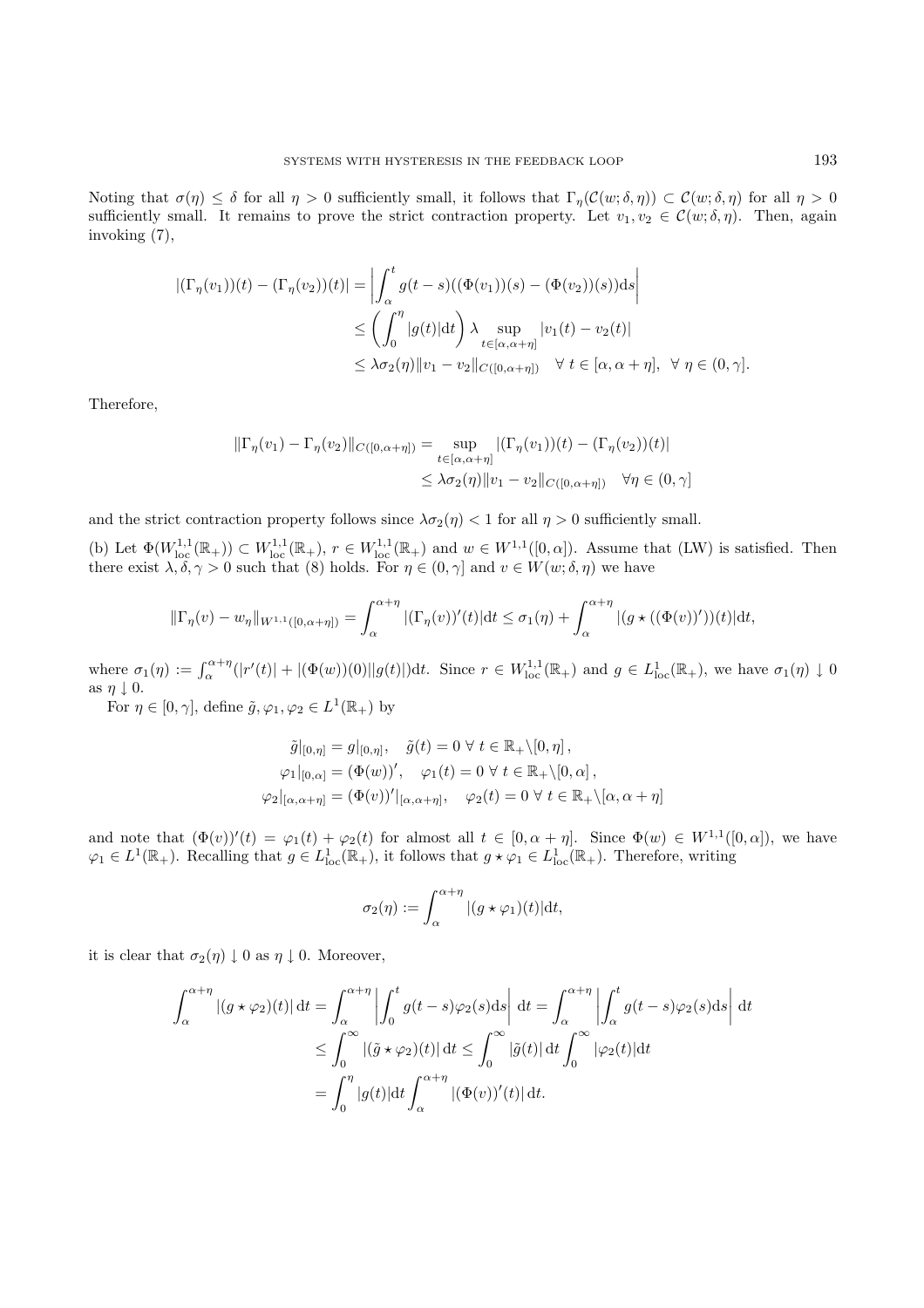Therefore,

$$
\int_{\alpha}^{\alpha+\eta} |(g \star ((\Phi(v))'))(t)| dt = \int_{\alpha}^{\alpha+\eta} |(g \star \varphi_1)(t) + (g \star \varphi_2)(t)| dt
$$
  

$$
\leq \sigma_2(\eta) + \int_0^{\eta} |g(t)| dt \int_{\alpha}^{\alpha+\eta} |(\Phi(w_\eta))'(t)| dt
$$
  

$$
+ \int_0^{\eta} |g(t)| dt \int_{\alpha}^{\alpha+\eta} |(\Phi(v))'(t) - (\Phi(w_\eta))'(t)| dt.
$$

By  $(8)$ 

$$
\int_{\alpha}^{\alpha+\eta} |(\Phi(v))'(t) - (\Phi(w_{\eta}))'(t)| \mathrm{d}t \leq \lambda \int_{\alpha}^{\alpha+\eta} |v'(t) - w'_{\eta}(t)| \mathrm{d}t = \lambda \int_{\alpha}^{\alpha+\eta} |v'(t)| \mathrm{d}t \leq \lambda \delta.
$$

Writing

$$
\sigma_4(\eta) := \int_0^{\eta} |g(t)| \mathrm{d}t \quad \text{and} \quad \sigma_3(\eta) := \sigma_4(\eta) \int_{\alpha}^{\alpha + \eta} |(\Phi(w_{\eta}))'(t)| \mathrm{d}t,
$$

with the properties  $\sigma_3(\eta)$ ,  $\sigma_4(\eta) \downarrow 0$  as  $\eta \downarrow 0$ , we may now conclude that

$$
\|\Gamma_{\eta}(v)-w_{\eta}\|_{W^{1,1}([0,\alpha+\eta])}=\sigma_1(\eta)+\sigma_2(\eta)+\sigma_3(\eta)+\lambda\delta\sigma_4(\eta)=:\sigma(\eta) \quad \forall \eta\in(0,\gamma].
$$

Noting that  $\sigma(\eta) < \delta$  for all  $\eta > 0$  sufficiently small, it follows that  $\Gamma_{\eta}(W(w;\delta,\eta)) \subset W(w;\delta,\eta)$  for all  $\eta > 0$ sufficiently small. It remains to prove the strict contraction property. Let  $v_1, v_2 \in W(w; \delta, \eta)$ . Define  $\varphi \in$  $L^1(\mathbb{R}_+)$  by

$$
\varphi|_{[\alpha,\alpha+\eta]} = [(\Phi(v_1))' - (\Phi(v_2))']|_{[\alpha,\alpha+\eta]}, \quad \varphi(t) = 0 \,\,\forall \,\, t \in \mathbb{R}_+ \setminus [\alpha,\alpha+\eta].
$$

Then, again using (8)

$$
\begin{split}\n\|\Gamma_{\eta}(v_{1}) - \Gamma_{\eta}(v_{2})\|_{W^{1,1}([0,\alpha+\eta])} &= \int_{\alpha}^{\alpha+\eta} |(\Gamma_{\eta}(v_{1}))'(t) - (\Gamma_{\eta}(v_{2}))'(t)|dt \\
&= \int_{\alpha}^{\alpha+\eta} |(g \star [(\Phi(v_{1}))' - (\Phi(v_{2}))'])[t)|dt = \int_{\alpha}^{\alpha+\eta} |(g \star \varphi)(t)|dt \\
&= \int_{\alpha}^{\alpha+\eta} \left| \int_{0}^{t} g(t-s)\varphi(s)ds \right| dt = \int_{\alpha}^{\alpha+\eta} \left| \int_{\alpha}^{t} g(t-s)\varphi(s)ds \right| dt \leq \int_{0}^{\infty} |(\tilde{g} \star \varphi)(t)|dt \\
&\leq \int_{0}^{\infty} |\varphi(t)|dt \int_{0}^{\infty} |\tilde{g}(t)|dt = \int_{\alpha}^{\alpha+\eta} |(\Phi(v_{1}))'(t) - (\Phi(v_{2}))'(t)|dt \int_{0}^{\eta} |g(t)|dt \\
&\leq \lambda \int_{\alpha}^{\alpha+\eta} |v_{1}'(t) - v_{2}'(t)|dt \int_{0}^{\eta} |g(t)|dt \leq \sigma_{5}(\eta) \|v_{1} - v_{2} \|_{W^{1,1}([0,\alpha+\eta])} \ \forall \ \eta \in (0,\gamma],\n\end{split}
$$

where  $\sigma_5(\eta) := \lambda \int_0^{\eta} |g(t)| dt < 1$  for all  $\eta > 0$  sufficiently small.

*Proof of Lemma 4.3.* (a) Note that the Laplace transform of  $G\theta - \mathbf{G}(0)$  is the function  $s \mapsto (\mathbf{G}(s) - \mathbf{G}(0))/s$ , which by assumption (L) is in  $H^2(\mathbb{C}_0)$ . Invoking a well-known result of Paley and Wiener shows that  $G\theta - G(0)$  $\in L^2(\mathbb{R}_+).$ 

(b) The transfer function of K is  $\mathbf{K}(s)=(\mathbf{G}(s)-\mathbf{G}(0))/s$ , and so, by assumption (L),  $\mathbf{K} \in H^2(\mathbb{C}_0) \cap H^{\infty}(\mathbb{C}_0)$ . Thus, K is a convolution operator with kernel  $k \in L^2(\mathbb{R}_+)$  and  $K \in \mathcal{L}(L^2(\mathbb{R}_+)).$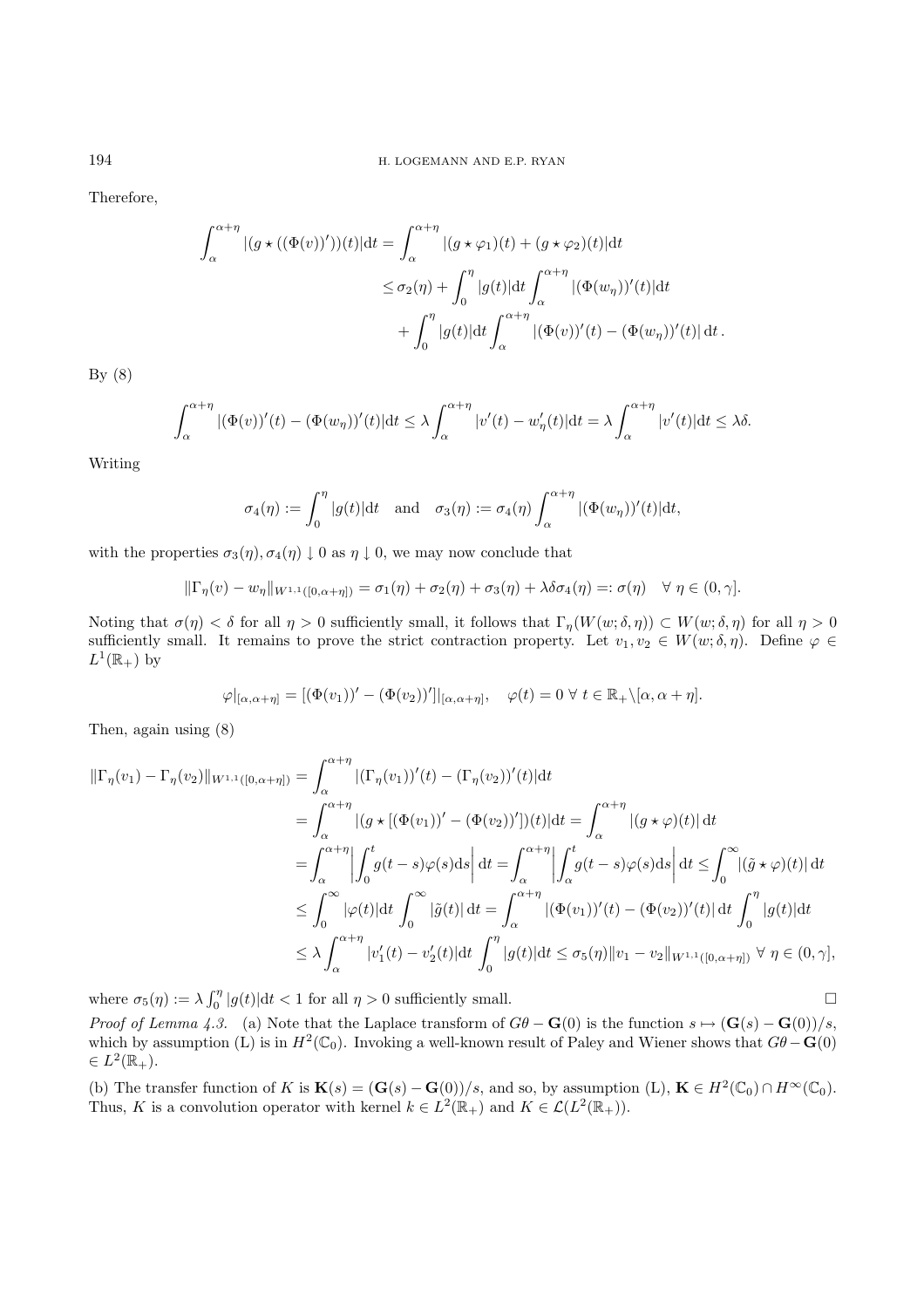(c) Equation (28) follows from a straightforward calculation. By statements (a) and (b),  $G\theta - G(0)$  and Ku' are in  $L^2(\mathbb{R}_+)$  and therefore we obtain from (28) that  $Gu - \mathbf{G}(0)u \in L^2(\mathbb{R}_+).$   $\Box$ 

*Proof of Lemma 5.2.* Let  $x^0 \in X$ ,  $u \in W^{1,2}_{loc}(\mathbb{R}_+)$  and assume that  $0 \in \varrho(A)$ . The solution of (43a) can be written in the form

$$
x(t) = \mathbf{T}(t)x^{0} + (Fu)(t), \quad \forall t \in \mathbb{R}_{+},
$$
\n(59)

where  $F: L^2_{loc}(\mathbb{R}_+) \to L^2_{loc}(\mathbb{R}_+, X)$  is the shift-invariant operator defined by

$$
(Fv)(t) = \int_0^t \mathbf{T}_{t-s} Bv(s) \, ds, \quad v \in L^2_{\text{loc}}(\mathbb{R}_+).
$$

Since  $F$  commutes with integration (by shift-invariance), it follows from (59) that

$$
x(t) + A^{-1}Bu(t) = \mathbf{T}(t)x^{0} + (Ku')(t) + u(0)F\theta + A^{-1}Bu(0), \quad \forall t \in \mathbb{R}_{+},
$$

where  $K: L^2_{loc}(\mathbb{R}_+) \to L^2_{loc}(\mathbb{R}_+, X)$  is the shift-invariant operator defined by

$$
(Kv)(t) = \int_0^t ((Fv)(s) + A^{-1}Bv(s))ds, \quad v \in L^2_{loc}(\mathbb{R}_+).
$$

A straightforward calculation shows that  $F\theta = (\mathbf{T} - I)A^{-1}B$  and

$$
(Kv)(t) = \int_0^t \mathbf{T}_{t-s} A^{-1} Bv(s) ds, \quad v \in L^2_{loc}(\mathbb{R}_+).
$$

Hence,

$$
x(t) + A^{-1}Bu(t) = \mathbf{T}(t)(x^0 + A^{-1}Bu(0)) + \int_0^t \mathbf{T}_{t-s}A^{-1}Bu'(s)ds, \quad \forall t \in \mathbb{R}_+.
$$
 (60)

(a) Assume that  $\omega(\mathbf{T}) < 0$  and  $u' \in L^2_{\beta}(\mathbb{R}_+)$  for some  $\beta \in (\omega(\mathbf{T}), 0)$ . It follows from (60) and the fact that the weighted semigroup  $t \mapsto e^{-\beta t}T_t$  is exponentially stable that there exists  $\gamma > 0$  such that the inequality in statement (a) holds.

(b) Assume that **T** is strongly stable, B is infinite-time admissible and  $u' \in L^2(\mathbb{R}_+)$ . Using (60) combined with the strong stability of **T** and the infinite-time admissibility of B, shows that there exists  $\gamma > 0$  such that the inequality in statement (b) holds. To prove that  $\lim_{t\to\infty} ||x(t) + A^{-1}Bu(t)|| = 0$ , note that by (60) and the strong stability of **T** it is sufficient to show that

$$
z(t) := \int_0^t \mathbf{T}_{t-s} A^{-1} B u'(s) \, \mathrm{d}s \to 0, \quad \text{as } t \to \infty. \tag{61}
$$

For  $\tau \geq 0$  we have

$$
z(t) = \mathbf{T}_{t-\tau} z(\tau) + A^{-1} \int_{\tau}^{t} \mathbf{T}_{t-s} B u'(s) \, ds, \quad \forall \, t \ge \tau. \tag{62}
$$

By infinite-time admissibility there exists  $\alpha > 0$  such that

$$
\left\| A^{-1} \int_{t_0}^t \mathbf{T}_{t-s} B u'(s) \, ds \right\| \le \alpha \left( \int_{t_0}^t |u'(s)|^2 \, ds \right)^{1/2}, \quad \forall \, t \ge t_0 \ge 0. \tag{63}
$$